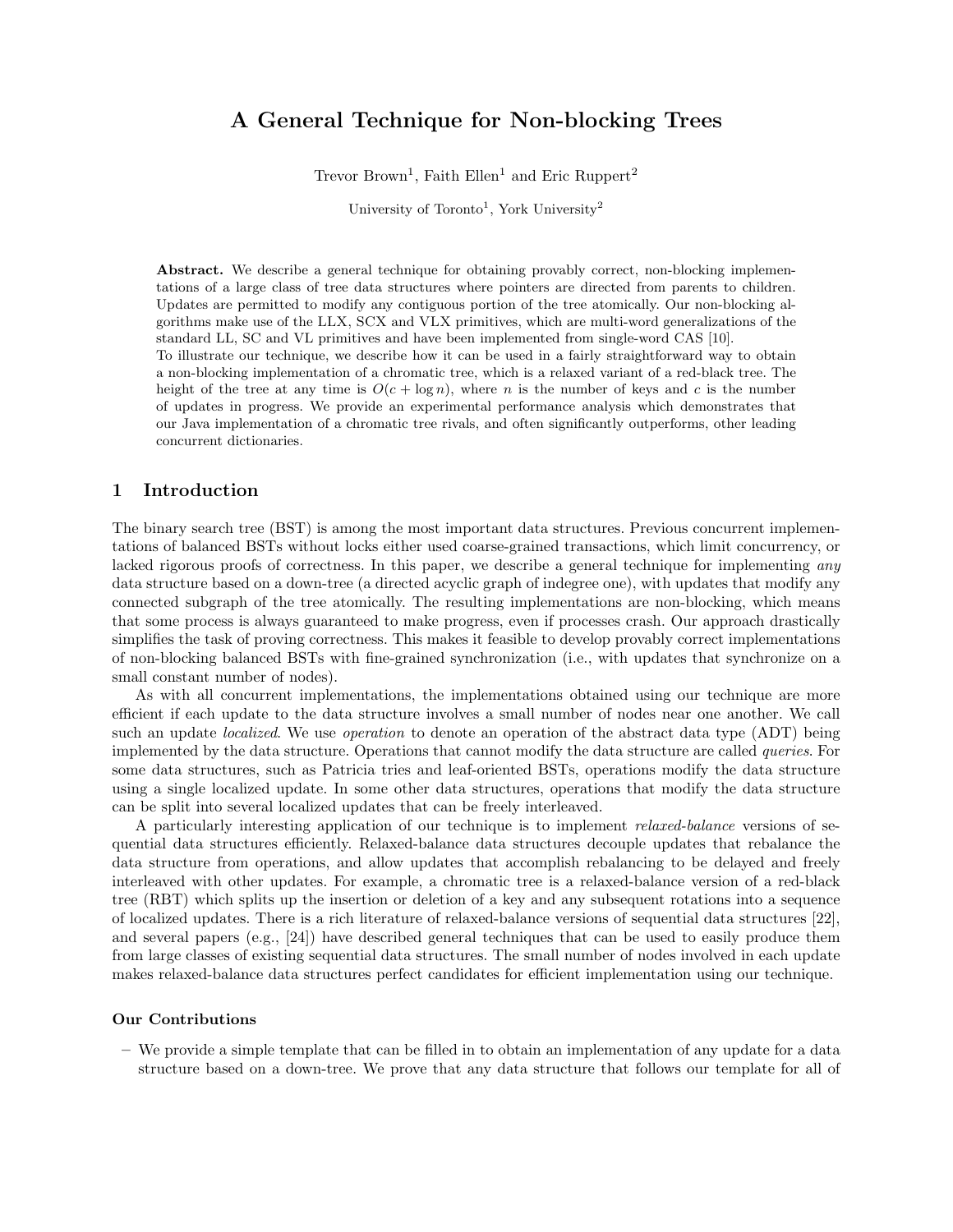its updates will automatically be linearizable and non-blocking. The template takes care of all process coordination, so the data structure designer is able to think of updates as atomic steps.

- To demonstrate the use of our template, we provide a complete, provably correct, non-blocking linearizable implementation of a chromatic tree [27], which is a relaxed-balanced version of a RBT. To our knowledge, this is the first provably correct, non-blocking balanced BST implemented using fine-grained synchronization. Our chromatic trees always have height  $O(c + \log n)$ , where n is the number of keys stored in the tree and c is the number of insertions and deletions that are in progress (Section 5.3).
- We show that sequential implementations of some queries are linearizable, even though they completely ignore concurrent updates. For example, an ordinary BST search (that works when there is no concurrency) also works in our chromatic tree. Ignoring updates makes searches very fast. We also describe how to perform successor queries in our chromatic tree, which interact properly with updates that follow our template (Section 5.5).
- We show experimentally that our Java implementation of a chromatic tree rivals, and often significantly outperforms, known highly-tuned concurrent dictionaries, over a variety of workloads, contention levels and thread counts. For example, with 128 threads, our algorithm outperforms Java's non-blocking skiplist by 13% to 156%, the lock-based AVL tree of Bronson et al. by 63% to 224%, and a RBT that uses software transactional memory (STM) by 13 to 134 times (Section 6).

## 2 Related Work

There are many lock-based implementations of search tree data structures. (See [1, 9] for state-of-the-art examples.) Here, we focus on implementations that do not use locks. Valois [32] sketched an implementation of non-blocking node-oriented BSTs from CAS. Fraser [17] gave a non-blocking BST using 8-word CAS, but did not provide a full proof of correctness. He also described how multi-word CAS can be implemented from single-word CAS instructions. Ellen et al. [15] gave a provably correct, non-blocking implementation of leaf-oriented BSTs directly from single-word CAS. A similar approach was used for k-ary search trees [11] and Patricia tries [28]. All three used the cooperative technique originated by Turek, Shasha and Prakash [31] and Barnes [4]. Howley and Jones [20] used a similar approach to build node-oriented BSTs. They tested their implementation using a model checker, but did not prove it correct. Natarajan and Mittal [25] give another leaf-oriented BST implementation, together with a sketch of correctness. Instead of marking nodes, it marks edges. This enables insertions to be accomplished by a single CAS, so they do not need to be helped. It also combines deletions that would otherwise conflict. All of these trees are not balanced, so the height of a tree with *n* keys can be  $\Theta(n)$ .

Tsay and Li [30] gave a general approach for implementing trees in a wait-free manner using LL and SC operations (which can, in turn be implemented from CAS, e.g., [3]). However, their technique requires every process accessing the tree (even for read-only operations such as searches) to copy an entire path of the tree starting from the root. Concurrency is severely limited, since every operation must change the root pointer. Moreover, an extra level of indirection is required for every child pointer.

Red-black trees [5, 18] are well known BSTs that have height  $\Theta(\log n)$ . Some attempts have been made to implement RBTs without using locks. It was observed that the approach of Tsay and Li could be used to implement wait-free RBTs [26] and, furthermore, this could be done so that only updates must copy a path; searches may simply read the path. However, the concurrency of updates is still very limited. Herlihy et al. [19] and Fraser and Harris [16] experimented on RBTs implemented using software transactional memory (STM), which only satisfied obstruction-freedom, a weaker progress property. Each insertion or deletion, together with necessary rebalancing is enclosed in a single large transaction, which can touch all nodes on a path from the root to a leaf.

Some researchers have attempted fine-grained approaches to build non-blocking balanced search trees, but they all use extremely complicated process coordination schemes. Spiegel and Reynolds [29] described a non-blocking data structure that combines elements of B-trees and skip lists. Prior to this paper, it was the leading implementation of an ordered dictionary. However, the authors provided only a brief justification of correctness. Braginsky and Petrank [8] described a B+tree implementation. Although they have posted a correctness proof, it is very long and complex.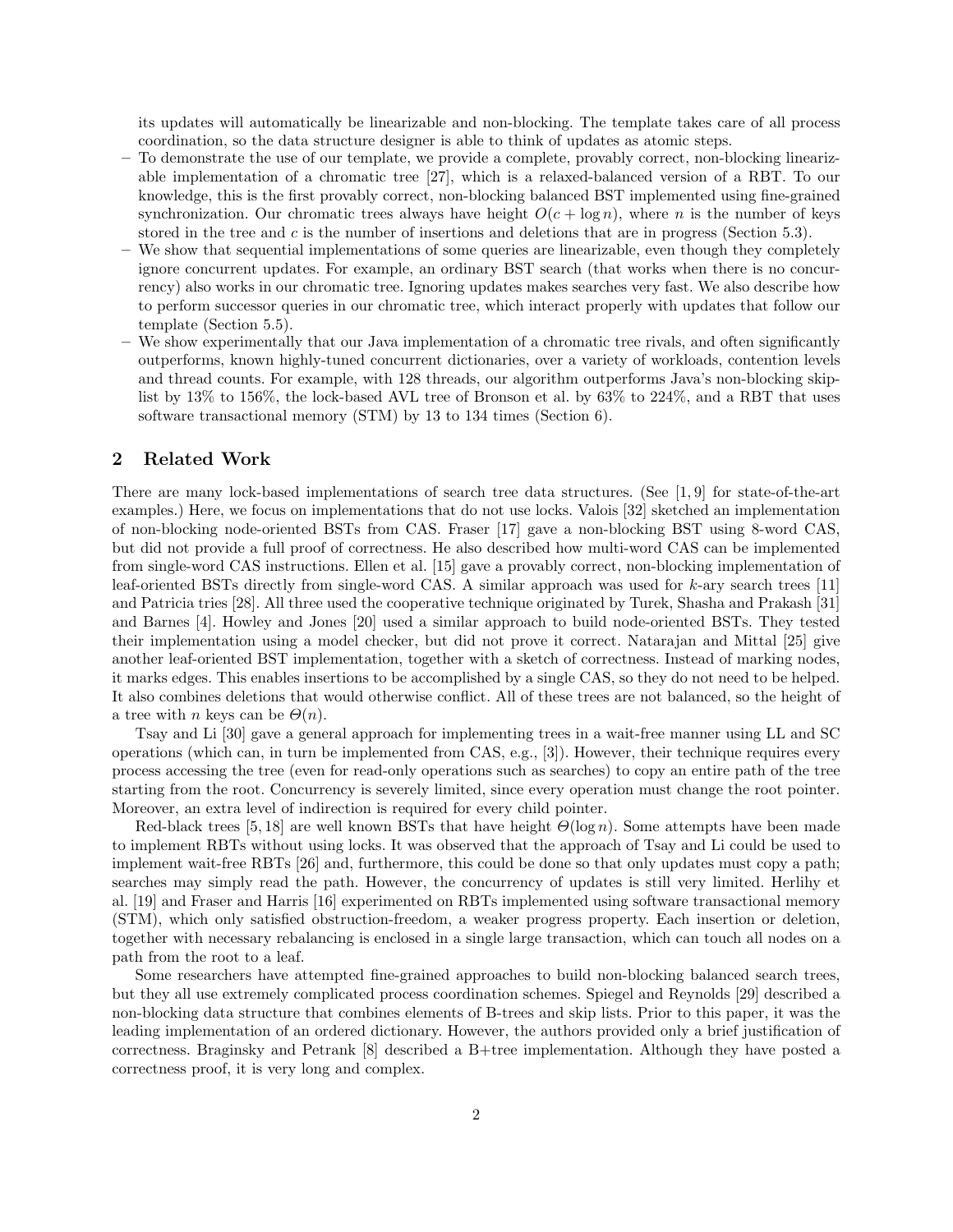In a balanced search tree, a process is typically responsible for restoring balance after an insertion or deletion by performing a series of rebalancing steps along the path from the root to the location where the insertion or deletion occurred. Chromatic trees, introduced by Nurmi and Soisalon-Soininen [27], decouple the updates that perform the insertion or deletion from the updates that perform the rebalancing steps. Rather than treating an insertion or deletion and its associated rebalancing steps as a single, large update, it is broken into smaller, localized updates that can be interleaved, allowing more concurrency. This decoupling originated in the work of Guibas and Sedgewick [18] and Kung and Lehman [21]. We use the leaf-oriented chromatic trees by Boyar, Fagerberg and Larsen [7]. They provide a family of local rebalancing steps which can be executed in any order, interspersed with insertions and deletions. Moreover, an amortized constant number of rebalancing steps per INSERT or DELETE is sufficient to restore balance for any sequence of operations. We have also used our template to implement a non-blocking version of Larsen's leaf-oriented relaxed AVL tree [23]. In such a tree, an amortized *logarithmic* number of rebalancing steps per INSERT or DELETE is sufficient to restore balance.

There is also a node-oriented relaxed AVL tree by Bougé et al. [6], in which an amortized *linear* number of rebalancing steps per INSERT or DELETE is sufficient to restore balance. Bronson et al. [9] developed a highly optimized fine-grained locking implementation of this data structure using optimistic concurrency techniques to improve search performance. Deletion of a key stored in an internal node with two children is done by simply marking the node and a later insertion of the same key can reuse the node by removing the mark. If all internal nodes are marked, the tree is essentially leaf-oriented. Crain et al. gave a different implementation using lock-based STM [12] and locks [13], in which all deletions are done by marking the node containing the key. Physical removal of nodes and rotations are performed by one separate thread. Consequently, the tree can become very unbalanced. Drachsler et al. [14] give another fine-grained lock-based implementation, in which deletion physically removes the node containing the key and searches are non-blocking. Each node also contains predecessor and successor pointers, so when a search ends at an incorrect leaf, sequential search can be performed to find the correct leaf. A non-blocking implementation of Bougé's tree has not appeared, but our template would make it easy to produce one.

# 3 LLX, SCX and VLX Primitives

The load-link extended (LLX), store-conditional extended (SCX) and validate-extended (VLX) primitives are multi-word generalizations of the well-known load-link (LL), store-conditional (SC) and validate (VL) primitives and they have been implemented from single-word CAS [10]. The benefit of using LLX, SCX and VLX to implement our template is two-fold: the template can be described quite simply, and much of the complexity of its correctness proof is encapsulated in that of LLX, SCX and VLX.

Instead of operating on single words, LLX, SCX and VLX operate on Data-records, each of which consists of a fixed number of mutable fields (which can change), and a fixed number of immutable fields (which cannot).  $LLX(r)$  attempts to take a snapshot of the mutable fields of a Data-record r. If it is concurrent with an SCX involving r, it may return Fail, instead. Individual fields of a Data-record can also be read directly. An  $SCX(V, R, fld, new)$  takes as arguments a sequence V of Data-records, a subsequence R of V, a pointer fld to a mutable field of one Data-record in V, and a new value new for that field. The SCX tries to atomically store the value *new* in the field that fld points to and *finalize* each Data-record in R. Once a Data-record is finalized, its mutable fields cannot be changed by any subsequent SCX, and any LLX of the Data-record will return FINALIZED instead of a snapshot.

Before a process invokes SCX or  $V L X(V)$ , it must perform an  $L L X(r)$  on each Data-record r in V. The last such LLX by the process is said to be *linked* to the SCX or VLX, and the linked LLX must return a snapshot of r (not FAIL or FINALIZED). An  $SCX(V, R, fld, new)$  by a process modifies the data structure only if each Data-record r in V has not been changed since its linked  $LLX(r)$ ; otherwise the SCX fails. Similarly, a  $V L X(V)$  returns TRUE only if each Data-record r in V has not been changed since its linked  $LLX(r)$  by the same process; otherwise the VLX fails. VLX can be used to obtain a snapshot of a set of Data-records. Although LLX, SCX and VLX can fail, their failures are limited in such a way that we can use them to build non-blocking data structures. See [10] for a more formal specification of these primitives.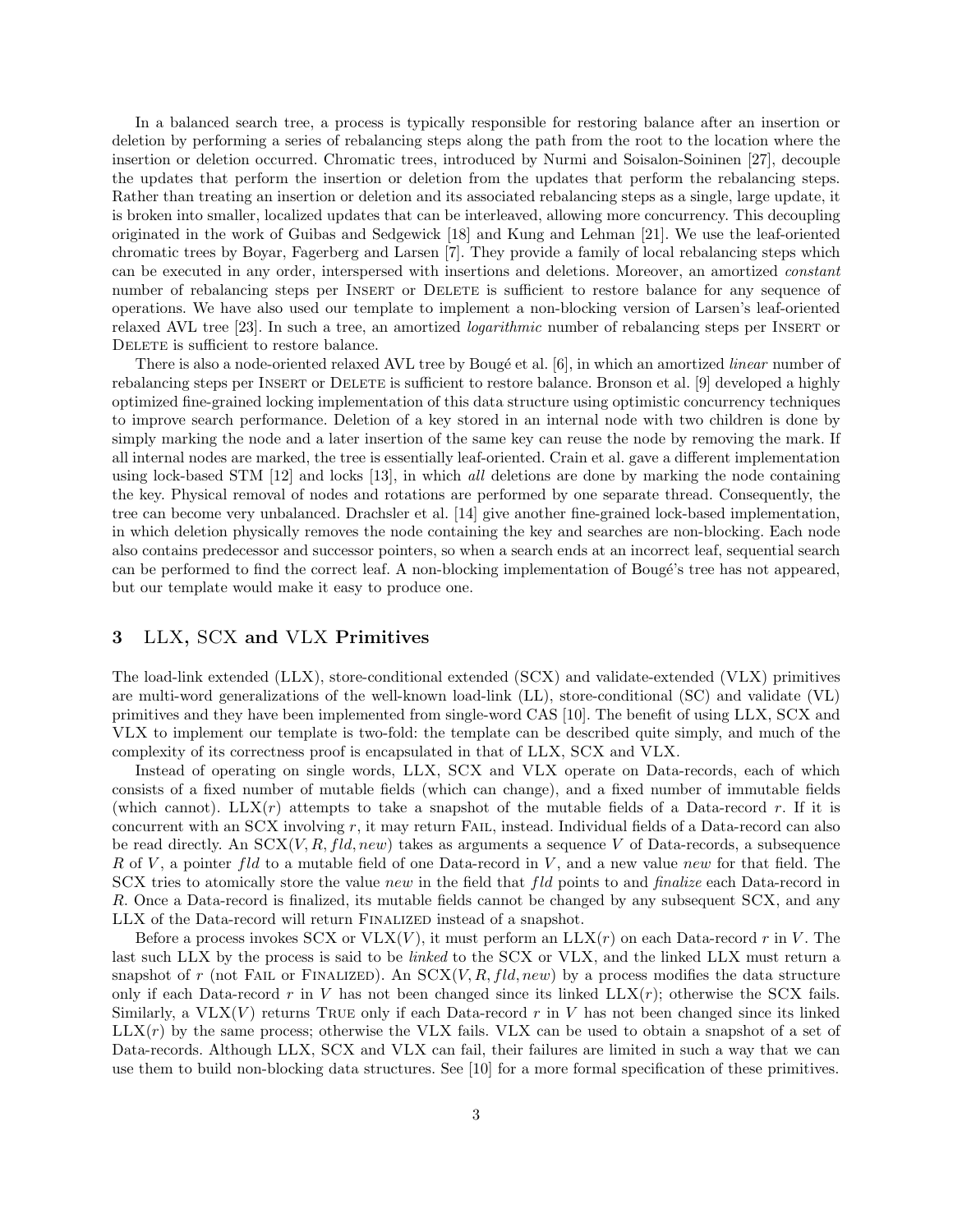These new primitives were designed to balance ease of use and efficient implementability using single-word CAS. The implementation of the primitives from CAS in [10] is more efficient if the user of the primitives can guarantee that two constraints, which we describe next, are satisfied. The first constraint prevents the ABA problem for the CAS steps that actually perform the updates.

**Constraint 1**: Each invocation of  $SCX(V, R, fld, new)$  tries to change fld to a value new that it never previously contained.

The implementation of SCX does something akin to locking the elements of  $V$  in the order they are given. Livelock can be easily avoided by requiring all V sequences to be sorted according to some total order on Data-records. However, this ordering is necessary only to guarantee that SCXs continue to succeed. Therefore, as long as SCXs are still succeeding in an execution, it does not matter how V sequences are ordered. This observation leads to the following constraint, which is much weaker.

**Constraint 2:** Consider each execution that contains a configuration  $C$  after which the value of no field of any Data-record changes. There is a total order of all Data-records created during this execution such that, for every SCX whose linked LLXs begin after C, the V sequence passed to the SCX is sorted according to the total order.

It is easy to satisfy these two constraints using standard approaches, e.g., by attaching a version number to each field, and sorting V sequences by any total order, respectively. However, we shall see that Constraints 1 and 2 are automatically satisfied in a natural way when LLX and SCX are used according to our tree update template.

Under these constraints, the implementation of LLX, SCX, and VLX in [10] guarantees that there is a linearization of all SCXs that modify the data structure (which may include SCXs that do not terminate because a process crashed, but not any SCXs that fail), and all LLXs and VLXs that return, but do not fail.

We assume there is a Data-record *entry* which acts as the entry point to the data structure and is never deleted. This Data-record points to the root of a down-tree. We represent an empty down-tree by a pointer to an empty Data-record. A Data-record is in the tree if it can be reached by following pointers from entry. A Data-record  $r$  is removed from the tree by an SCX if  $r$  is in the tree immediately prior to the linearization point of the SCX and is not in the tree immediately afterwards. Data structures produced using our template automatically satisfy one additional constraint:

Constraint 3: A Data-record is finalized when (and only when) it is removed from the tree.

Under this additional constraint, the implementation of LLX and SCX in [10] also guarantees the following three properties.

- If  $LLX(r)$  returns a snapshot, then r is in the tree just before the LLX is linearized.
- If an  $SCX(V, R, f d, new)$  is linearized and new is (a pointer to) a Data-record, then this Data-record is in the tree immediately after the SCX is linearized.
- $-$  If an operation reaches a Data-record r by following pointers read from other Data-records, starting from entry, then r was in the tree at some earlier time during the operation.

These properties are useful for proving the correctness of our template. In the following, we sometimes abuse notation by treating the sequences  $V$  and  $R$  as sets, in which case we mean the set of all Data-records in the sequence.

The memory overhead introduced by the implementation of LLX and SCX is fairly low. Each node in the tree is augmented with a pointer to a descriptor and a bit. Every node that has had one of its child pointers changed by an SCX points to a descriptor. (Other nodes have a Nil pointer.) A descriptor can be implemented to use only three machine words after the update it describes has finished. The implementation of LLX and SCX in [10] assumes garbage collection, and we do the same in this work. This assumption can be eliminated by using, for example, the new efficient memory reclamation scheme of Aghazadeh et al. [2].

# 4 Tree Update Template

Our tree update template implements updates that atomically replace an old connected subgraph in a downtree by a new connected subgraph. Such an update can implement any change to the tree, such as an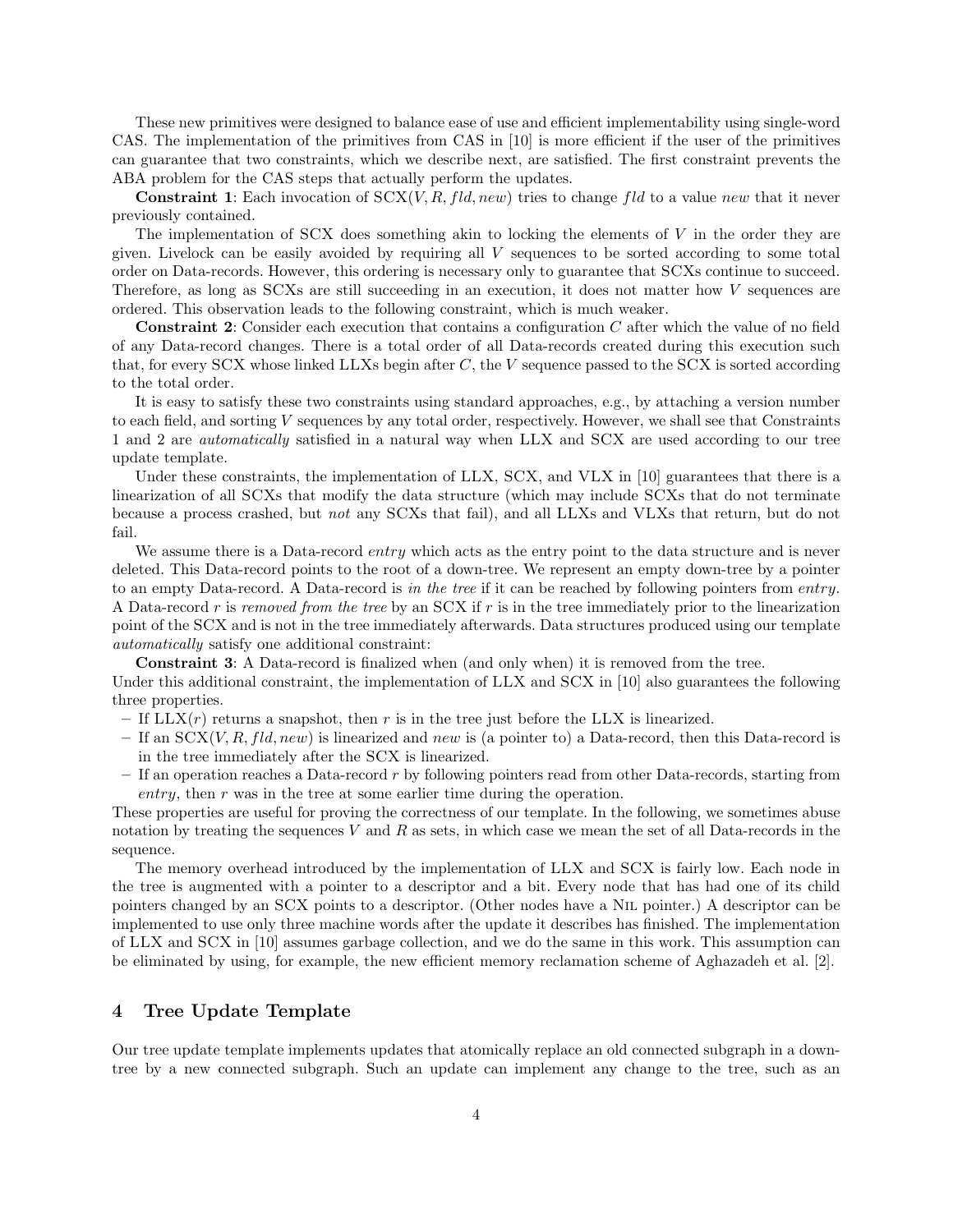

Fig. 1. Example of the tree update template.  $R$  is the set of nodes to be removed,  $N$  is a tree of new nodes that have never before appeared in the tree, and  $F_N$  is the set of children of N (and of R). Nodes in  $F_N$  may have children. The shaded nodes (and possibly others) are in the sequence V of the SCX that performs the update. The darkly shaded nodes are finalized by the SCX.



Fig. 2. Examples of two special cases of the tree update template when no nodes are removed from the tree. (a) Replacing a NIL child pointer: In this case,  $R = F_N = \emptyset$ . (b) Inserting new nodes in the middle of the tree: In this case,  $R = \emptyset$  and  $F_N$  consists of a single node.

insertion into a BST or a rotation used to rebalance a RBT. The old subgraph includes all nodes with a field (including a child pointer) to be modified. The new subgraph may have pointers to nodes in the old tree. Since every node in a down-tree has indegree one, the update can be performed by changing a single child pointer of some node parent. (See Figure 1.) However, problems could arise if a concurrent operation changes the part of the tree being updated. For example, nodes in the old subgraph, or even parent, could be removed from the tree before *parent's* child pointer is changed. Our template takes care of the process coordination required to prevent such problems.

Each tree node is represented by a Data-record with a fixed number of child pointers as its mutable fields (but different nodes may have different numbers of child fields). Each child pointer points to a Data-record or contains NIL (denoted by  $\sim$  in our figures). For simplicity, we assume that any other data in the node is stored in immutable fields. Thus, if an update must change some of this data, it makes a new copy of the node with the updated data.

Our template for performing an update to the tree is fairly simple: An update first performs LLXs on nodes in a contiguous portion of the tree, including *parent* and the set  $R$  of nodes to be removed from the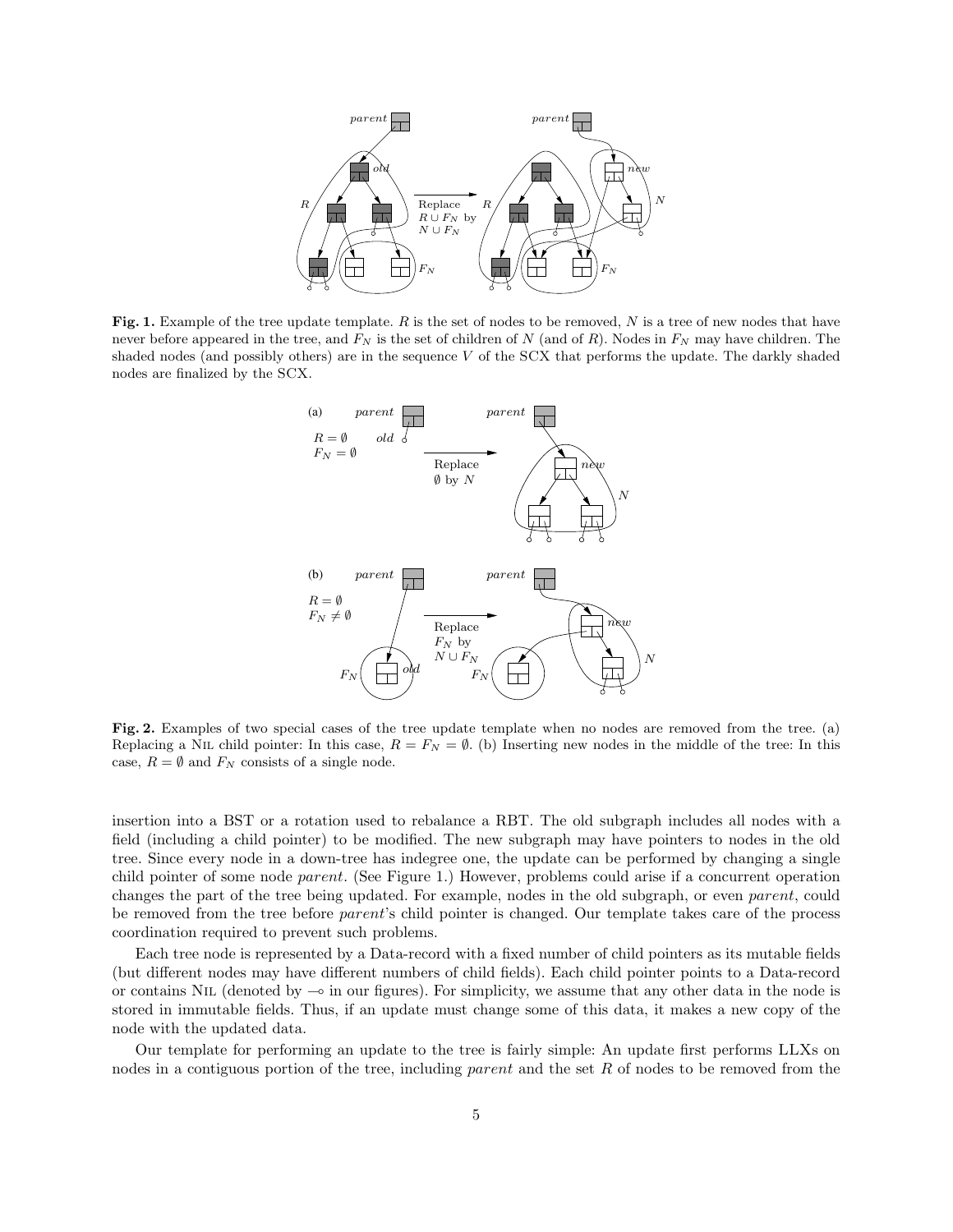```
1 TEMPLATE(args)_{2} follow zero or more pointers from entry to reach a node n_{0}3 i := 04 loop
s_i := \text{LLX}(n_i)6 if s_i \in \{FAIL, FINALIZED\} then return FAIL
 s_i' := \text{immutable fields of } n_is exit loop when \text{Comportion}(s_0, s'_0, \ldots, s_i, s'_i, args)\triangleright CONDITION must eventually return TRUE
 9 n_{i+1} := \text{NEXTNODE}(s_0, s'_0, \ldots, s_i, s'_i, args)\triangleright returns a non-NIL child pointer from one of s_0, \ldots, s_i10 i := i + 111 end loop
12 if SCX(SCX-ARGUMENTS(s_0, s'_0, \ldots, s_i, s'_i, args)) then return RESULT(s_0, s'_0, \ldots, s_i, s'_i, args)13 else return FAIL
```
Fig. 3. Tree update template. CONDITION, NEXTNODE, SCX-ARGUMENTS and RESULT can be filled in with any locally computable functions, provided that SCX-ARGUMENTS satisfies postconditions PC1 to PC8.

tree. Then, it performs an SCX that atomically changes the child pointer as shown in Figure 1 and finalizes nodes in R. Figure 2 shows two special cases where  $R$  is empty. An update that performs this sequence of steps is said to follow the template.

We now describe the tree update template in more detail. An update  $UP(args)$  that follows the template shown in Figure 3 takes any arguments, args, that are needed to perform the update. UP first reads a sequence of child pointers starting from entry to reach some node  $n_0$ . Then, UP performs LLXs on a sequence  $\sigma = \langle n_0, n_1, \ldots \rangle$  of nodes starting with  $n_0$ . For maximal flexibility of the template, the sequence  $\sigma$  can be constructed on-the-fly, as LLXs are performed. Thus, UP chooses a non-NIL child of one of the previous nodes to be the next node of  $\sigma$  by performing some deterministic local computation (denoted by NextNode in Figure 3) using any information that is available locally, namely, the snapshots of mutable fields returned by LLXs on the previous elements of  $\sigma$ , values read from immutable fields of previous elements of  $\sigma$ , and args. (This flexibility can be used, for example, to avoid unnecessary LLXs when deciding how to rebalance a BST.) UP performs another local computation (denoted by CONDITION in Figure 3) to decide whether more LLXs should be performed. To avoid infinite loops, this function must eventually return True in any execution of UP. If any LLX in the sequence returns Fail or Finalized, UP also returns Fail, to indicate that the attempted update has been aborted because of a concurrent update on an overlapping portion of the tree. If all of the LLXs successfully return snapshots, UP invokes SCX and returns a result calculated locally by the RESULT function (or FAIL if the SCX fails).

UP applies the function SCX-ARGUMENTS to use locally available information to construct the arguments V, R, fld and new for the SCX. The postconditions that must be satisfied by  $SCX$ -ARGUMENTS are somewhat technical, but intuitively, they are meant to ensure that the arguments produced describe an update as shown in Figure 1 or Figure 2. The update must remove a connected set  $R$  of nodes from the tree and replace it by a connected set N of newly-created nodes that is rooted at new by changing the child pointer stored in  $fld$  to point to new. In order for this change to occur atomically, we include R and the node containing  $fld$  in V. This ensures that if any of these nodes has changed since it was last accessed by one of UP's LLXs, the SCX will fail. The sequence V may also include any other nodes in  $\sigma$ .

More formally, we require SCX-ARGUMENTS to satisfy nine postconditions. The first three are basic requirements of SCX.

**PC1:** *V* is a subsequence of  $\sigma$ .

**PC2:**  $R$  is a subsequence of  $V$ .

**PC3:** The node parent containing the mutable field  $fld$  is in V.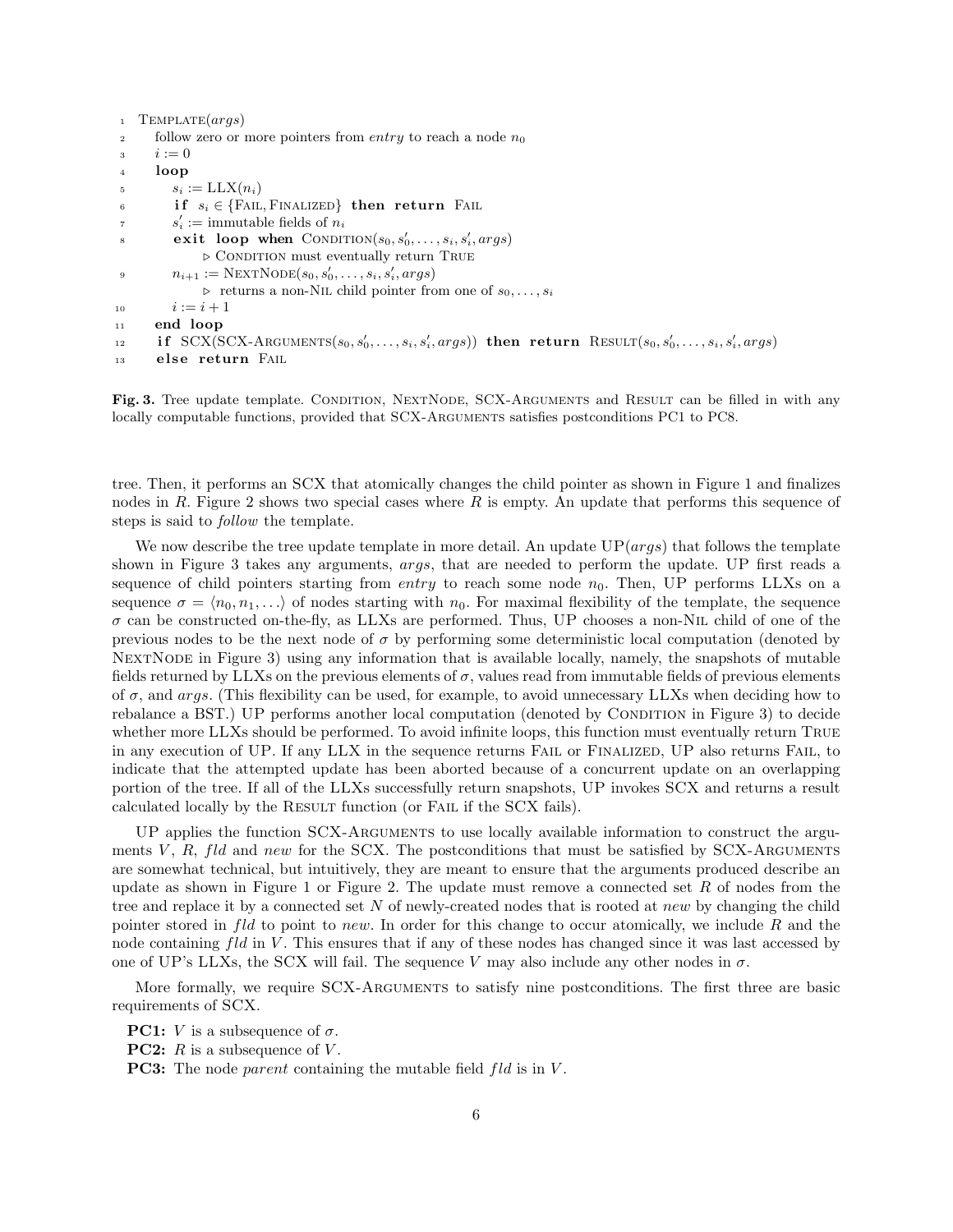Let  $G_N$  be the directed graph  $(N \cup F_N, E_N)$ , where  $E_N$  is the set of all child pointers of nodes in N when they are initialized, and  $F_N = \{y : y \notin N \text{ and } (x, y) \in E_N \text{ for some } x \in N\}$ . Let old be the value read from fld by the LLX on parent.

**PC4:**  $G_N$  is a non-empty down-tree rooted at new.

**PC5:** If  $old = \text{NIL}$  then  $R = \emptyset$  and  $F_N = \emptyset$ .

**PC6:** If  $R = \emptyset$  and  $old \neq \text{NIL}$ , then  $F_N = \{old\}.$ 

**PC7:** UP allocates memory for all nodes in  $N$ , including new.

Postcondition PC7 requires new to be a newly-created node, in order to satisfy Constraint 1. There is no loss of generality in using this approach: If we wish to change a child  $y$  of node  $x$  to NIL (to chop off the entire subtree rooted at  $y$ ) or to a descendant of  $y$  (to splice out a portion of the tree), then, instead, we can replace x by a new copy of x with an updated child pointer. Likewise, if we want to delete the entire tree, then *entry* can be changed to point to a new, empty Data-record.

The next postcondition is used to guarantee Constraint 2, which is used to prove progress.

**PC8:** The sequences V constructed by all updates that take place entirely during a period of time when no SCXs change the tree structure must be ordered consistently according to a fixed tree traversal algorithm (for example, an in-order traversal or a breadth-first traversal).

Stating the remaining postcondition formally requires some care, since the tree may be changing while UP performs its LLXs. If  $R \neq \emptyset$ , let  $G_R$  be the directed graph  $(R \cup F_R, E_R)$ , where  $E_R$  is the union of the sets of edges representing child pointers read from each  $r \in R$  when it was last accessed by one of UP's LLXs and  $F_R = \{y : y \notin R \text{ and } (x, y) \in E_R \text{ for some } x \in R\}$ .  $G_R$  represents UP's view of the nodes in R according to its LLXs, and  $F_R$  is the *fringe* of  $G_R$ . If other processes do not change the tree while UP is being performed, then  $F_R$  contains the nodes that should remain in the tree, but whose parents will be removed and replaced. Therefore, we must ensure that the nodes in  $F_R$  are reachable from nodes in N (so they are not accidentally removed from the tree). Let  $G_{\sigma}$  be the directed graph ( $\sigma \cup F_{\sigma}$ ,  $E_{\sigma}$ ), where  $E_{\sigma}$  is the union of the sets of edges representing child pointers read from each  $r \in \sigma$  when it was last accessed by one of UP's LLXs and  $F_{\sigma} = \{y : y \notin \sigma \text{ and } (x, y) \in E_{\sigma} \text{ for some } x \in \sigma\}$ . Since  $G_{\sigma}$ ,  $G_R$  and  $G_N$  are not affected by concurrent updates, the following postcondition can be proved using purely sequential reasoning, ignoring the possibility that concurrent updates could modify the tree during UP.

**PC9:** If  $G_{\sigma}$  is a down-tree and  $R \neq \emptyset$ , then  $G_R$  is a non-empty down-tree rooted at *old* and  $F_N = F_R$ .

## 4.1 Correctness and Progress

For brevity, we only sketch the main ideas of the proof here. The full proof appears in Appendix B. Consider a data structure in which all updates follow the tree update template and SCX-ARGUMENTS satisfies postconditions PC1 to PC9. We prove, by induction on the sequence of steps in an execution, that the data structure is always a tree, each call to LLX and SCX satisfies its preconditions, Constraints 1 to 3 are satisfied, and each successful SCX atomically replaces a connected subgraph containing nodes  $R \cup F_N$  with another connected subgraph containing nodes  $N \cup F_N$ , finalizing and removing the nodes in R from the tree, and adding the new nodes in  $N$  to the tree. We also prove no node in the tree is finalized, every removed node is finalized, and removed nodes are never reinserted.

We linearize each update UP that follows the template and performs an SCX that modifies the data structure at the linearization point of its SCX. We prove the following correctness properties.

C1: If UP were performed atomically at its linearization point, then it would perform LLXs on the same nodes, and these LLXs would return the same values.

This implies that UP's SCX-ARGUMENTS and RESULT computations must be the same as they would be if UP were performed atomically at its linearization point, so we obtain the following.

C2: If UP were performed atomically at its linearization point, then it would perform the same SCX (with the same arguments) and return the same value.

Additionally, a property is proved in [10] that allows some query operations to be performed very efficiently using only READS, for example, GET in Section 5.

**C3:** If a process p follows child pointers starting from a node in the tree at time t and reaches a node  $r$ at time  $t' \geq t$ , then r was in the tree at some time between t and t'. Furthermore, if p reads v from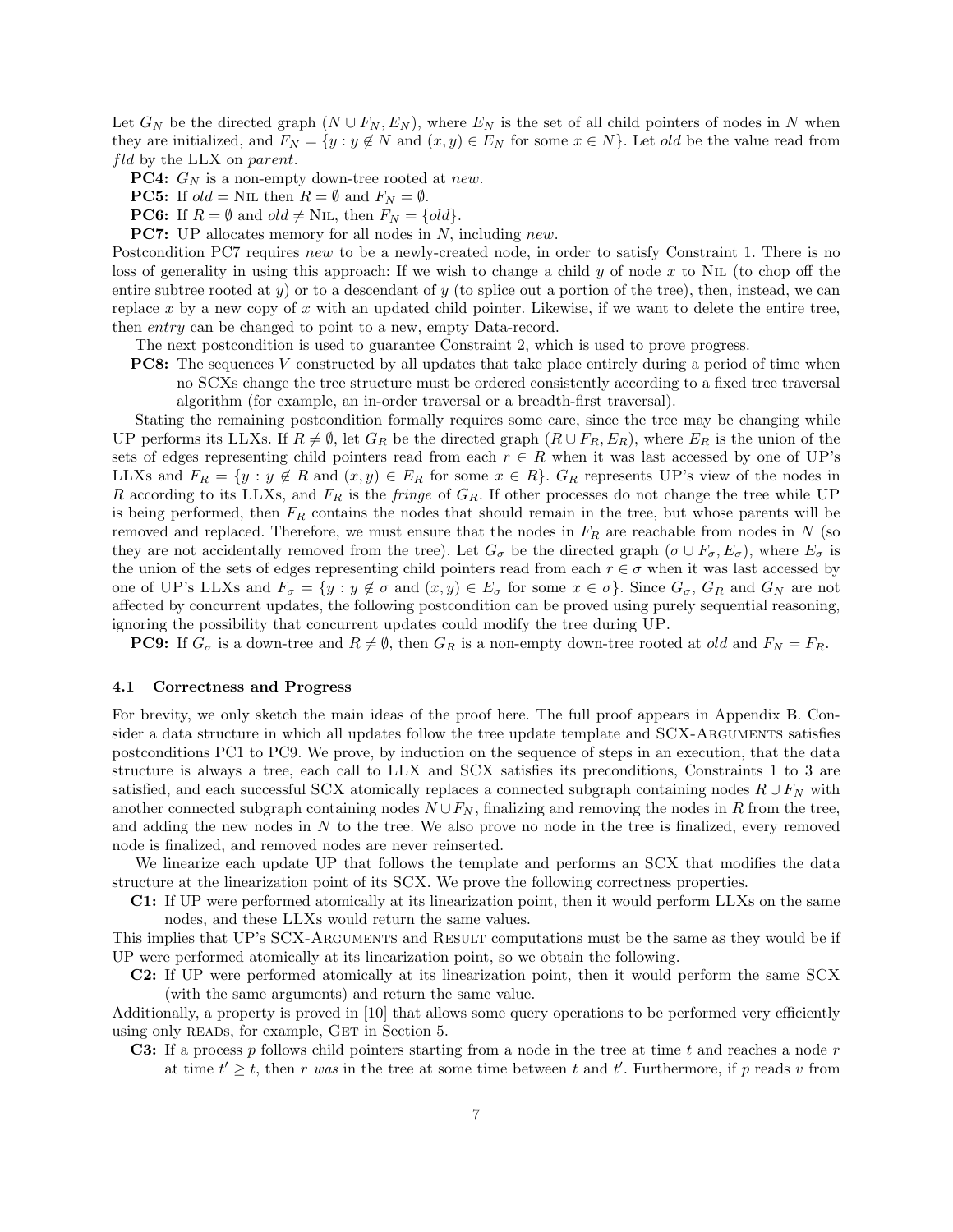

Fig. 4. (a) empty tree, (b) non-empty tree.

a mutable field of r at time  $t'' \ge t'$  then, at some time between t and  $t''$ , node r was in the tree and this field contained v.

The following properties, which come from [10], can be used to prove non-blocking progress of queries.

**P1:** If LLXs are performed infinitely often, then they return snapshots or FINALIZED infinitely often.

P2: If VLXs are performed infinitely often, and SCXs are not performed infinitely often, then VLXs return True infinitely often.

Each update that follows the template is wait-free. Since updates can fail, we also prove the following progress property.

P3: If updates that follow the template are performed infinitely often, then updates succeed infinitely often.

A successful update performs an SCX that modifies the tree. Thus, it is necessary to show that SCXs succeed infinitely often. Before an invocation of  $SCX(V, R, fld, new)$  can succeed, it must perform an  $LLX(r)$  that returns a snapshot, for each  $r \in V$ . Even if P1 is satisfied, it is possible for LLXs to always return FINALIZED, preventing any SCXs from being performed. We prove that any algorithm whose updates follow the template automatically guarantees that, for each Data-record  $r$ , each process performs at most one invocation of  $LLX(r)$  that returns FINALIZED. We use this fact to prove P3.

# 5 Application: Chromatic Trees

Here, we show how the tree update template can be used to implement an ordered dictionary ADT using chromatic trees. Due to space restrictions, we only sketch the algorithm and its correctness proof. All details of the implementation and its correctness proof appear in Appendix C. The ordered dictionary stores a set of keys, each with an associated value, where the keys are drawn from a totally ordered universe. The dictionary supports five operations. If key is in the dictionary,  $GET(key)$  returns its associated value. Otherwise,  $GET(key)$  returns  $\perp$ . SUCCESSOR(key) returns the smallest key in the dictionary that is larger than key (and its associated value), or  $\perp$  if no key in the dictionary is larger than key. PREDECESSOR(key) is analogous. INSERT $(key, value)$  replaces the value associated with key by value and returns the previously associated value, or  $\perp$  if key was not in the dictionary. If the dictionary contains key, DELETE(key) removes it and returns the value that was associated immediately beforehand. Otherwise, DELETE(key) simply returns ⊥.

A RBT is a BST in which the root and all leaves are coloured black, and every other node is coloured either red or black, subject to the constraints that no red node has a red parent, and the number of black nodes on a path from the root to a leaf is the same for all leaves. These properties guarantee that the height of a RBT is logarithmic in the number of nodes it contains. We consider search trees that are leaf-oriented, meaning the dictionary keys are stored in the leaves, and internal nodes store keys that are used only to direct searches towards the correct leaf. In this context, the BST property says that, for each node x, all descendants of x's left child have keys less than x's key and all descendants of x's right child have keys that are greater than or equal to x's key.

To decouple rebalancing steps from insertions and deletions, so that each is localized, and rebalancing steps can be interleaved with insertions and deletions, it is necessary to relax the balance properties of RBTs. A *chromatic tree* [27] is a relaxed-balance RBT in which colours are replaced by non-negative integer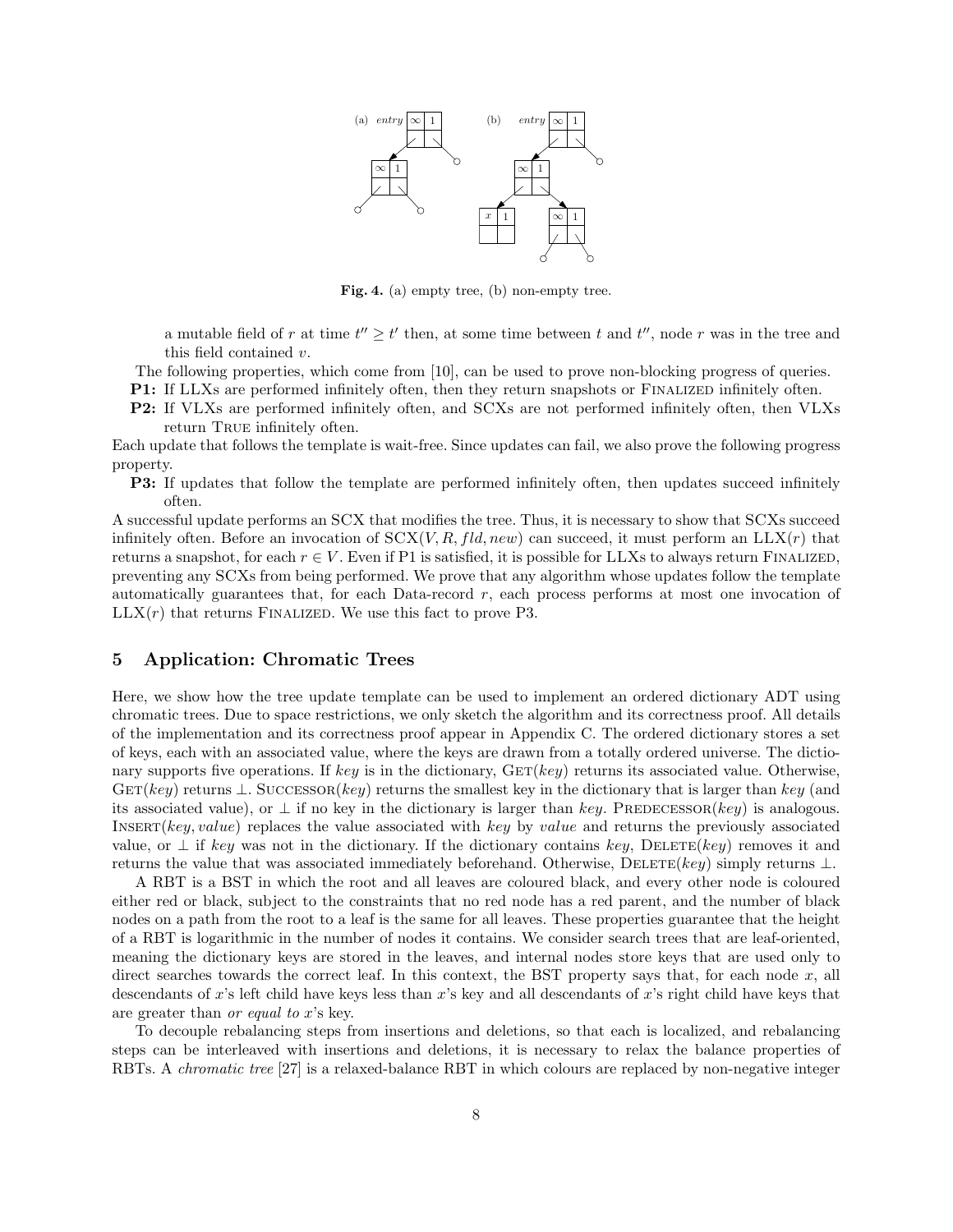weights, where weight zero corresponds to red and weight one corresponds to black. As in RBTs, the sum of the weights on each path from the root to a leaf is the same. However, RBT properties can be violated in the following two ways. First, a red child node may have a red parent, in which case we say that a red-red *violation* occurs at this child. Second, a node may have weight  $w > 1$ , in which case we say that  $w - 1$ overweight violations occur at this node. The root always has weight one, so no violation can occur at the root.

To avoid special cases when the chromatic tree is empty, we add sentinel nodes at the top of the tree (see Figure 10). The sentinel nodes and entry have key  $\infty$  to avoid special cases for SEARCH, INSERT and DELETE, and weight one to avoid special cases for rebalancing steps. Without having a special case for Insert, we automatically get the two sentinel nodes in Figure 10(b), which also eliminate special cases for DELETE. The chromatic tree is rooted at the leftmost grandchild of entry. The sum of weights is the same for all paths from the root of the chromatic tree to its leaves, but not for paths that include *entry* or the sentinel nodes.

Rebalancing steps are localized updates to a chromatic tree that are performed at the location of a violation. Their goal is to eventually eliminate all red-red and overweight violations, while maintaining the invariant that the tree is a chromatic tree. If no rebalancing step can be applied to a chromatic tree (or, equivalently, the chromatic tree contains no violations), then it is a RBT. We use the set of rebalancing steps of Boyar, Fagerberg and Larsen [7], which have a number of desirable properties: No rebalancing step increases the number of violations in the tree, rebalancing steps can be performed in any order, and, after sufficiently many rebalancing steps, the tree will always become a RBT. Furthermore, in any sequence of insertions, deletions and rebalancing steps starting from an empty chromatic tree, the amortized number of rebalancing steps is at most three per insertion and one per deletion.

### 5.1 Implementation

We represent each node by a Data-record with two mutable child pointers, and immutable fields  $k, v$  and  $w$ that contain the node's key, associated value, and weight, respectively. The child pointers of a leaf are always Nil, and the value field of an internal node is always Nil.

GET, INSERT and DELETE each execute an auxiliary procedure,  $SEARCH(key)$ , which starts at entry and traverses nodes as in an ordinary BST search, using Reads of child pointers until reaching a leaf, which it then returns (along with the leaf's parent and grandparent). Because of the sentinel nodes shown in Figure 10, the leaf's parent always exists, and the grandparent exists whenever the chromatic tree is non-empty. If it is empty, SEARCH returns NIL instead of the grandparent. We define the *search path* for key at any time to be the path that  $SEARCH(key)$  would follow, if it were done instantaneously. The  $GET(key)$  operation simply executes a SEARCH(key) and then returns the value found in the leaf if the leaf's key, or  $\perp$  otherwise.

At a high level, INSERT and DELETE are quite similar to each other. INSERT(key, value) and DELETE(key) each perform  $SEARCH(key)$  and then make the required update at the leaf reached, in accordance with the tree update template. If the modification fails, then the operation restarts from scratch. If it succeeds, it may increase the number of violations in the tree by one, and the new violation occurs on the search path to key. If a new violation is created, then an auxiliary procedure CLEANUP is invoked to fix it before the INSERT or DELETE returns.

Detailed pseudocode for GET, SEARCH, DELETE and CLEANUP is given in Figure 12 and 13. (The implementation of INSERT is similar to that of DELETE, and its pseudocode is omitted due to lack of space.) Note that an expression of the form  $P$ ?  $A : B$  evaluates to  $A$  if the predicate  $P$  evaluates to true, and B otherwise. The expression x.y, where x is a Data-record, denotes field y of x, and the expression  $\&x.y$ represents a pointer to field y.

DELETE(key) invokes TRYDELETE to search for a leaf containing key and perform the localized update that actually deletes key and its associated value. The effect of  $TRYDELETE$  is illustrated in Figure 7. There, nodes drawn as squares are leaves, shaded nodes are in V,  $\otimes$  denotes a node in R to be finalized, and  $\oplus$ denotes a new node. The name of a node appears below it or to its left. The weight of a node appears to its right.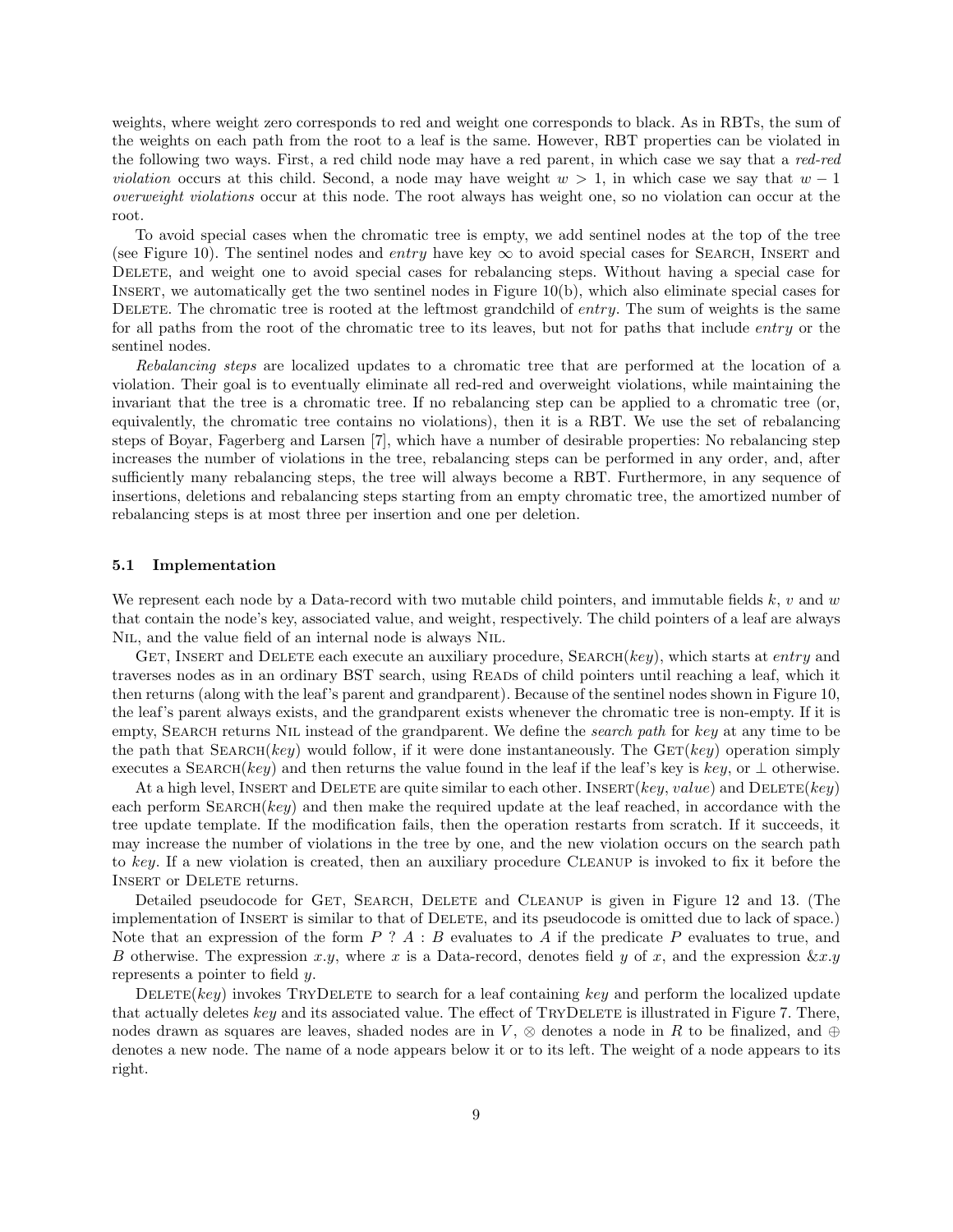| $1\,$          | GET(key)                                                                        |                                                           |
|----------------|---------------------------------------------------------------------------------|-----------------------------------------------------------|
| $\overline{2}$ | $\langle -, -, l \rangle := \text{SEARCH}(key)$                                 |                                                           |
| 3              | return $(key = l.k)$ ? $l.v$ : NIL                                              |                                                           |
| $\overline{4}$ | SEARCH(key)                                                                     |                                                           |
| 5              | $n_0 := \text{NIL}; n_1 := entry; n_2 := entry.left$                            |                                                           |
| 6              | while $n_2$ is internal                                                         |                                                           |
| $\overline{7}$ | $n_0 := n_1; n_1 := n_2$                                                        |                                                           |
| 8              | $n_2 := (key < n_1.k)$ ? $n_1.left : n_1.right$                                 |                                                           |
| 9              | return $\langle n_0, n_1, n_2 \rangle$                                          |                                                           |
| $10\,$         | DELETE(key)                                                                     |                                                           |
| 11             | do                                                                              |                                                           |
| 12             | $result := \text{TrYDELETE}(key)$                                               |                                                           |
| 13             | while $result = FAIL$                                                           |                                                           |
| 14             | $\langle value, violation \rangle := result$                                    |                                                           |
| 15             | if <i>violation</i> then $CLEANUP(key)$                                         |                                                           |
| 16             | return value                                                                    |                                                           |
| 17             | CLEANUP(key)                                                                    |                                                           |
| 18             | $\triangleright$ Eliminates the violation created by an INSERT or DELETE of key |                                                           |
| 19             | while TRUE                                                                      |                                                           |
| 20             | $\triangleright$ Save four last nodes traversed                                 |                                                           |
| 21             | $n_0 := \text{NIL}; n_1 := \text{NIL}; n_2 := entry; n_3 := entry.left$         |                                                           |
| 22             | while TRUE                                                                      |                                                           |
| 23             | if $n_3.w > 1$ or $(n_2.w = 0 \text{ and } n_3.w = 0)$ then                     |                                                           |
| 24             | $\triangleright$ Found a violation at node <i>n</i> <sub>3</sub>                |                                                           |
| 25             | $TRYREBALANCE(n_0, n_1, n_2, n_3)$                                              | $\triangleright$ Try to fix it                            |
| 26             | exit loop                                                                       | $\triangleright$ Go back to <i>entry</i> and search again |
| 27             | else if $n_3$ is a leaf then return                                             |                                                           |
| 28             | $\triangleright$ Arrived at a leaf without finding a violation                  |                                                           |
|                |                                                                                 |                                                           |
| 29             | if $key < n_3.k$ then                                                           |                                                           |
| 30             | $n_0 := n_1; n_1 := n_2; n_2 := n_3; n_3 := n_3.$ left                          |                                                           |

Fig. 5. GET, SEARCH, DELETE and CLEANUP.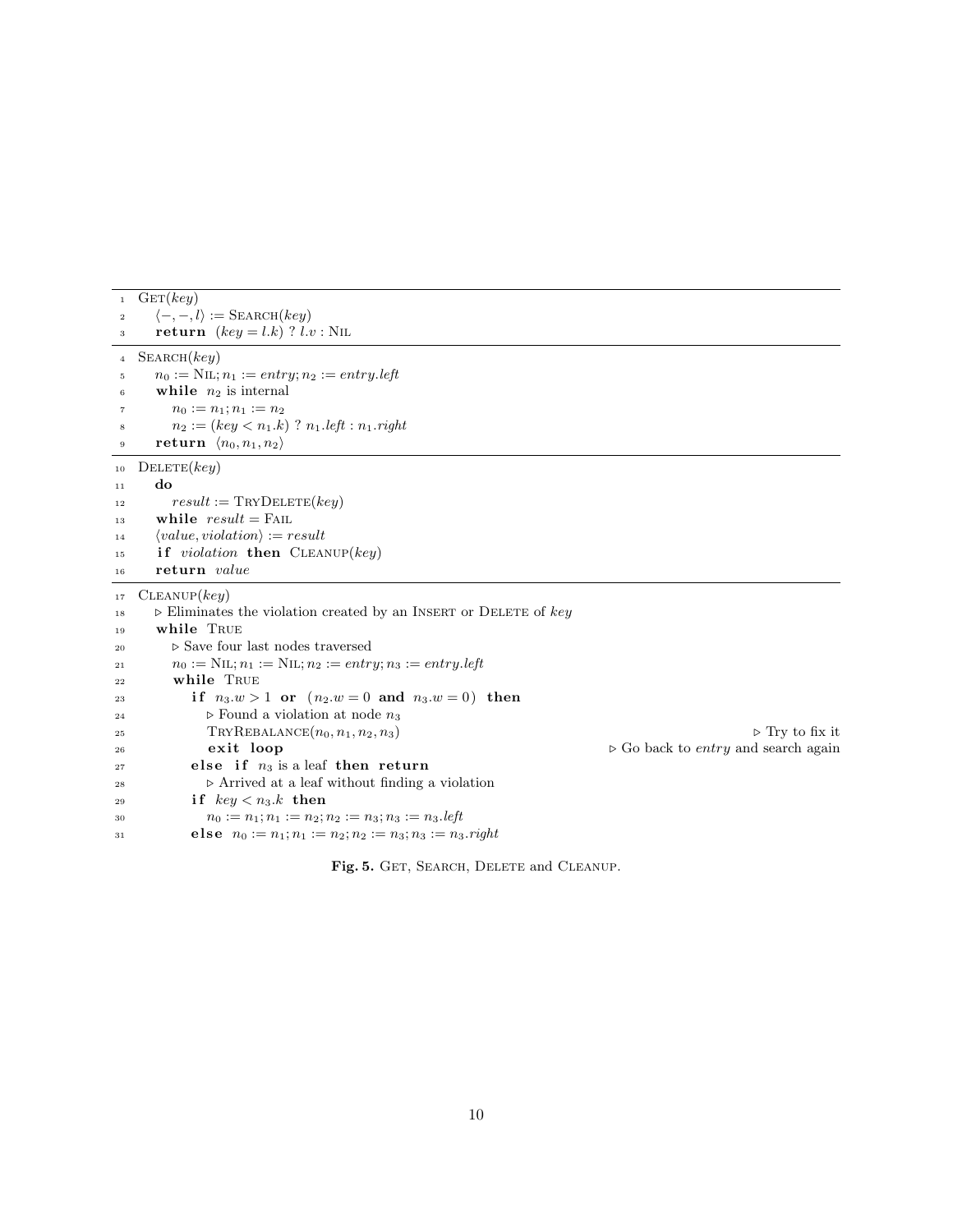$_1$  TRYDELETE(key)

- $\triangleright$  If successful, returns (value, violation), where value is the value associated with key, or NIL if key was not in the dictionary, and violation indicates whether the deletion created a violation. Otherwise, Fail is returned.
- $\langle n_0, -, \rangle := \text{SEARCH}(key)$
- <sup>4</sup> . Special case: there is no grandparent of the leaf reached
- 5 if  $n_0 = \text{NIL}$  then return  $\langle \text{NIL}, \text{FALSE} \rangle$
- $6 \rightarrow$  Template iteration 0 (grandparent of leaf)
- $s_0 := L L X(n_0)$
- 8 if  $s_0 \in \{$ FAIL, FINALIZED $\}$  then return FAIL
- 9  $n_1 := (key < s_0.left.k)$  ?  $s_0.left : s_0.right$
- $10 \rightarrow$  Template iteration 1 (parent of leaf)
- $s_1 := \text{LLX}(n_1)$
- 12 if  $s_1 \in \{$  FAIL, FINALIZED} then return FAIL
- 13  $n_2 := (key < s_1.left.k) ? s_1.left : s_1.right$
- $14 \rightarrow$  Special case: key is not in the dictionary
- 15 if  $n_2.k \neq key$  then return  $\langle \perp, \text{FALSE} \rangle$
- <sup>16</sup>  $\triangleright$  Template iteration 2 (leaf)
- $s_2 := LLX(n_2)$
- 18 if  $s_2 \in \{$  FAIL, FINALIZED} then return FAIL
- 19  $n_3 := (key < s_1.left.k)$  ?  $s_1.right : s_1.left$
- 20  $\triangleright$  Template iteration 3 (sibling of leaf)
- $s_3 := LLX(n_3)$
- 22 if  $s_3 \in \{$  FAIL, FINALIZED} then return FAIL
- $23 \rightarrow$  Computing SCX-ARGUMENTS from locally stored values
- 24  $w := (n_1.k = \infty \text{ or } n_0.k = \infty) ? 1 : n_1.w + n_3.w$
- <sup>25</sup> new := new node with weight w, key  $n_3.k$ , value  $n_3.v$ , and children  $s_3.left$ ,  $s_3.right$
- 26  $V := (key < s_1.left.k) ? \langle n_0, n_1, n_2, n_3 \rangle : \langle n_0, n_1, n_3, n_2 \rangle$
- 27  $R := (key < s_1.left.k) ? \langle n_1, n_2, n_3 \rangle : \langle n_1, n_3, n_2 \rangle$
- 28  $fld := (key < s_0.left.k) ? & n_0.left : & n_0.right$
- 29 if  $SCX(V, R, fld, new)$  then return  $\langle n_2.v, (w > 1) \rangle$
- 30 else return FAIL

Fig. 6. TRYDELETE.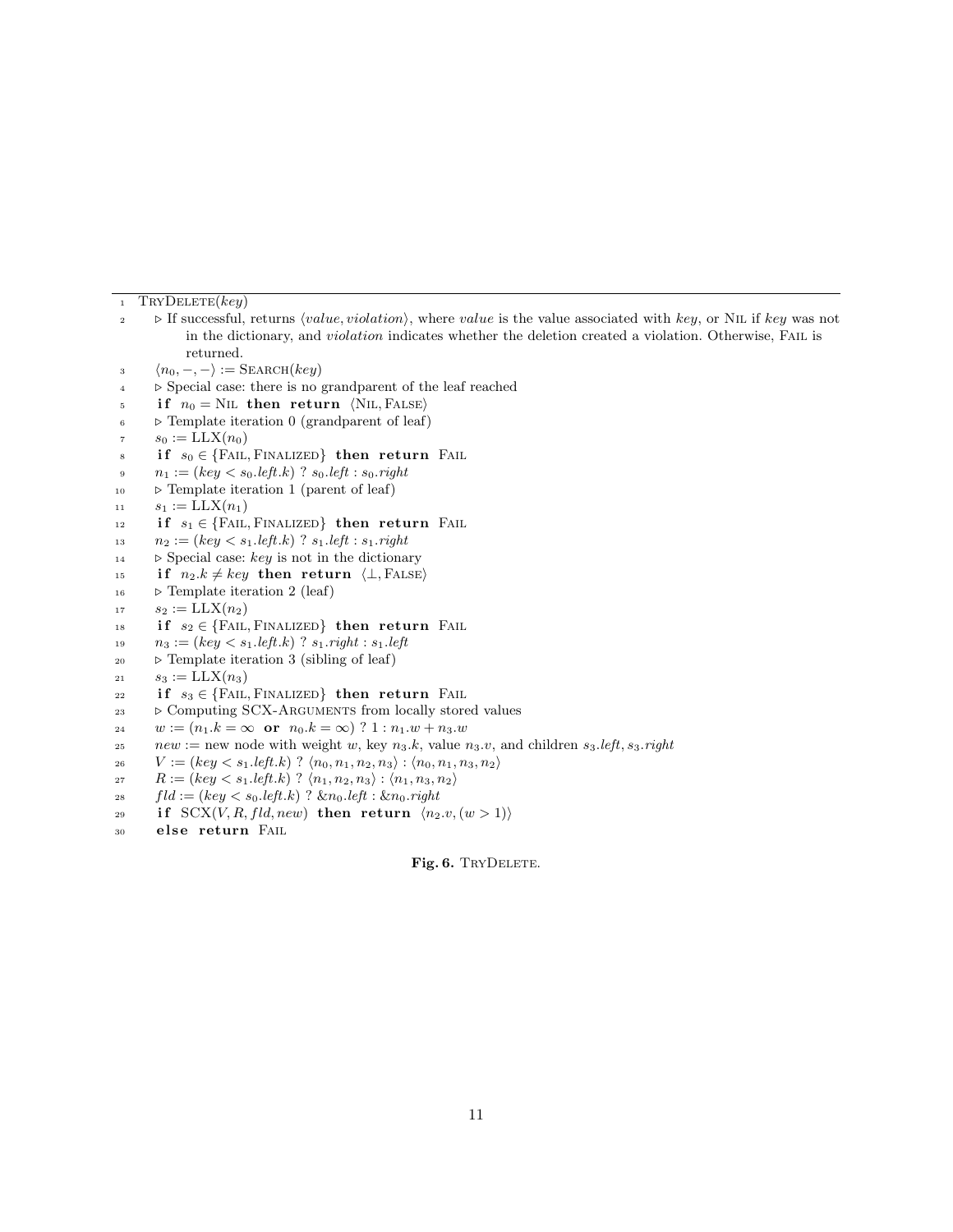TRYDELETE first invokes SEARCH(key) to find the grandparent,  $n_0$ , of the leaf on the search path to key. If the grandparent does not exist, then the tree is empty (and it looks like Figure  $10(a)$ ), so TRYDELETE returns successfully at line 5. TRYDELETE then performs  $LLX(n_0)$ , and uses the result to obtain a pointer to the parent,  $n_1$ , of the leaf to be deleted. Next, it performs  $LLX(n_1)$ , and uses the result to obtain a pointer to the leaf,  $n_2$ , to be deleted. If  $n_2$  does not contain key, then the tree does not contain key, and TRYDELETE returns successfully at line 15. So, suppose that  $n_2$  does contain key. Then TRYDELETE performs  $LLX(n_2)$ . At line 19, TRYDELETE uses the result of its previous  $LLX(n_1)$  to obtain a pointer to the sibling,  $n_3$ , of the leaf to be deleted. A final LLX is then performed on  $n_3$ . Over the next few lines, TRYDELETE computes SCX-ARGUMENTS. Line 24 computes the weight of the node *new* in the depiction of DELETE in Figure 10, ensuring that it has weight one if it is taking the place of a sentinel or the root of the chromatic tree. Line 25 creates new, reading the key, and value directly from  $n_3$  (since they are immutable) and the child pointers from the result of the  $LLX(n_3)$  (since they are mutable). Next, TRYDELETE uses locally stored values to construct the sequences V and R that it will use for its  $SCX$ , ordering their elements according to a breadthfirst traversal, in order to satisfy PC8. Finally, TRYDELETE invokes SCX to perform the modification. If the SCX succeeds, then TRYDELETE returns a pair containing the value stored in node  $n_2$  (which is immutable) and the result of evaluating the expression  $w > 1$ .

DELETE can create an overweight violation (but not a red-red violation), so the result of  $w > 1$  indicates whether TRYDELETE created a violation. If any LLX returns FAIL or FINALIZED, or the SCX fails. TRYDELETE simply returns FAIL, and DELETE invokes TRYDELETE again. If TRYDELETE creates a new violation, then DELETE invokes CLEANUP(key) (described in Section 5.2) to fix it before DELETE returns.

A simple inspection of the pseudocode suffices to prove that SCX-Arguments satisfies postconditions PC1 to PC9. TRYDELETE follows the template except when it returns at line 5 or line 15. In these cases, not following the template does not impede our efforts to prove correctness or progress, since TRYDELETE will not modify the data structure, and returning at either of these lines will cause DELETE to terminate.

We now describe how rebalancing steps are implemented from LLX and SCX, using the tree update template. As an example, we consider one of the 22 rebalancing steps, named RB2 (shown in Figure 7), which eliminates a red-red violation at node  $n_3$ . The other 21 are implemented similarly. To implement RB2, a sequence of LLXs are performed, starting with node  $n_0$ . A pointer to node  $n_1$  is obtained from the result of  $LLX(n_0)$ , pointers to nodes  $n_2$  and  $f_3$  are obtained from the result of  $LLX(n_1)$ , and a pointer to node  $n_3$  is obtained from the result of  $LLX(n_2)$ . Since node  $n_3$  is to be removed from the tree, an LLX is performed on it, too. If any of these LLXs returns Fail or Finalized, then this update fails. For RB2 to be applicable,  $n_1$  and  $f_3$  must have positive weights and  $n_2$  and  $n_3$  must both have weight 0. Since weight fields are immutable, they can be read any time after the pointers to  $n_1$ ,  $f_3$ ,  $n_2$ , and  $n_3$  have been obtained. Next, new and its two children are created. N consists of these three nodes. Finally,  $SCX(V, R, fld, new)$  is invoked, where fld is the child pointer of  $n_0$  that pointed to  $n_1$  in the result of  $LLX(n_0)$ .

If the SCX modifies the tree, then no node  $r \in V$  has changed since the update performed LLX $(r)$ . In this case, the SCX replaces the directed graph  $G_R$  by the directed graph  $G_N$  and the nodes in R are finalized. This ensures that other updates cannot erroneously modify these old nodes after they have been replaced. The nodes in the set  $F_R = F_N = \{f_0, f_1, f_2, f_3\}$  each have the same keys, weights, and child pointers before and after the rebalancing step, so they can be reused.  $V = \langle n_0, n_1, n_2, n_3 \rangle$  is simply the sequence of nodes on which LLX is performed, and  $R = \langle n_1, n_2, n_3 \rangle$  is a subsequence of V, so PC1, PC2 and PC3 are satisfied. Clearly, we satisfy PC4 and PC7 when we create new and its two children. It is easy to verify that PC5, PC6 and PC9 are satisfied. If the tree does not change during the update, then the nodes in V are ordered consistently with a breadth-first traversal of the tree. Since this is true for all updates, PC8 is satisfied.

One might wonder why  $f_3$  is not in V, since RB2 should be applied only if  $n_1$  has a right child with positive weight. Since weight fields are immutable, the only way that this can change after we check  $f_3 \cdot w > 0$ is if the right child field of  $n_1$  is altered. If this happens, the SCX will fail.

### 5.2 The rebalancing algorithm

Since rebalancing is decoupled from updating, there must be a scheme that determines when processes should perform rebalancing steps to eliminate violations. In [7], the authors suggest maintaining one or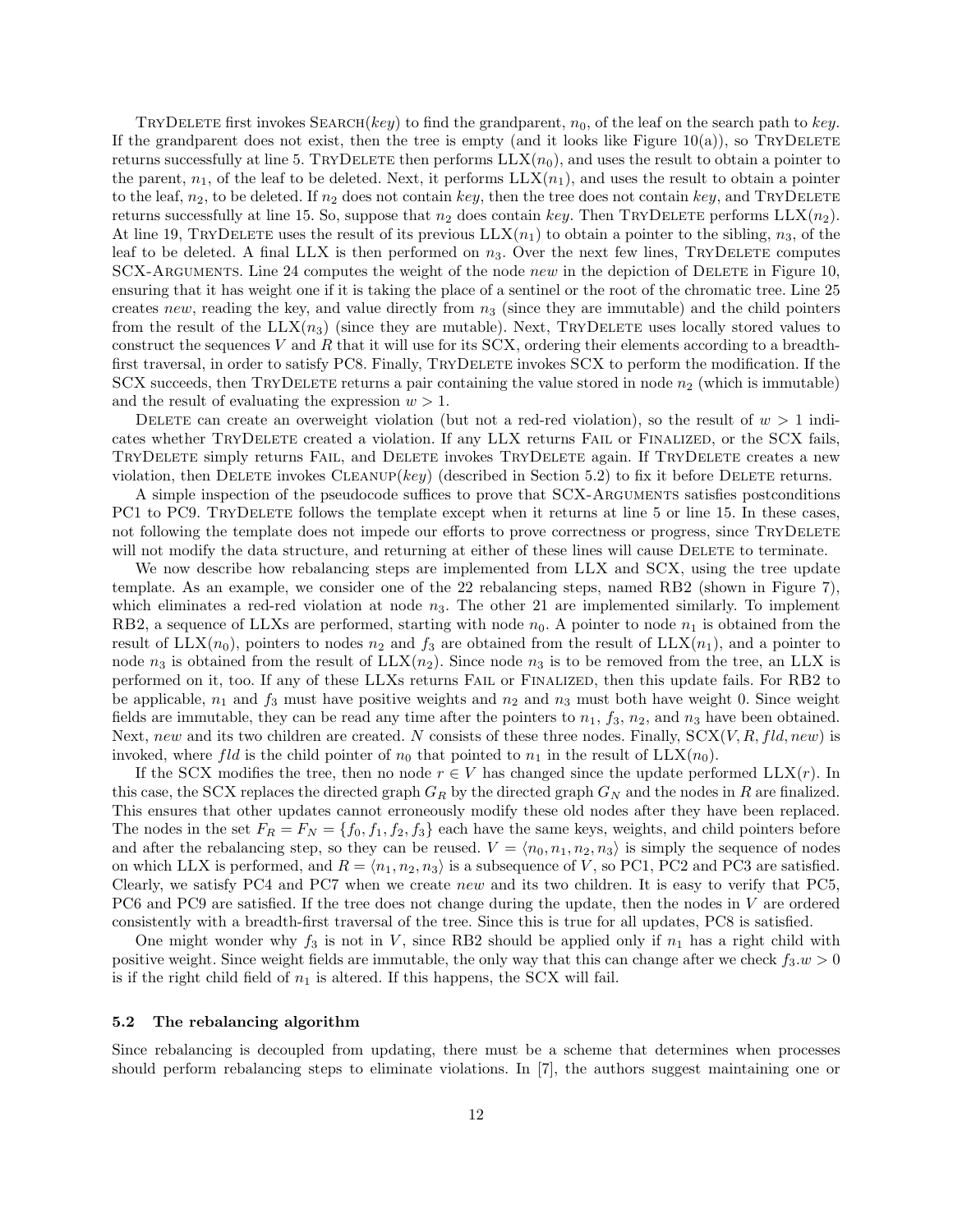

Fig. 7. Examples of chromatic tree updates.

more *problem queues* which contain pointers to nodes that contain violations, and dedicating one or more rebalancing processes to simply perform rebalancing steps as quickly as possible. This approach does not yield a bound on the height of the tree, since rebalancing may lag behind insertions and deletions. It is possible to obtain a height bound with a different queue based scheme, but we present a way to bound the tree's height without the (significant) overhead of maintaining any auxiliary data structures. The linchpin of our method is the following claim concerning violations.

VIOL: If a violation is on the search path to key before a rebalancing step, then the violation is still on the search path to key after the rebalancing step, or it has been eliminated.

While studying the rebalancing steps in [7], we realized that most of them satisfy VIOL. Furthermore, any time a rebalancing step would violate VIOL another rebalancing step that satisfies VIOL can be applied instead. Hence, we always choose to perform rebalancing so that each violation created by an INSERT(key) or DELETE(key) stays on the search path to key until it is eliminated. In our implementation, each INSERT or Delete that increases the number of violations cleans up after itself. It does this by invoking a procedure CLEANUP(key), which behaves like SEARCH(key) until it finds the first node  $n_3$  on the search path where a violation occurs. Then, CLEANUP(key) attempts to eliminate or move the violation at  $n_3$  by invoking another procedure TRYREBALANCE which applies one localized rebalancing step at  $n_3$ , following the tree update template. (TRYREBALANCE is similar to DELETE, and pseudocode is omitted, due to lack of space.) CLEANUP( $key$ ) repeats these actions, searching for  $key$  and invoking TRYREBALANCE to perform a rebalancing step, until the search goes all the way to a leaf without finding a violation.

In order to prove that each INSERT or DELETE cleans up after itself, we must prove that while an invocation of CLEANUP(key) searches for key by reading child pointers, it does not somehow miss the violation it is responsible for eliminating, even if a concurrent rebalancing step moves the violation upward in the tree, above where Cleanup is currently searching. To see why this is true, consider any rebalancing step that occurs while Cleanup is searching. The rebalancing step is implemented using the tree update template, and looks like Figure 1. It takes effect at the point it changes a child pointer fld of some node parent from a node old to a node new. If CLEANUP reads fld while searching, we argue that it does not matter whether fld contains old or new. First, suppose the violation is at a node that is removed from the tree by the rebalancing step, or a child of such a node. If the search passes through old, it will definitely reach the violation, since nodes do not change after they are removed from the tree. If the search passes through new, VIOL implies that the rebalancing step either eliminated the violation, or moved it to a new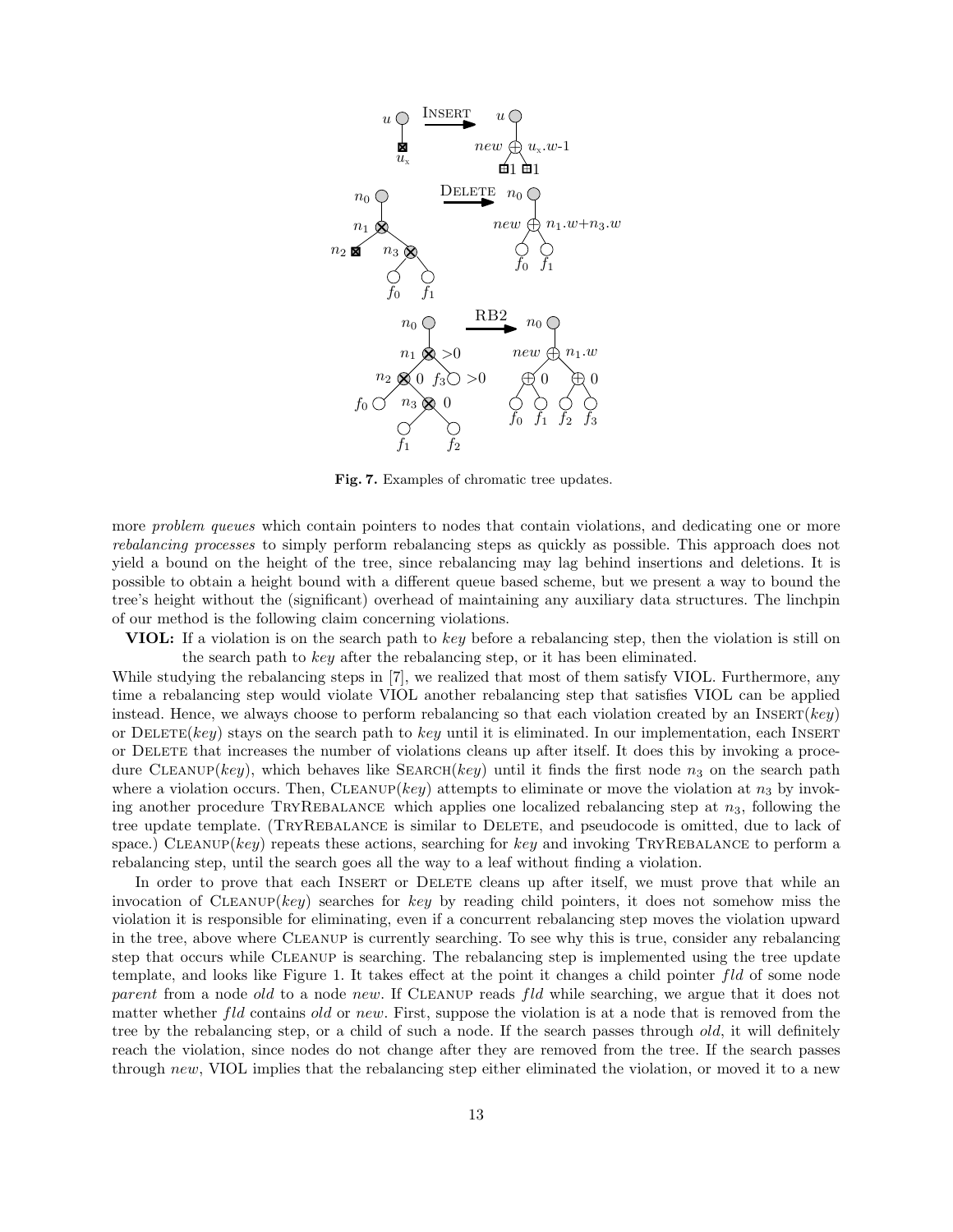node that will still be on the search path through new. Finally, if the violation is further down in the tree, below the section modified by the concurrent rebalancing step, a search through either old or new will reach it.

Showing that TryRebalance follows the template (i.e., by defining the procedures in Figure 3) is complicated by the fact that it must decide which of the chromatic tree's 22 rebalancing steps to perform. It is more convenient to unroll the loop that performs LLXs, and write TRYREBALANCE using conditional statements. A helpful technique is to consider each path through the conditional statements in the code, and check that the procedures CONDITION, NEXTNODE, SCX-ARGUMENTS and RESULT can be defined to produce this single path. It is sufficient to show that this can be done for each path through the code, since it is always possible to use conditional statements to combine the procedures for each path into procedures that handle all paths.

### 5.3 Proving a bound on the height of the tree

Since we always perform rebalancing steps that satisfy VIOL, if we reach a leaf without finding the violation that an Insert or Delete created, then the violation has been eliminated. This allows us to prove that the number of violations in the tree at any time is bounded above by c, the number of insertions and deletions that are currently in progress. Further, since removing all violations would yield a red-black tree with height  $O(\log n)$ , and eliminating each violation reduces the height by at most one, the height of the chromatic tree is  $O(c + \log n)$ .

### 5.4 Correctness and Progress

As mentioned above,  $GET(key)$  invokes SEARCH(key), which traverses a path from entry to a leaf by reading child pointers. Even though this search can pass through nodes that have been removed by concurrent updates, we prove by induction that every node visited was on the search path for  $key$  at some time during the search. GET can thus be linearized when the leaf it reaches is on the search path for  $key$  (and, hence, this leaf is the only one in the tree that could contain  $key$ ).

Every DELETE operation that performs an update, and every INSERT operation, is linearized at the SCX that performs the update. Other DELETE operations (that return at line 5 or 15) behave like queries, and are linearized in the same way as GET. Because no rebalancing step modifies the set of keys stored in leaves, the set of leaves always represents the set of dictionary entries.

The fact that our chromatic tree is non-blocking follows from P1 and the fact that at most  $3i + d$ rebalancing steps can be performed after i insertions and d deletions have occurred (proved in  $[7]$ ).

### 5.5 SUCCESSOR queries

 $SuccessOR(key)$  runs an ordinary BST search algorithm, using LLXs to read the child fields of each node visited, until it reaches a leaf. If the key of this leaf is larger than key, it is returned and the operation is linearized at any time during the operation when this leaf was on the search path for key. Otherwise, Successor finds the next leaf. To do this, it remembers the last time it followed a left child pointer and, instead, follows one right child pointer, and then left child pointers until it reaches a leaf, using LLXs to read the child fields of each node visited. If any LLX it performs returns FAIL or FINALIZED, SUCCESSOR restarts. Otherwise, it performs a validate-extended (VLX), which returns True only if all nodes on the path connecting the two leaves have not changed. If the VLX succeeds, the key of the second leaf found is returned and the query is linearized at the linearization point of the VLX. If the VLX fails, Successor restarts.

#### 5.6 Allowing more violations

Forcing insertions and deletions to rebalance the chromatic tree after creating only a single violation can cause unnecessary rebalancing steps to be performed, for example, because an overweight violation created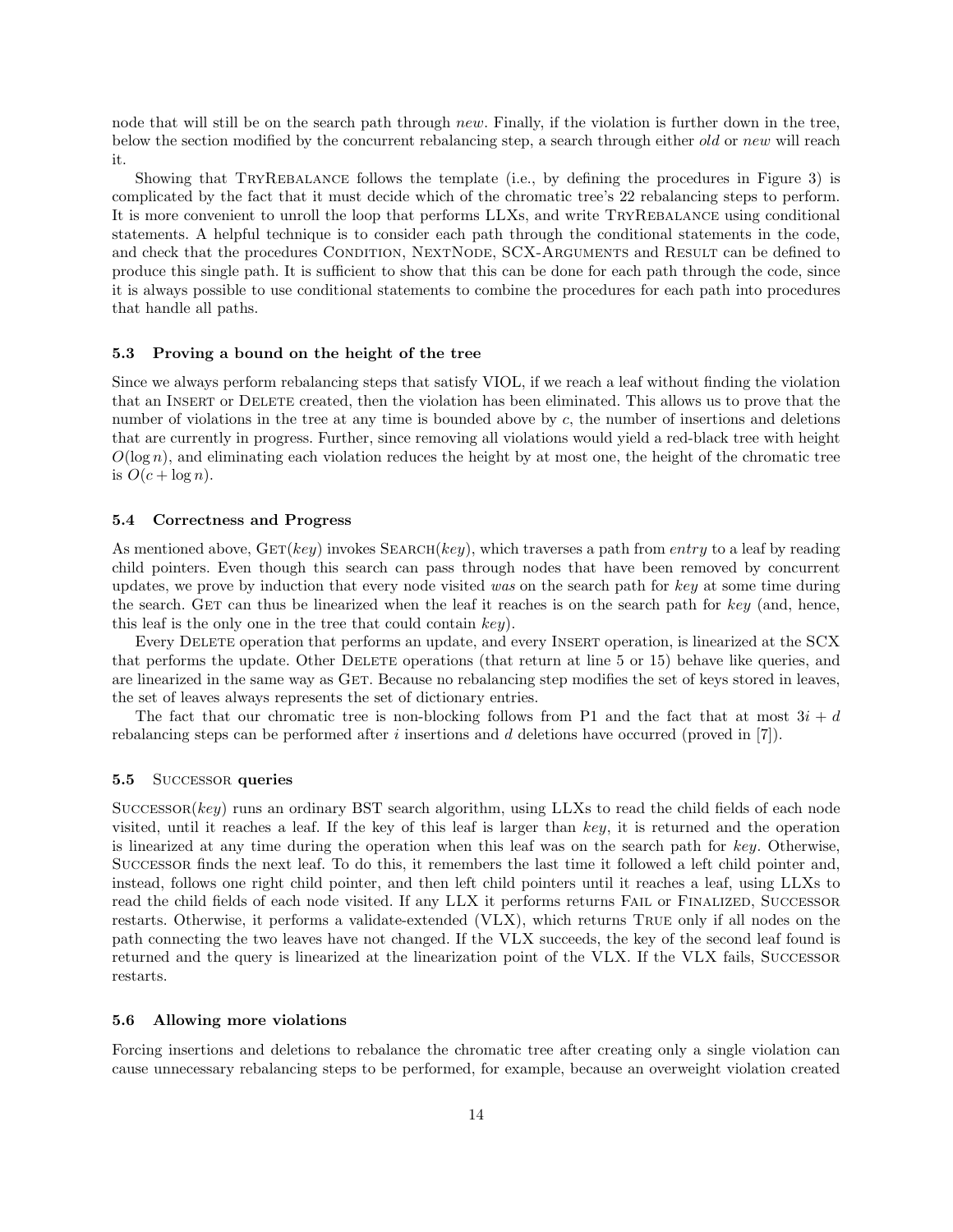

Fig. 8. Multithreaded throughput (millions of operations/second) for 2-socket SPARC T2+ (128 hardware threads) on y-axis versus number of threads on x-axis.

rebalancing steps that occur by modifying our INSERT and DELETE procedures so that CLEANUP is invoked only once the number of violations on a path from *entry* to a leaf exceeds some constant k. The resulting by a deletion might be eliminated by a subsequent insertion. In practice, we can reduce the total number of data structure has height  $O(k + c + \log n)$ . Since searches in the chromatic tree are extremely fast, slightly increasing search costs to reduce update costs can yield significant benefits for update-heavy workloads.

## 6 Experimental Results

 $\overline{a}$ several leading data structures that implement ordered dictionaries: the non-blocking skip-list (SkipList) of We compared the performance of our chromatic tree (Chromatic) and the variant of our chromatic tree that invokes Cleanup only when the number of violations on a path exceeds six (Chromatic6) against the Java Class Library, the non-blocking multiway search tree (SkipTree) of Spiegel and Reynolds [29], the lock-based relaxed-balance AVL tree with non-blocking searches (AVL-D) of Drachsler et al. [14], and the lock-based relaxed-balance AVL tree (AVL-B) of Bronson et al. [9]. Our comparison also includes an STMbased red-black tree optimized by Oracle engineers (RBSTM) [19], an STM-based skip-list (SkipListSTM), and the highly optimized Java red-black tree, java.util.TreeMap, with operations protected by a global lock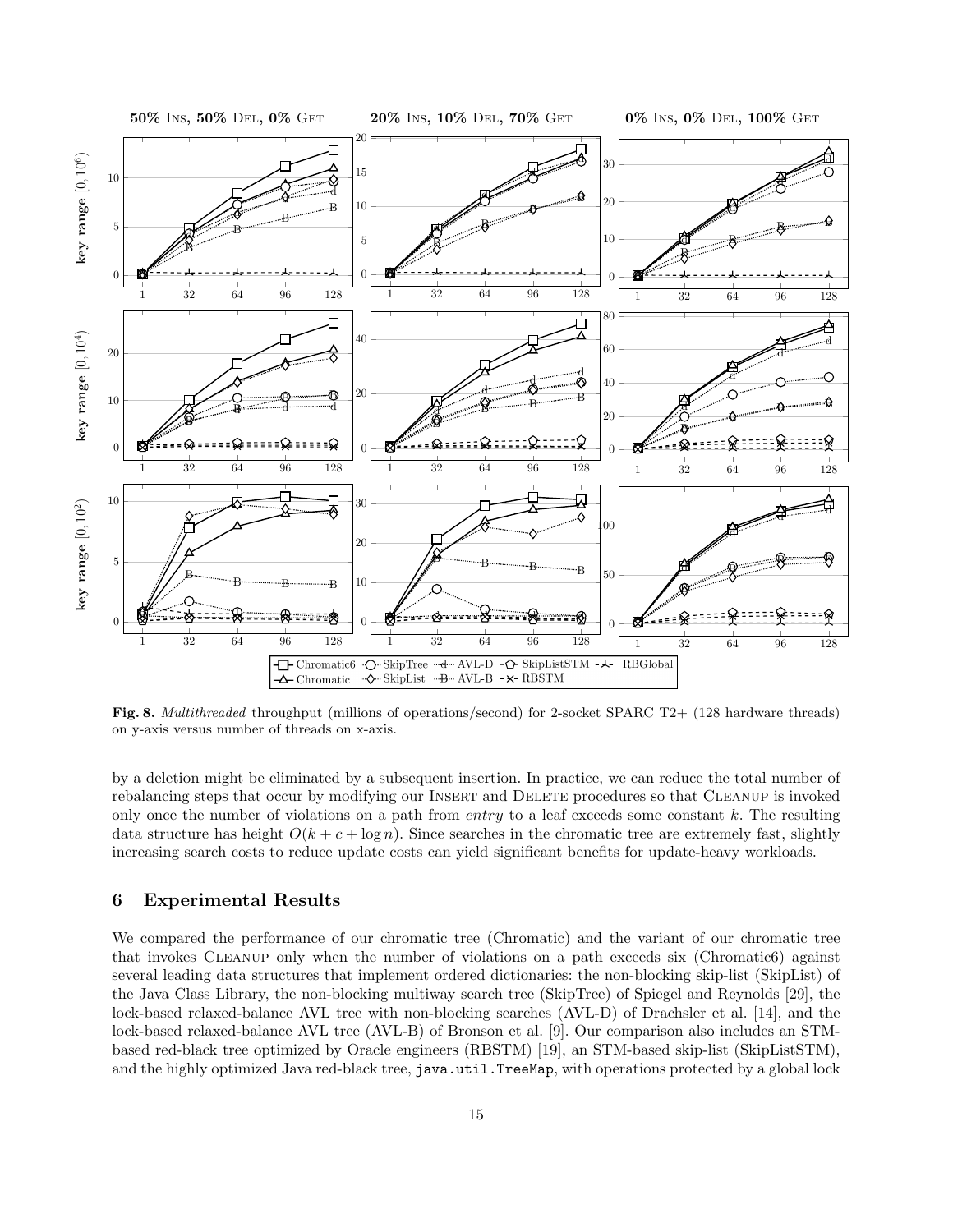(RBGlobal). The STM data structures are implemented using DeuceSTM 1.3.0, which is one of the fastest STM implementations that does not require modifications to the Java virtual machine. We used DeuceSTM's offline instrumentation capability to eliminate any STM instrumentation at running time that might skew our results. All of the implementations that we used were made publicly available by their respective authors. For a fair comparison between data structures, we made slight modifications to RBSTM and SkipListSTM to use generics, instead of hardcoding the type of keys as int, and to store values in addition to keys. Java code for Chromatic and Chromatic6 is available from http://implementations.tbrown.pro.

We tested the data structures for three different operation mixes, 0i-0d, 20i-10d and 50i-50d, where xiyd denotes x% INSERTS, y% DELETES, and  $(100 - x - y)$ % GETS, to represent the cases when all of the operations are queries, when a moderate proportion of the operations are Inserts and Deletes, and when all of the operations are INSERTs and DELETES. We used three key ranges,  $[0, 10^2)$ ,  $[0, 10^4)$  and  $[0, 10^6)$ , to test different contention levels. For example, for key range  $[0, 10^2)$ , data structures will be small, so updates are likely to affect overlapping parts of the data structure.

For each data structure, each operation mix, each key range, and each thread count in {1, 32, 64, 96, 128}, we ran five trials which each measured the total throughput (operations per second) of all threads for five seconds. Each trial began with an untimed prefilling phase, which continued until the data structure was within 5% of its expected size in the steady state. For operation mix 50i-50d, the expected size is half of the key range. This is because, eventually, each key in the key range has been inserted or deleted at least once, and the last operation on any key is equally likely to be an insertion (in which case it is in the data structure) or a deletion (in which case it is not in the data structure). Similarly, 20i-10d yields an expected size of two thirds of the key range since, eventually, each key has been inserted or deleted and the last operation on it is twice as likely to be an insertion as a deletion. For 0i-0d, we prefilled to half of the key range.

We used a Sun SPARC Enterprise T5240 with 32GB of RAM and two UltraSPARC T2+ processors, for a total of 16 1.2GHz cores supporting a total of 128 hardware threads. The Sun 64-bit JVM version 1.7.0 03 was run in server mode, with 3GB minimum and maximum heap sizes. Different experiments run within a single instance of a Java virtual machine (JVM) are not statistically independent, so each batch of five trials was run in its own JVM instance. Prior to running each batch, a fixed set of three trials was run to cause the Java HotSpot compiler to optimize the running code. Garbage collection was manually triggered before each trial. The heap size of 3GB was small enough that garbage collection was performed regularly (approximately ten times) in each trial. We did not pin threads to cores, since this is unlikely to occur in practice.

Figure 8 shows our experimental results. Our algorithms are drawn with solid lines. Competing handcrafted implementations are drawn with dotted lines. Implementations with coarse-grained synchronization are drawn with dashed lines. Error bars are not drawn because they are mostly too small to see: The standard deviation is less than 2% of the mean for half of the data points, and less than 10% of the mean for 95% of the data points. The STM data structures are not included in the graphs for key range  $[0, 10^6)$ , because of the enormous length of time needed just to perform prefilling (more than 120 seconds per five second trial).

Chromatic6 nearly always outperforms Chromatic. The only exception is for an all query workload, where Chromatic performs slightly better. Chromatic6 is prefilled with the Chromatic6 insertion and deletion algorithms, so it has a slightly larger average leaf depth than Chromatic; this accounts for the performance difference. In every graph, Chromatic6 rivals or outperforms the other data structures, even the highly optimized implementations of SkipList and SkipTree which were crafted with the help of Doug Lea and the Java Community Process JSR-166 Expert Group. Under high contention (key range  $[0, 10^2)$ ), Chromatic6 outperforms every competing data structure except for SkipList in case 50i-50d and AVL-D in case 0i-0d. In the former case, SkipList approaches the performance of Chromatic6 when there are many Inserts and DELETES, due to the simplicity of its updates. In the latter case, the non-blocking searches of AVL-D allow it to perform nearly as well as Chromatic6; this is also evident for the other two key ranges. SkipTree, AVL-D and AVL-B all experience negative scaling beyond 32 threads when there are updates. For SkipTree, this is because its nodes contain many child pointers, and processes modify a node by replacing it (severely limiting concurrency when the tree is small). For AVL-D and AVL-B, this is likely because processes waste time waiting for locks to be released when they perform updates. Under moderate contention (key range  $[0, 10^4)$ ),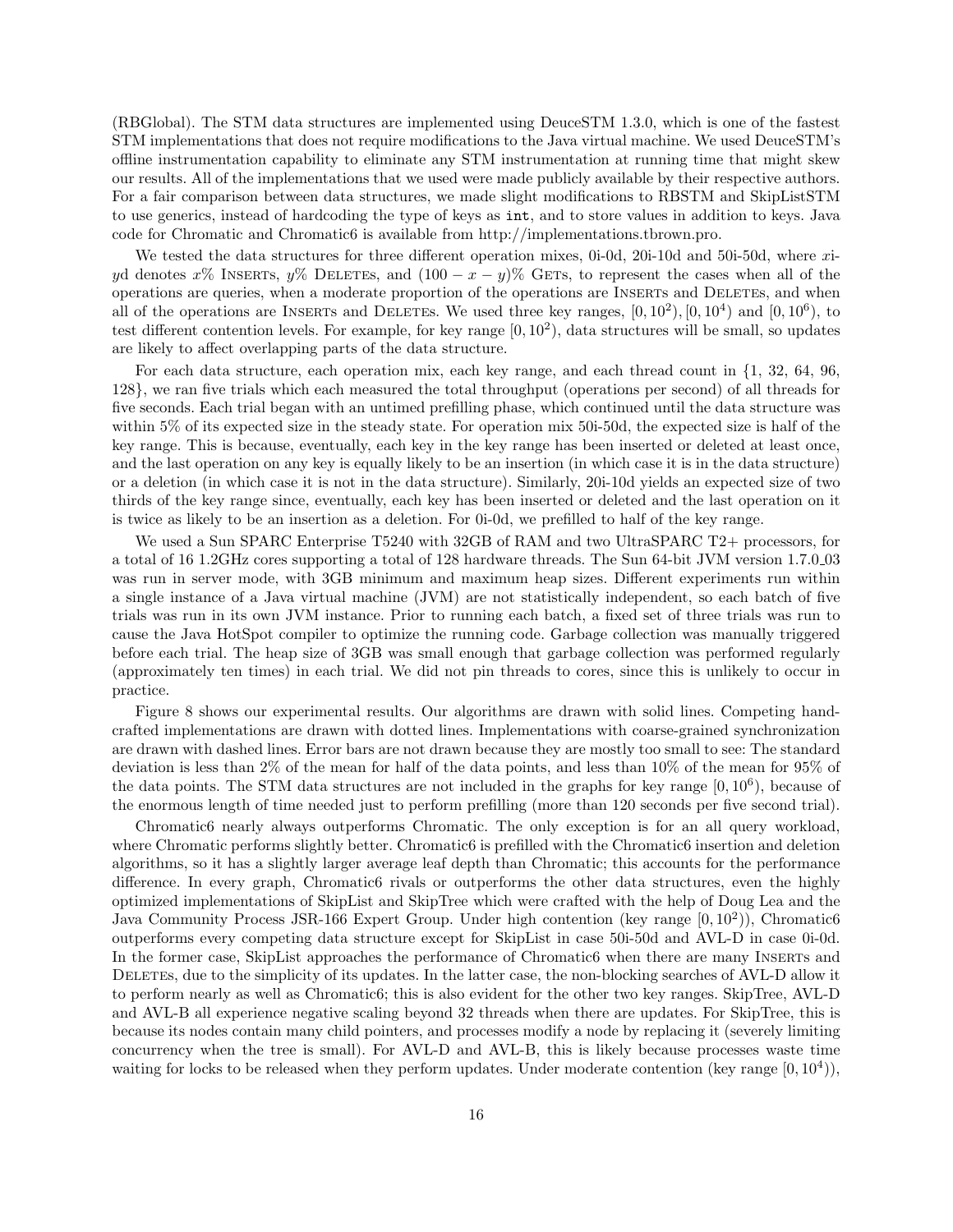

Fig. 9. Single threaded throughput of the data structures relative to Java's sequential RBT for key range  $[0, 10^6)$ .

in cases 50i-50d and 20i-10d, Chromatic6 significantly outperforms the other data structures. Under low contention, the advantages of a non-blocking approach are less pronounced, but Chromatic6 is still at the top of each graph (likely because of low overhead and searches that ignore updates).

Figure 9 compares the single-threaded performance of the data structures, relative to the performance of the sequential RBT, java.util.TreeMap. This demonstrates that the overhead introduced by our technique is relatively small.

Although balanced BSTs are designed to give performance guarantees for worst-case sequences of operations, the experiments are performed using random sequences. For such sequences, BSTs without rebalancing operations are balanced with high probability and, hence, will have better performance because of their lower overhead. Better experiments are needed to evaluate balanced BSTs.

# 7 Conclusion

In this work, we presented a template that can be used to obtain non-blocking implementations of any data structure based on a down-tree, and demonstrated its use by implementing a non-blocking chromatic tree. To the authors' knowledge, this is the first provably correct, non-blocking balanced BST with fine-grained synchronization. Proving the correctness of a direct implementation of a chromatic tree from hardware primitives would have been completely intractable. By developing our template abstraction and our chromatic tree in tandem, we were able to avoid introducing any extra overhead, so our chromatic tree is very efficient.

Given a copy of [23], and this paper, a first year undergraduate student produced our Java implementation of a relaxed-balance AVL tree in less than a week. Its performance was slightly lower than that of Chromatic. After allowing more violations on a path before rebalancing, its performance was indistinguishable from that of Chromatic6.

We hope that this work sparks interest in developing more relaxed-balance sequential versions of data structures, since it is now easy to obtain efficient concurrent implementations of them using our template.

### Acknowledgements

This work was supported by NSERC. We thank Oracle for providing the machine used for our experiments.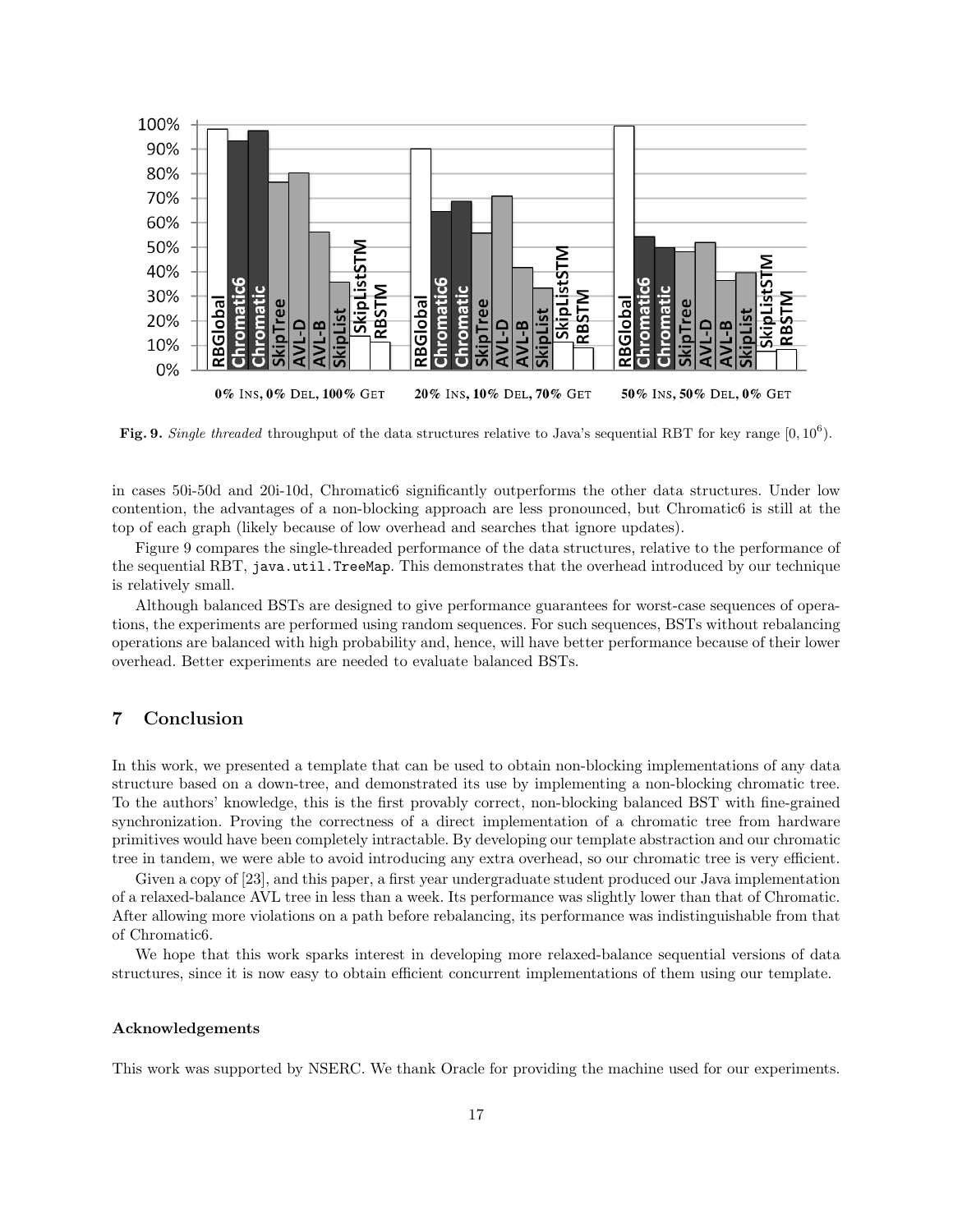# References

- 1. Y. Afek, H. Kaplan, B. Korenfeld, A. Morrison, and R. Tarjan. CBTree: A practical concurrent self-adjusting search tree. In Proc. 26th International Symposium on Distributed Computing, volume 7611 of LNCS, pages 1–15, 2012.
- 2. Z. Aghazadeh, W. Golab, and P. Woelfel. Brief announcement: Resettable objects and efficient memory reclamation for concurrent algorithms. In Proc. 32nd ACM Symposium on Principles of Distributed Computing, pages 322–324, 2013.
- 3. J. H. Anderson and M. Moir. Universal constructions for multi-object operations. In Proc. 14th ACM Symposium on Principles of Distributed Computing, pages 184–193, 1995.
- 4. G. Barnes. A method for implementing lock-free data structures. In Proc. 5th ACM Symposium on Parallel Algorithms and Architectures, pages 261–270, 1993.
- 5. R. Bayer. Symmetric binary B-trees: Data structure and maintenance algorithms. Acta Informatica, 1(4):290–306, 1972.
- 6. L. Bougé, J. Gabarró, X. Messeguer, and N. Schabanel. Height-relaxed AVL rebalancing: A unified, fine-grained approach to concurrent dictionaries. Technical Report LSI-98-12-R, Universitat Polit`ecnica de Catalunya, 1998. Available from http://www.lsi.upc.edu/dept/techreps/llistat detallat.php?id=307.
- 7. J. Boyar, R. Fagerberg, and K. S. Larsen. Amortization results for chromatic search trees, with an application to priority queues. J. Comput. Syst. Sci., 55(3):504–521, Dec. 1997.
- 8. A. Braginsky and E. Petrank. A lock-free B+tree. In Proc. 24th ACM Symposium on Parallelism in Algorithms and Architectures, pages 58–67, 2012.
- 9. N. G. Bronson, J. Casper, H. Chafi, and K. Olukotun. A practical concurrent binary search tree. In Proc. 15th ACM Symposium on Principles and Practice of Parallel Programming, pages 257–268, 2010.
- 10. T. Brown, F. Ellen, and E. Ruppert. Pragmatic primitives for non-blocking data structures. In Proceedings of the 2013 ACM Symposium on Principles of Distributed Computing, PODC '13, pages 13–22, 2013. Full version available from http://tbrown.pro.
- 11. T. Brown and J. Helga. Non-blocking k-ary search trees. In Proc. 15th International Conf. on Principles of Distributed Systems, volume 7109 of LNCS, pages 207-221, 2011.
- 12. T. Crain, V. Gramoli, and M. Raynal. A speculation-friendly binary search tree. In Proc. 17th ACM Symp. on Principles and Practice of Parallel Programming, pages 161–170, 2012.
- 13. T. Crain, V. Gramoli, and M. Raynal. A contention-friendly binary search tree. In Euro-Par, pages 229–240, 2013.
- 14. D. Drachsler, M. Vechev, and E. Yahav. Practical concurrent binary search trees via logical ordering. In these proceedings, 2014.
- 15. F. Ellen, P. Fatourou, E. Ruppert, and F. van Breugel. Non-blocking binary search trees. In Proc. 29th ACM Symposium on Principles of Distributed Computing, pages 131–140, 2010. Full version available as Technical Report CSE-2010-04, York University.
- 16. K. Fraser and T. Harris. Concurrent programming without locks. ACM Trans. on Computer Systems, 25(2):5, 2007.
- 17. K. A. Fraser. Practical lock-freedom. PhD thesis, University of Cambridge, 2003.
- 18. L. J. Guibas and R. Sedgewick. A dichromatic framework for balanced trees. In Proc. 19th IEEE Symposium on Foundations of Computer Science, pages 8–21, 1978.
- 19. M. Herlihy, V. Luchangco, M. Moir, and W. N. Scherer, III. Software transactional memory for dynamic-sized data structures. In Proc. 22nd ACM Symposium on Principles of Distributed Computing, pages 92–101, 2003.
- 20. S. V. Howley and J. Jones. A non-blocking internal binary search tree. In Proc. 24th ACM Symposium on Parallelism in Algorithms and Architectures, pages 161–171, 2012.
- 21. H. Kung and P. L. Lehman. Concurrent manipulation of binary search trees. ACM Transactions on Database Systems, 5(3):354–382, 1980.
- 22. K. S. Larsen. Amortized constant relaxed rebalancing using standard rotations. Acta Informatica, 35(10):859–874, 1998.
- 23. K. S. Larsen. AVL trees with relaxed balance. J. Comput. Syst. Sci., 61(3):508–522, Dec. 2000.
- 24. K. S. Larsen, T. Ottmann, and E. Soisalon-Soininen. Relaxed balance for search trees with local rebalancing. Acta Informatica, 37(10):743–763, 2001.
- 25. A. Natarajan and N. Mittal. Fast concurrent lock-free binary search trees. In these proceedings, 2014.
- 26. A. Natarajan, L. Savoie, and N. Mittal. Concurrent wait-free red black trees. In Proc. 15th International Symposium on Stabilization, Safety and Security of Distributed Systems, volume 8255 of LNCS, pages 45–60, 2013.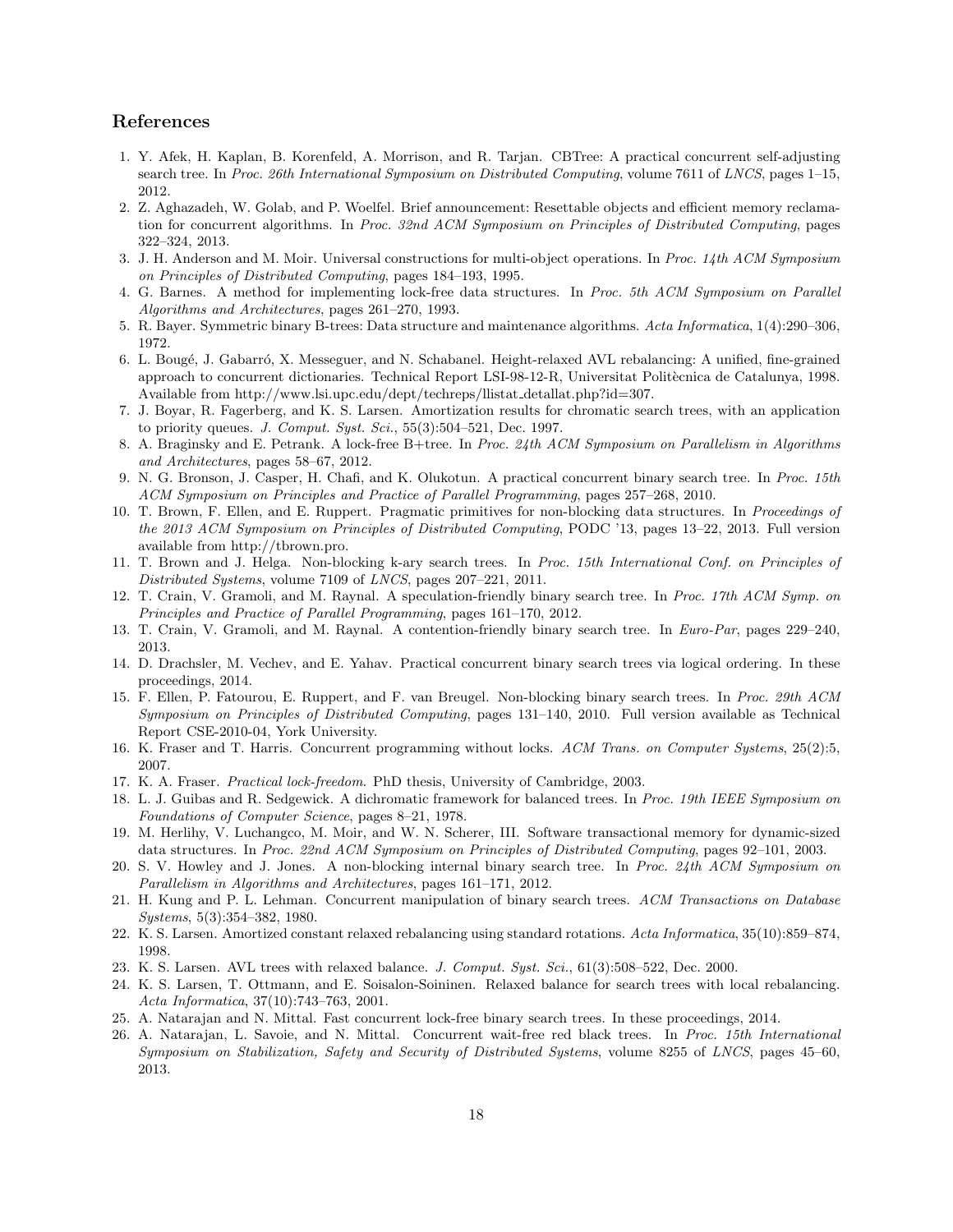- 27. O. Nurmi and E. Soisalon-Soininen. Chromatic binary search trees: A structure for concurrent rebalancing. Acta Informatica, 33(6):547–557, 1996.
- 28. N. Shafiei. Non-blocking Patricia tries with replace operations. In Proc. 33rd International Conference on Distributed Computing Systems, pages 216–225, 2013.
- 29. M. Spiegel and P. F. Reynolds, Jr. Lock-free multiway search trees. In Proc. 39th International Conference on Parallel Processing, pages 604–613, 2010.
- 30. J.-J. Tsay and H.-C. Li. Lock-free concurrent tree structures for multiprocessor systems. In Proc. International Conference on Parallel and Distributed Systems, pages 544–549, 1994.
- 31. J. Turek, D. Shasha, and S. Prakash. Locking without blocking: Making lock based concurrent data structure algorithms nonblocking. In Proc. 11th ACM Symposium on Principles of Database Systems, pages 212–222, 1992.
- 32. J. D. Valois. Lock-free linked lists using compare-and-swap. In Proc. 14th ACM Symposium on Principles of Distributed Computing, pages 214–222, 1995.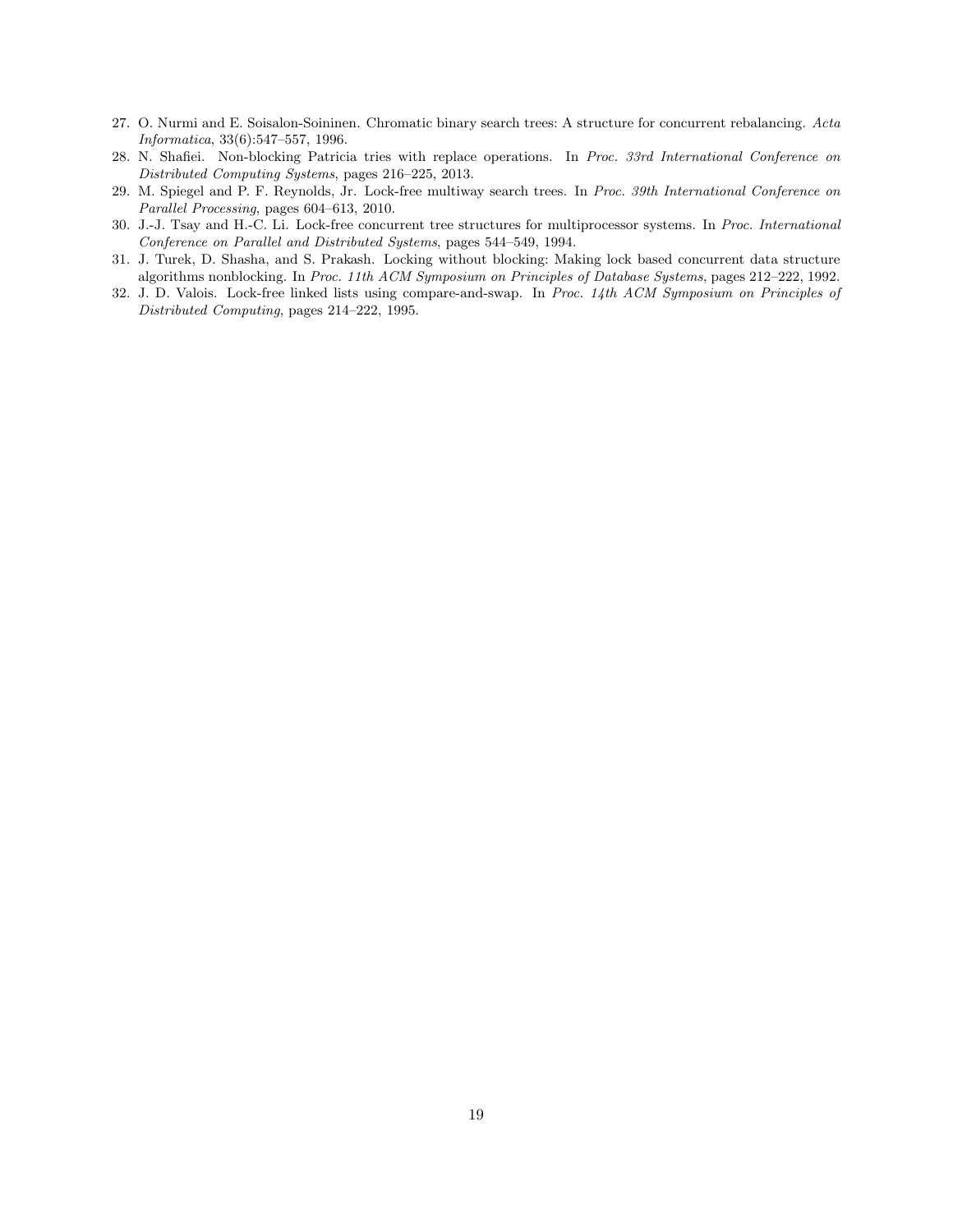# A Primitives

Since the definition of LLX, VLX and SCX has not yet appeared in print, we include the specification of the primitives here for completeness. However, a much fuller discussion of the primitives can be found in [10].

The VLX primitive is an extension of the usual validate primitive: it takes as an argument a sequence V of Data-records. Intuitively, a  $V L X(V)$  by a process p returns true only if no SCX has modified any record  $r$  in V since the last LLX by  $p$ .

**Definition 1** Let I' be an invocation of  $SCX(V, R, fld, new)$  or  $VLX(V)$  by a process p, and r be a Data-record in V. We say an invocation I of  $LLX(r)$  is **linked to** I' if and only if:

- 1. I returns a value different from FAIL or FINALIZED, and
- 2. no invocation of  $LLX(r)$ ,  $SCX(V', R', fld', new')$ , or  $VLX(V')$ , where V' contains r, is performed by p between  $I$  and  $I'$ .

Before calling SCX or VLX, p must perform a linked  $LLX(r)$  on each Data-record r in V.

For every execution, there is a linearization of all successful LLXs, all successful SCXs, a subset of the non-terminating SCXs, all successful VLXs, and all reads, such that the following conditions are satisfied.

- Each read of a field f of a Data-record r returns the last value stored in f by an SCX linearized before the read (or  $f$ 's initial value, if no such SCX has modified  $f$ ).
- Each linearized  $LLX(r)$  that does not return FINALIZED returns the last value stored in each mutable field f of r by an SCX linearized before the LLX(or f's initial value, if no such SCX has modified f).
- Each linearized  $LLX(r)$  returns FINALIZED if and only if it is linearized after an  $SCX(V, R, fld, new)$ with  $r$  in  $R$ .
- For each linearized invocation I of  $SCX(V, R, fld, new)$  or  $V LX(V)$ , and for each r in V, no  $SCX(V', R, fld, new)$  $R'$ , fld', new') with r in V' is linearized between the LLX(r) linked to I and I. Moreover, we have the following progress properties.
- Each terminating  $LLX(r)$  returns FINALIZED if it begins after the end of a successful  $SCX(V, R, fld, new)$ with r in R or after another  $LLX(r)$  has returned FINALIZED.
- If operations are performed infinitely often, then operations succeed infinitely often.
- If SCX and VLX operations are performed infinitely often, then SCX or VLX operations succeed infinitely often.
- If SCX operations are performed infinitely often, then SCX operations succeed infinitely often.

# B Proof for Tree Update Template

## B.1 Additional properties of LLX/SCX/VLX

We first import some useful definitions and properties of  $LLX/SCX/VLX$  that were proved in the appendix of the companion paper [10].

**Definition 2** A process p sets up an invocation of  $SCX(V, R, fd, new)$  by invoking LLX(r) for each  $r \in V$ , and then invoking  $SCX(V, R, fld, new)$  if none of these LLXs return FAIL or FINALIZED.

**Definition 3** A Data-record r is in the data structure in some configuration C if and only if r is reachable by following pointers from an entry point. We say r is **initiated** if it has ever been in the data structure. We say r is removed (from the data structure) by some step s if and only if r is in the data structure immediately before s, and r is not in the data structure immediately after s. We say r is **added (to the data structure)** by some step s if and only if r is not in the data structure immediately before s, and r is in the data structure immediately after s.

Note that a Data-record can be removed from or added to the data structure only by a linearized invocation of SCX. The results of this section holds only if Constraint 3 (from section 3) is satisfied.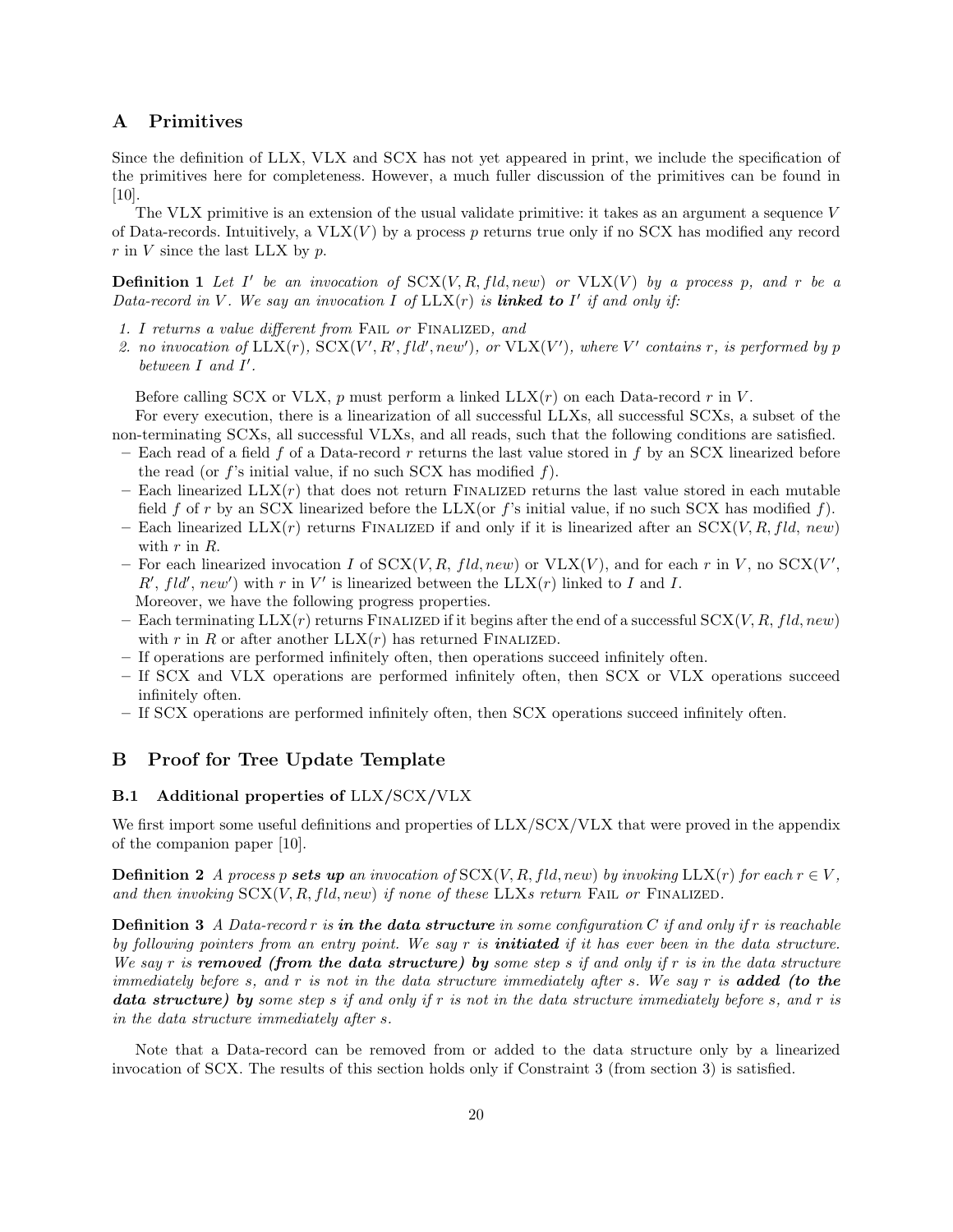**Lemma 4** [10] If an invocation I of  $LLX(r)$  returns a value different from FAIL or FINALIZED, then r is in the data structure just before I is linearized.

**Lemma 5** [10] If S is a linearized invocation of  $SCX(V, R, fd, new)$ , where new is a Data-record, then new is in the data structure just after S.

Let  $C_1$  and  $C_2$  be configurations in the execution. We use  $C_1 < C_2$  to mean that  $C_1$  precedes  $C_2$  in the execution. We say  $C_1 \leq C_2$  precisely when  $C_1 = C_2$  or  $C_1 < C_2$ . We denote by  $[C_1, C_2]$  the set of configurations  $\{C \mid C_1 \leq C \leq C_2\}.$ 

**Lemma 6** [10] Let  $r_1, r_2, ..., r_l$  be a sequence of Data-records, where  $r_1$  is an entry point, and  $C_1, C_2, ..., C_{l-1}$ be a sequence of configurations satisfying  $C_1 < C_2 < ... < C_{l-1}$ . If, for each  $i \in \{1, 2, ..., l-1\}$ , a field of  $r_i$  points to  $r_{i+1}$  in configuration  $C_i$ , then  $r_{i+1}$  is in the data structure in some configuration in  $[C_1, C_i]$ . Additionally, if a mutable field f of r<sub>l</sub> contains a value v in some configuration  $C_l$  after  $C_{l-1}$  then, in some configuration in  $[C_1, C_1]$ ,  $r_l$  is in the data structure and f contains v.

### B.2 Correctness of the tree update template

In this section, we refer to an operation that follows the tree update template simply as a *tree update* operation. The results of this section apply only if the following constraint is satisfied.

Constraint 7 Every invocation of SCX is performed by a tree update operation.

In the proofs that follow, we sometimes argue about when invocations of LLX, SCX and VLX are linearized. However, the arguments we make do not require any knowledge of the linearization points chosen by any particular implementation of these primitives. We do this because the behavior of LLX, SCX and VLX is defined in terms of when operations are linearized, relative to one another. Similarly, we frequently refer to *linearized* invocations of SCX, rather than *successful* invocations, because it is possible for a nonterminating invocation of SCX to modify the data structure, and we linearize such invocations.

Since we refer to the preconditions of LLX and SCX in the following, we reproduce them here.

- $LLX(r)$ : r has been initiated
- $-$  SCX(*V, R, fld, new*):
	- 1. for each  $r \in V$ , p has performed an invocation  $I_r$  of  $LLX(r)$  linked to this SCX
	- 2. new is not the initial value of fld
	- 3. for each  $r \in V$ , no  $SCX(V', R', fld, new)$  was linearized before  $I_r$  was linearized

The following lemma establishes Constraint 3, and some other properties that will be useful when proving linearizability.

Lemma 8 The following properties hold in any execution of tree update operations.

- 1. Let S be a linearized invocation of  $SCX(V, R, fld, new)$ , and G be the directed graph induced by the edges read by the LLXs linked to S. G is a sub-graph of the data structure at all times after the last LLX linked to S and before S is linearized, and no node in the N set of S is in the data structure before S is linearized.
- 2. Every invocation of LLX or SCX performed by a tree update operation has valid arguments, and satisfies its preconditions.
- 3. Let S be a linearized invocation of  $SCX(V, R, fld, new)$ , where fld is a field of parent, and old is the value read from fld by the LLX(parent) linked to S. S changes fld from old to new, replacing a connected subgraph containing nodes  $R \cup F_N$  with another connected subgraph containing nodes  $N \cup F_N$ . Further, the Data-records added by S are precisely those in  $N$ , and the Data-records removed by S are precisely those in R.
- 4. At all times, root is the root of a tree of Node-records. (We interpret  $\perp$  as the empty tree.)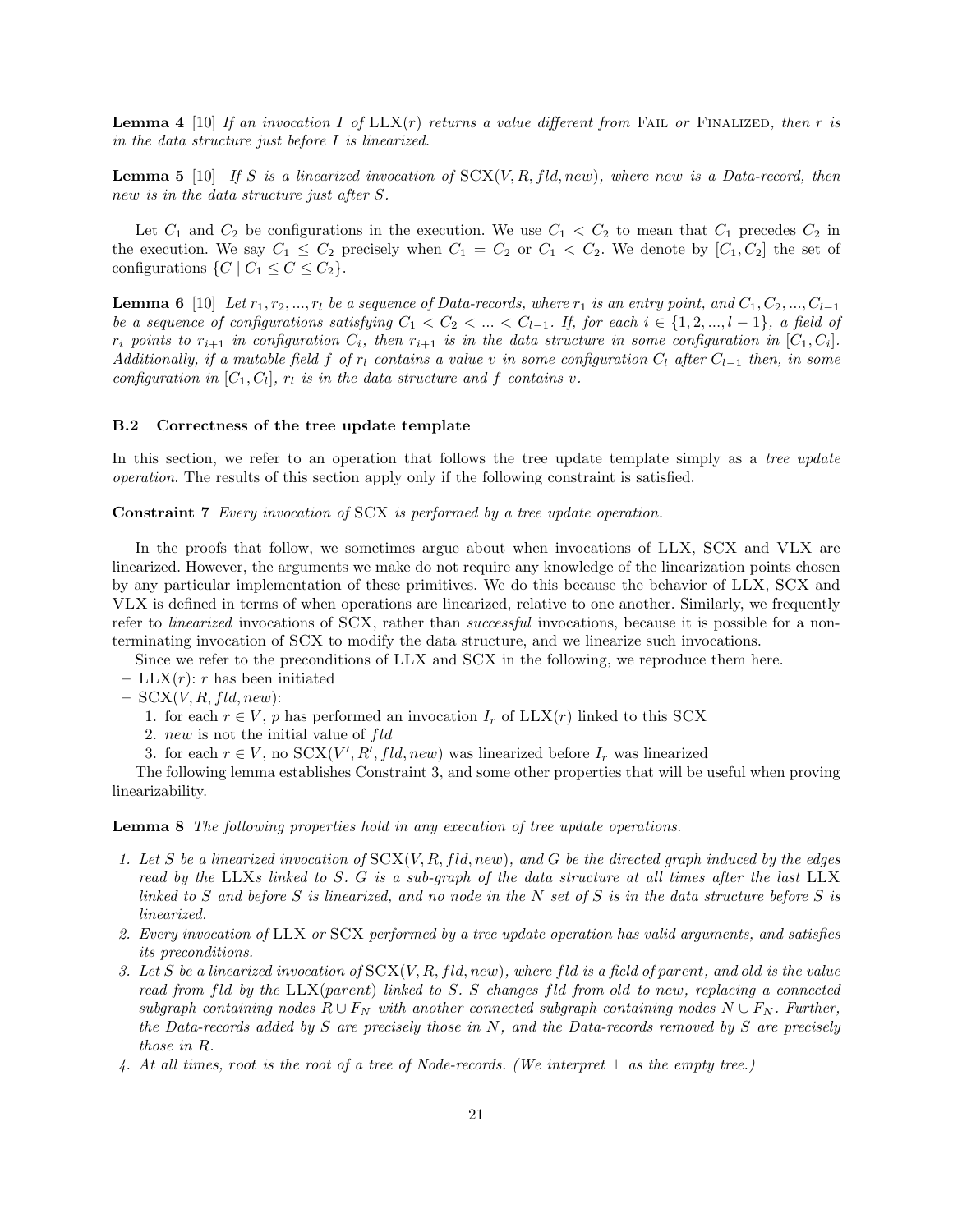Proof. We prove these claims by induction on the sequence of steps taken in the execution. Clearly, these claims hold initially. Suppose they hold before some step s. We prove they hold after s. Let  $O$  be the operation that performs s.

**Proof of Claim 1.** To affect this claim, s must be a linearized invocation of  $SCX(V, R, fld, new)$ . Since s is linearized, the semantics of SCX imply that, for each  $r \in V$ , no  $SCX(V', R', fld', new')$  with  $r \in V'$  is linearized between the linearization point of the invocation I of  $LLX(r)$  linked to s and the linearization point of s. Thus, for each  $r \in V$ , no mutable field of r changes between when I and s are linearized. We now show that all nodes and edges of G are in the data structure at all times after the last LLX linked to  $s$  is linearized, and before s is linearized. Fix any arbitrary  $r \in V$ . By inductive Claim 2, I satisfies its precondition, so r was initiated when I started and, hence, was in the data structure before I was linearized. By the semantics of SCX, since I returns a value different from FAIL or FINALIZED, no invocation of  $SCX(V'', R'', fld'', new'')$ with  $r \in R''$  is linearized before I is linearized. By inductive Claim 3, Constraint 3 is satisfied at all times before s. Thus, r is not removed before I. Since s is linearized, no invocation of  $SCX(V'', R'', fld'', new'')$ with  $r \in R''$  is linearized between the linearization points of I and s. (If such an invocation were to occur then, since r would also be in  $V''$ , the semantics of SCX would imply that s could not be linearized.) Since the linearization point of I is before that of s, r is not removed before s is linearized. When I is linearized, since r is in the data structure, all of its children are also in the data structure. Since no mutable field of  $r$ changes between the linearization points of I and s, all of r's children read by I are in the data structure throughout this time. Thus, each node and edge in  $G$  is in the data structure at all times after the last LLX linked to s, and before s.

Finally, we prove that no node in  $N$  is in the data structure before  $s$  is linearized. Since  $O$  follows the tree update template, s is its only modification to shared memory. Since each  $r' \in N$  is newly created by O, it is clear that  $r'$  can only be in the data structure after  $s$  is linearized.

**Proof of Claim 2.** Suppose s is invocation of  $LLX(r)$ . Then,  $r \neq NL$  (by the discussion in Sec. 4). By the code in Figure 3, either  $r = top$ , or r was obtained from the return value of some invocation L of  $LLX(r')$ previously performed by O. If r was obtained from the return value of  $L$ , then Lemma 4 implies that  $r'$  is in the data structure when  $L$  is linearized. Hence,  $r$  is in the data structure when  $L$  is linearized, which implies that r is initiated when s occurs. Now, suppose  $r = top$ . By the precondition of O, r was reached by following child pointers from root since the last operation by p. By inductive Claim 3, Constraint 3 is satisfied at all times before s. Therefore, we can apply Lemma 6, which implies that  $r$  was in the data structure at some point before the start of O (and, hence, before s). By Definition 3, r is initiated when s begins.

Suppose s is an invocation of  $SCX(V, R, fld, new)$ . By Condition C3, fld is a mutable (child) field of some node parent  $\in V$ . By Condition C2, R is a subsequence of V. Therefore, the arguments to s are valid. By Condition C1 and the definition of  $\sigma$ , for each  $r \in V$ , O performs an invocation I of LLX(r) before s that returns a value different from FAIL or FINALIZED (and, hence, is linked to  $s$ ), so  $s$  satisfies Precondition 1 of SCX.

We now prove that s satisfies SCX Precondition 2. Let  $parent.c_i$  be the field pointed to by fld. If parent.c<sub>i</sub> initially contains  $\perp$  then, by Condition C4, new is a Node-record, and we are done. Suppose parent. $c_i$  initially points to some Node-record r. We argued in the previous paragraph that O performs an  $LLX(parent)$  linked to s before s is linearized. By inductive Claim 3, Constraint 3 is satisfied at all times before s. Therefore, we can apply Lemma 6 to show that r was in the data structure at some point before the start of O (and, hence, before s). However, by inductive Claim 1 (which we have proved for s), new cannot be initiated before s, so  $new \neq r$ .

Finally, we show s satisfies SCX Precondition 3. Fix any  $r' \in V$ , and let L be the LLX $(r')$  linked to s performed by O. To derive a contradiction, suppose an invocation  $S'$  of  $SCX(V', R', fld, new)$  is linearized before L (which is before s). By Lemma 5 (which we can apply since Constraint 3 is satisfied at all times before s), new would be in the data structure (and, hence, initiated) before s is linearized. However, this contradicts our argument that new cannot be initiated before s occurs.

**Proof of Claim 3 and Claim 4.** To affect these claims, s must be a linearized invocation of  $SCX(V,$  $R, fld, new$ ). Let t be when s is linearized. The semantics of SCX and the fact that s is linearized imply that, for each  $r \in V$ , no  $SCX(V', R', fld', new')$  with  $r \in V'$  is linearized after the invocation I of LLX(r)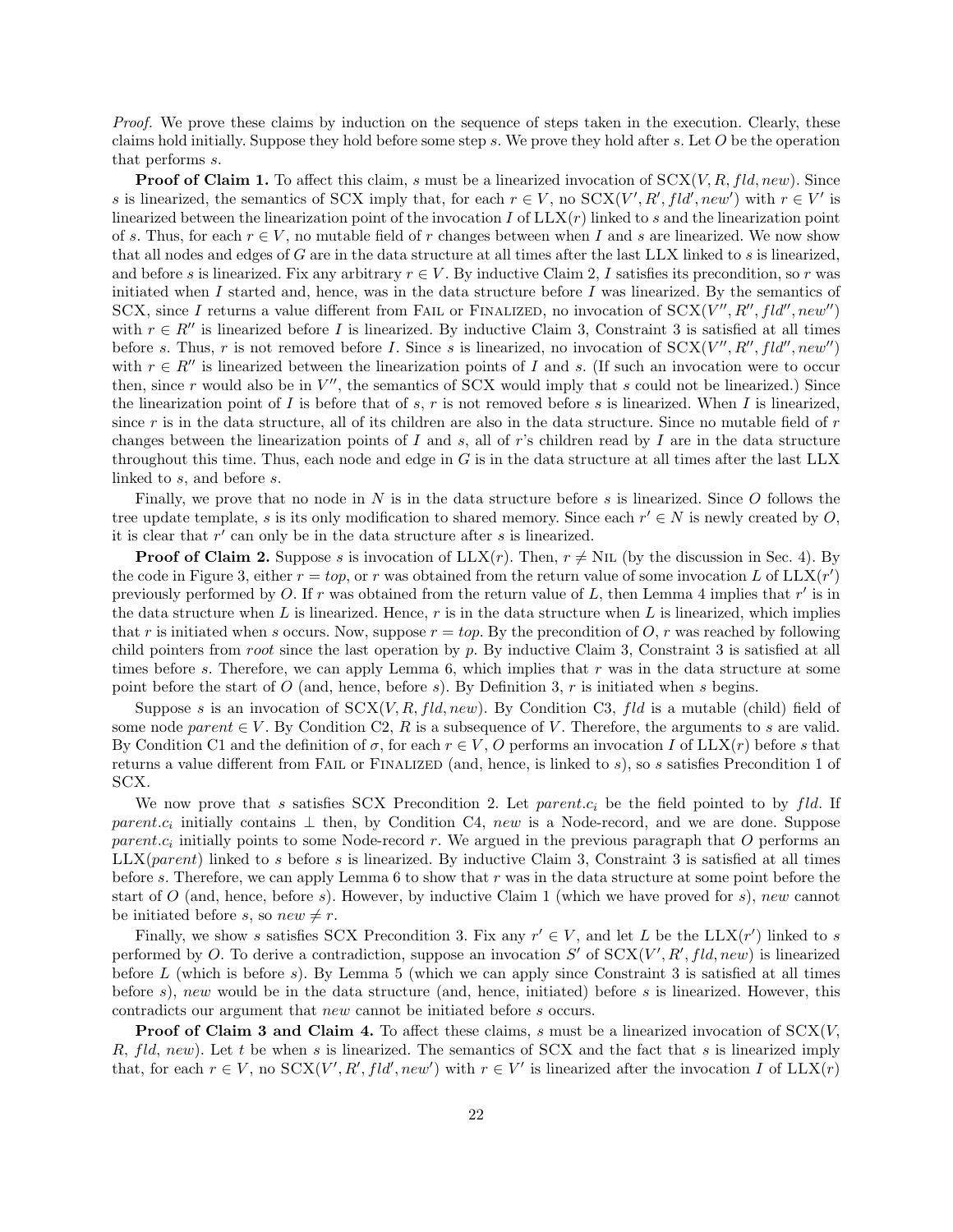linked to s is linearized and before t. Thus, O satisfies tree update template Condition C5, C9, C4 and C6. By inductive Claim 1 (which we have proved for  $s$ ), all nodes and edges in  $G$  are in the data structure just before t, and no node in N is in the data structure before t. Let  $parent.c_i$  be the mutable (child) field changed by s, and old be the value read from parent.  $c_i$  by the LLX(parent) linked to s.

Suppose  $R \neq \emptyset$  (as in Fig. 1). Then, by Condition C9,  $G_R$  is a tree rooted at *old* and  $F_N = F_R$ . Since  $G_R$  is a sub-graph of G, inductive Claim 1 implies that each node and edge of  $G_R$  is in the data structure just before t. Further, since O performs an  $LLX(r)$  linked to s for each  $r \in R$ , and no child pointer changes between this LLX and time t,  $G_R$  contains every node that was a child of a node in R just before t. Thus,  $F_R$ contains every node  $r \notin R$  that was a child of a node in R just before t. This implies that, just before t, for each node  $r \notin R$  in the sub-tree rooted at *old*,  $F_R$  contains r or an ancestor of r. By inductive Claim 4, just before t, every path from root to a descendent of old passes through old. Therefore, just before t, every path from root to a node in  ${descentents of old} - R$  passes through a node in  $F_R$ . Just before t, by the definition of  $F_R$ , and the fact that the nodes in R form a tree,  $R \cap F_R$  is empty and no node in R is a descendent of a node in F. By Condition C4,  $G_N$  is a non-empty tree rooted at new with node set  $N \cup F_N = N \cup F_R$ , where N contains nodes that have not been in the data structure before t. Since parent.  $c_i$  is the only field changed by s, s replaces a connected sub-graph with node set  $R \cup F_R$  by a connected sub-graph with node set  $N \cup F_R$ . We prove that parent was in the data structure just before t. Since s modifies parent.c<sub>i</sub>, just before t, parent must not have been finalized. Thus, no  $SCX(V', R', fld', new')$  with parent  $\in R'$  can be linearized before t. By inductive Claim 3, Constraint 3 is satisfied at all times before t, so parent cannot be removed from the data structure before t. By inductive Claim 2, the precondition of the  $LLX(parent)$  linked to s implies that parent was initiated, so parent was in the data structure just before t. Since no node in  $N$ is in the data structure before t, the Data-records added by s are precisely those in  $N$ . Since, just before t, no node in R is in F, or a descendent of a node in F, and every  $r \in \{\text{descendants of } old\} - R$  is reachable from a node in  $F_R$ , the Data-records removed by s are precisely those in R.

Now, to prove Claim 4, we need only show that  $parent.c_i$  is the root of a sub-tree just after t. We have argued that old is the root of  $G_R$  just before t. Since parent.c<sub>i</sub> points to old just before t, the inductive hypothesis implies that old is the root of a subtree, and parent is not a descendent of old. Therefore, just before t, parent is not in any sub-tree rooted at a node in  $F_R$ . This implies that no descendent of old is changed by s. By inductive Claim 4, each  $r \in F$  is the root of a sub-tree just before t, so each  $r \in F$  is the root of a sub-tree just after t. Finally, since Condition C4 states that  $G_N$  is a non-empty down-tree rooted at new, and we have argued that  $G_N$  has node set  $N \cup F_R$ , parent is the root of a sub-tree just after t.

The two other cases, where  $R = \emptyset$  and  $old = \text{NIL}$  (as in Fig. 2(a)), and where  $R = \emptyset$  and  $old \neq \text{NIL}$  (as in Fig. 2(b)), are similar (and substantially easier to prove).

### Observation 9 Constraint 3 is implied by Lemma 8.3.

We call a tree update operation **successful** if it performs a linearized invocation of SCX (which either returns True, or does not terminate). We linearize each successful tree update operation at its linearized invocation of SCX. Clearly, each successful tree update operation is linearized during that operation.

**Theorem 10** At every time t, the tree T rooted at root is the same as the tree  $T_L$  that would result from the atomic execution of all tree update operations linearized up until t, at their linearization points. Moreover, the return value of each tree update operation is the same as it would be if it were performed atomically at its linearization point.

*Proof.* The steps that affect T are linearized invocations of SCX. The steps that affect  $T_L$  are successful tree update operations, each of which is linearized at the linearized invocation of SCX that it performs. Thus, the steps that affect  $T$  and  $T<sub>L</sub>$  are the same. We prove this claim by induction on the sequence of linearized invocations of SCX. Clearly, the claim holds before any linearized invocation of SCX has occurred. We suppose it holds just before some linearized invocation S of  $SCX(V, R, fld, new)$ , and prove it holds just after S. Consider the tree update operation  $OP(top, args)$  that performs S. Let  $O_L$  be the tree update operation  $OP(top, args)$  in the linearized execution that occurs at S. By the inductive hypothesis, before S,  $T = T_L$ . To show that  $T = T_L$  holds just after S, we must show that O and  $O_L$  perform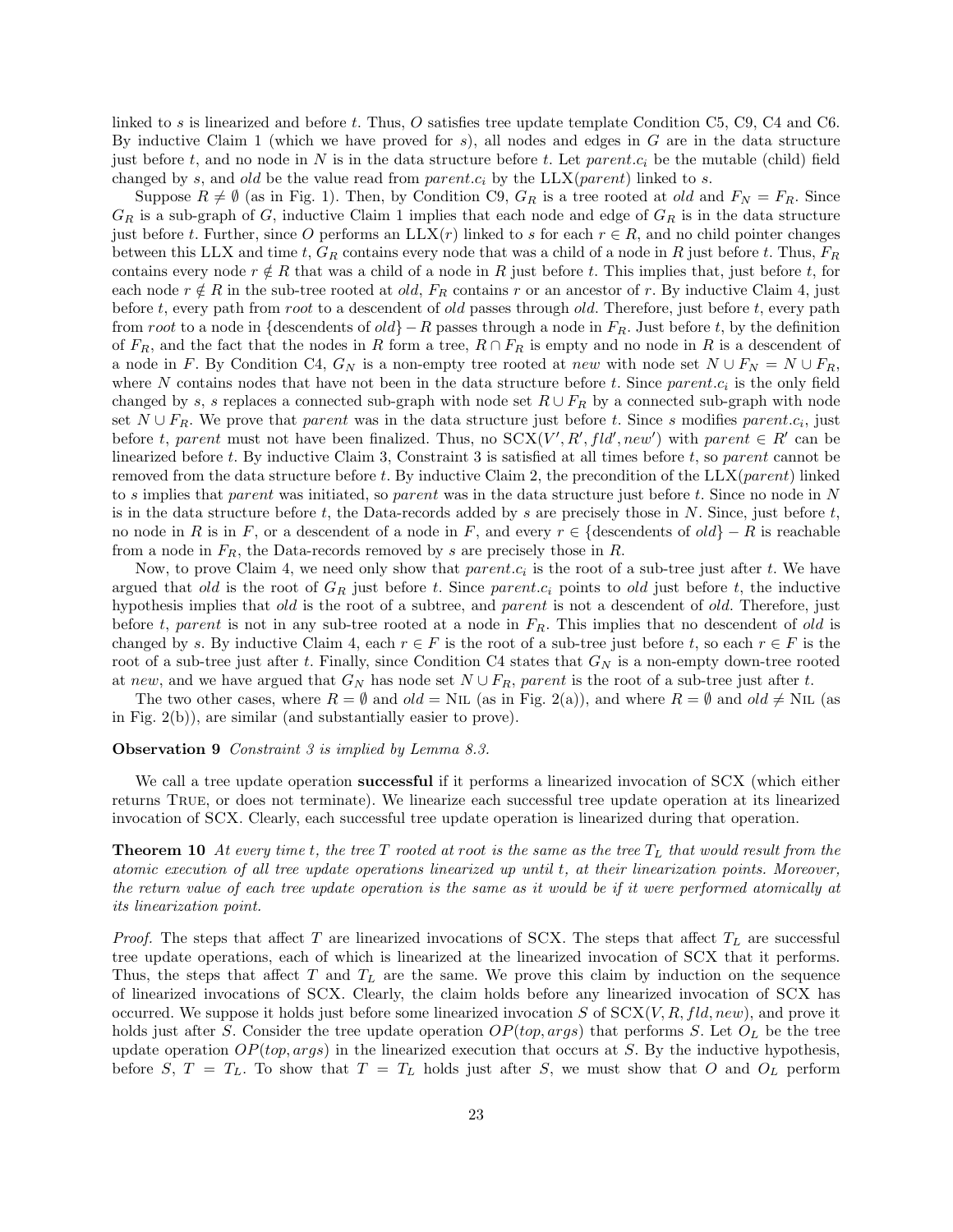invocations of SCX with exactly the same arguments. In order for the arguments of these SCXs to be equal, the SCX-ARGUMENTS( $s_0, ..., s_i, args$ ) computations performed by O and  $O_L$  must have the same inputs. Similarly, in order for the return values of O and  $O_L$  to be equal, their RESULT $(s_0, ..., s_i, args)$  computations must have the same inputs. Observe that O and  $O_L$  have the same args, and  $s_0, ..., s_i$  consist of the return values of the LLXs performed by the operation, and the immutable fields of the nodes passed to these LLXs. Therefore, it suffices to prove that the arguments and return values of the LLXs performed by O and  $O_L$ are the same.

We prove that each LLX performed by  $O$  returns the same value as it would if it were performed atomically at S (when  $O<sub>L</sub>$  is atomically performed). Since S is linearized, for each LLX(r) performed by O, no invocation of  $SCX(V', R', fld', new')$  with  $r \in V'$  is linearized between when this LLX is linearized and when S is linearized. Thus, the  $LLX(parent)$  performed by O returns the same result that it would if it were performed atomically when S occurs.

Let  $I^k$  and  $I^k$  be the kth LLXs by O and  $O_L$ , respectively,  $a^k$  and  $a^k$  be the respective arguments to  $I^k$  and  $I_L^k$ , and  $v^k$  and  $v^k_L$  be the respective return values of  $I^k$  and  $I_L^k$ . We prove by induction that  $a^k = a_L^k$ and  $v^k = v_L^k$  for all  $k \geq 1$ .

**Base case:** Since O and  $O_L$  have the same top argument,  $a^1 = a_L^1 = top$ . Since each LLX performed by O returns the same value as it would if it were performed atomically at  $S, v^1 = v_L^1$ .

**Inductive step:** Suppose the inductive hypothesis holds for  $k-1$  ( $k > 1$ ). The NEXTNODE computation from which O obtains  $a^k$  depends only on  $v^1, ..., v^{k-1}$  and the immutable fields of nodes  $a^1, ..., a^{k-1}$ . Similarly, the NEXTNODE computation from which  $O_L$  obtains  $a_L^k$  depends only on  $v_L^1, ..., v_L^{k-1}$  and the immutable fields of nodes  $a_L^1, ..., a_L^{k-1}$ . Thus, by the inductive hypothesis,  $a^k = a_L^k$ . Since each LLX performed by O returns the same value as it would if it were performed atomically at  $S, v^k = v_L^k$ . Therefore, the inductive hypothesis holds for k, and the claim is proved.

**Lemma 11** After a Data-record r is removed from the data structure, it cannot be added back into the data structure.

*Proof.* Suppose r is removed from the data structure. The only thing that can add r back into the data structure is a linearized invocation S of  $SCX(V, R, fld, new)$ . By Constraint 7, such an SCX must occur in a tree update operation O. By Lemma 8.3, every Data-record added by S is in O's N set. By Lemma 8.1, no node in  $N$  is in the data structure at any time before  $S$  is linearized. Thus,  $r$  cannot be added to the data structure by S.

Recall that a process p sets up an invocation S of  $SCX(V, R, fld, new)$  if it performs a  $LLX(r)$  for each  $r \in V$ , which each return a snapshot, and then invokes S. In the companion paper [10], we make a general assumption that there is a bound on the number of times that any process will perform an  $LLX(r)$ that returns FINALIZED, for any Data-record  $r$ . Under this assumption, we prove that if a process sets up invocations of SCX infinitely often, then invocations of SCX will succeed infinitely often. We would like to use this fact to prove progress. Thus, we must show that our algorithm respects this assumption.

**Lemma 12** No process performs more than one invocation of  $LLX(r)$  that returns FINALIZED, for any r, during tree update operations.

*Proof.* Fix any Data-record r. Suppose, to derive a contradiction, that a process p performs two different invocations  $L$  and  $L'$  of  $LLX(r)$  that return FINALIZED, during tree update operations. Then, since each tree update operation returns FAIL immediately after performing an  $LLX(r)$  that returns FINALIZED, L and L' must occur in different tree update operations  $O$  and  $O'$ . Without loss of generality, suppose  $O$  occurs before O'. Since L returns FINALIZED, it occurs after an invocation S of  $SCX(\sigma, R, fld, new)$  with  $r \in R$  (by the semantics of SCX). By Lemma 8.3, r is removed from the data structure by S. By Lemma 11, r cannot be added back into the data structure. Thus, r is not in the data structure at any time after S occurs. By the precondition of the tree update template, the argument top to  $O'$  was obtained by following child pointers from the root entry point since O. By Observation 9, Constraint 3 is satisfied. Thus, Lemma 6 implies that *top* is in the data structure at some point between O and O'. This implies that  $r \neq top$ . Since O' performs L',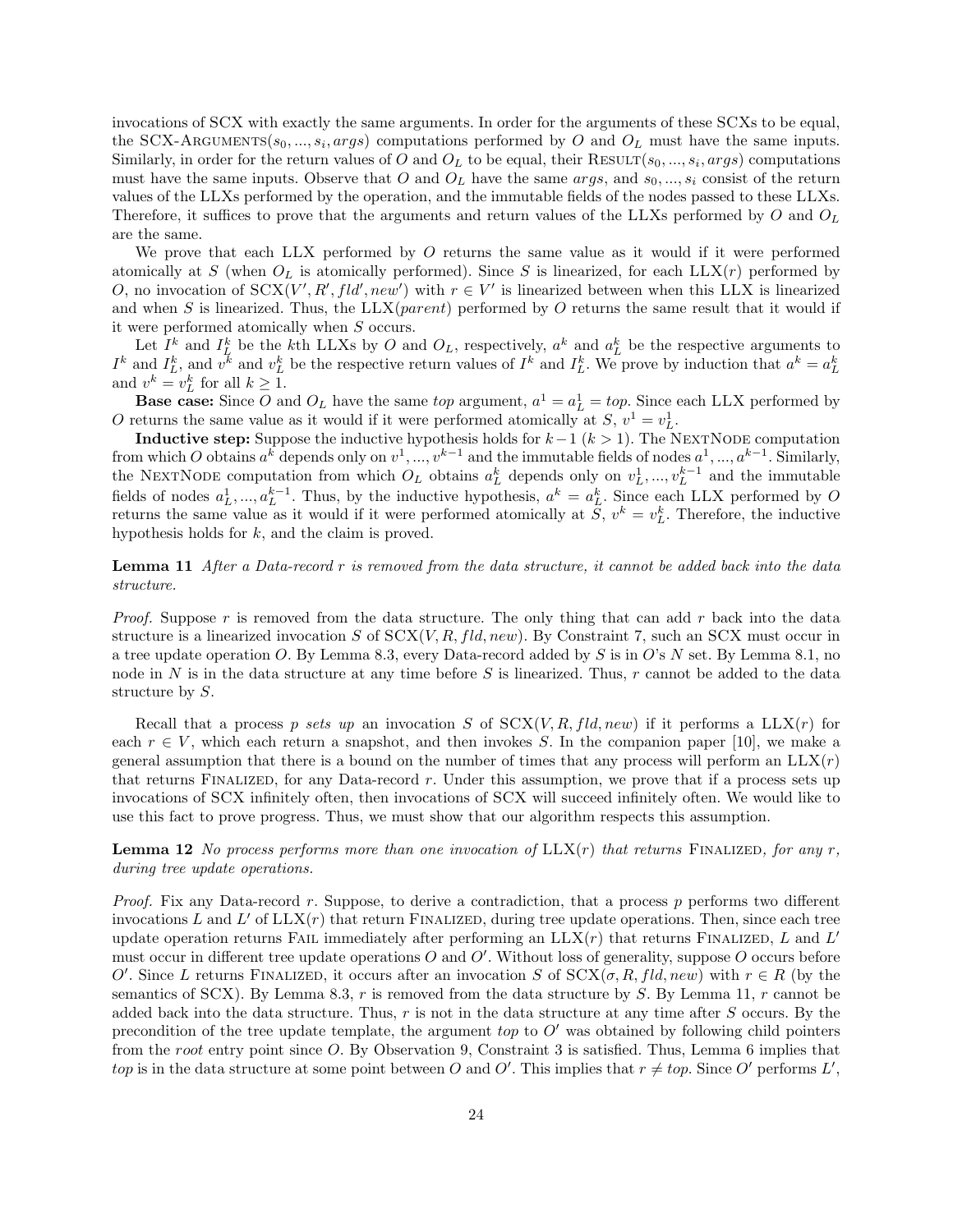and  $r \neq top$ , O' must have obtained r from the return value of an invocation of  $LLX(r')$  that O' performed before L'. By Lemma 4,  $r'$  must be in the data structure just before L'' is linearized. Since L'' returns r, r' also points to r just before  $L''$  is linearized. Therefore, r is in the data structure just before  $L''$ , which contradicts the fact that  $r$  is not in the data structure at any time after  $S$  occurs.

## Lemma 13 Tree update operations are wait-free.

Proof. A tree update operation consists of a loop in which LLX, CONDITION and NEXTNODE are invoked (see Fig. 3), an invocation of SCX, and some other constant, local work. The implementations of LLX and SCX given in [10] are wait-free. Similarly, NEXTNODE and CONDITION must perform finite computation, and CONDITION must eventually return TRUE in every tree update operation, causing the operation to exit the loop.

# Theorem 14 If tree update operations are performed infinitely often, then tree update operations succeed infinitely often.

Proof. Suppose, to derive a contradiction, that tree update operations are performed infinitely often but, after some time  $t_0$ , no tree update operation succeeds. Then, after some time  $t_1 \geq t_0$ , no tree update operation is successful. Since a tree update operation is successful if and only if it performs a linearized SCX, no invocation of SCX is linearized after  $t_1$ . Therefore, after  $t_1$ , the data structure does not change, so only a finite number of Data-records are ever initiated in the execution. By Lemma 12, after some time  $t_2 \geq t_1$ , no invocation of LLX performed by a tree update operation will return FINALIZED. Consider any tree update operation  $O$  (see Figure 3). First, LLXs are performed on a sequence of Data-records. If these LLXs all return values different from FAIL or FINALIZED, then an invocation of SCX is performed. If this invocation of SCX is successful, then O will be successful. Since tree update operations are performed infinitely often after  $t_2$ , Definition 2 implies that invocations of SCX are set up infinitely often. Thus, invocations of SCX succeed infinitely often. Finally, Constraint 7 implies that tree update operations succeed infinitely often, which is a contradiction.

## C Chromatic search trees

## C.1 Pseudocode

To avoid special cases when applying operations near the root, we add sentinel nodes with a special key  $\infty$  that is larger than any key in the dictionary. When the dictionary is empty, it looks like Fig. 10(a). When non-empty, it looks like Fig. 10(b), with all dictionary keys stored in a chromatic tree rooted at x. The nodes shown in Fig. 10 always have weight one.

Pseudocode for the dictionary operations on chromatic search trees are given in Figure 12 and 13. As described in Section 5, a search for a key simply uses reads of child pointers to locate a leaf, as in an ordinary (non-concurrent) BST. Insert and Delete search for the location to perform the update and then call TRYINSERT or TRYDELETE, which each follow the tree update template to swing a pointer that accomplishes the update. This is repeated until the update is successful, and the update then calls CLEANUP, if necessary, to remove the violation the update created. The tree transformations that accomplish the updates are the first three shown in



Fig. 10. (a) initial tree; (b) non-empty tree. Weights are on the right.

Figure 11. Insert1 adds a key that was not previously present in the tree; one of the two new leaves contains the new key, and the other contains the key (and value) that were stored in  $u_x$ . INSERT2 updates the value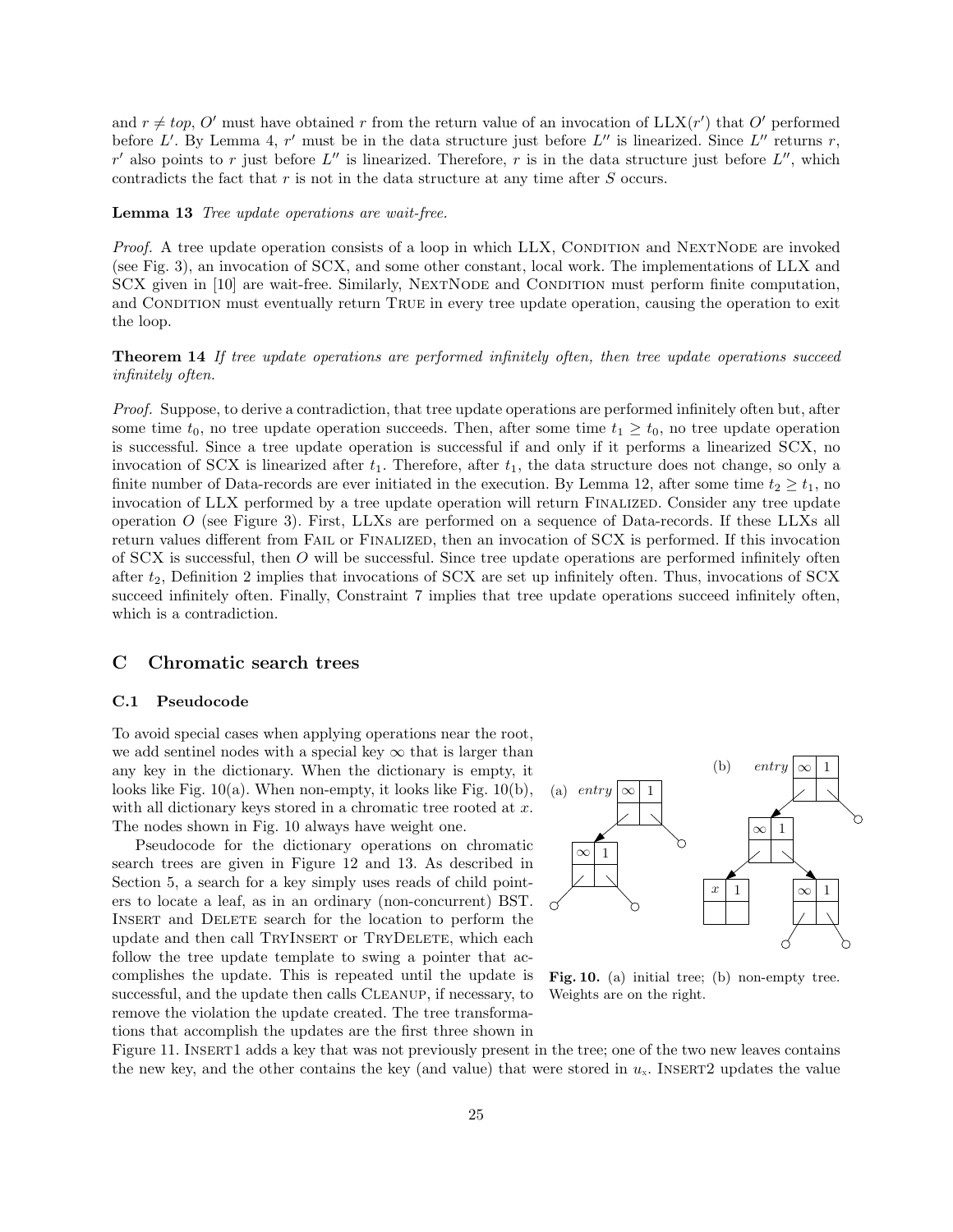associated with a key that is already present in the tree by creating a new copy of the leaf containing the key. The DELETE transformation deletes the key stored in the left child of  $u_x$ . (There is a symmetric version for deleting keys stored in the right child of a node.)

The Cleanup repeatedly searches for the key that was inserted or deleted, fixing any violation it encounters, until it can traverse the entire path from root to a leaf without seeing any violations. When a violation is found, it calls TryRebalance, which uses the decision tree given in Figure 14 to decide which rebalancing step should be applied to fix the violation. At each node of the decision tree, the process decides which child to proceed to by looking at the weight of one node, as indicated in the child. The leaves of the decision tree are labelled by the rebalancing operation to apply. The code to implement the decision tree is given in Figure 15 and 16. Note that this decision tree is a component of the sequential chromatic tree algorithm that was left to the implementer in [7].

The rebalancing steps, which are shown in Figure 11, are a slight modification of those in  $[7]^1$ . Each also has a symmetric mirror-image version, denoted by an S after the name, except BLK, which is its own mirror image. We use a simple naming scheme for the nodes in the diagram. Consider the node  $u<sub>x</sub>$ . We denote its left child by  $u_{\rm xu}$ , and its right child by  $u_{\rm xa}$ . Similarly, we denote the left child of  $u_{\rm xu}$  by  $u_{\rm xu}$ , and so on. (The subscript x indicates that we do not care whether it is a left or right child.) For each transformation shown in Figure 11, the transformation is achieved by an SCX that swings a child pointer of  $u$  and depends on LLXs of all of the shaded nodes. The nodes marked with  $\times$  are finalized (and removed from the data structure). The nodes marked by a + are newly created nodes. The nodes with no marking may be internal nodes, leaves or Nil. Weights of all newly created nodes are shown. The keys stored in newly created nodes are the same as in the removed nodes (so that an in-order traversal encounters them in the same order). Figure 17 implements one of the rebalancing steps. The others can be generated from their diagrams in a similar way.

The SUCCESSOR(key) function uses an ordinary BST search for key to find a leaf. If this leaf's key is bigger than key, it is returned. Otherwise, Successor finds the leaf that would be reached next by an in-order traversal of the BST and then performs a VLX that verifies the path connecting the two leaves has not changed. The PREDECESSOR function can be implemented similarly.

#### C.2 Correctness of chromatic trees

The following lemma proves that TRYINSERT, TRYDELETE and TRYREBALANCE follow the tree update template, and that SCXs are performed only by tree update operations, so that we can invoke results from Appendix B.2 to argue that the transformations in Fig. 11 are performed atomically. Our proof that TryRebalance follows the tree update template is complicated slightly by the fact that its subroutine, OverweightLeft (or OverweightRight), can effectively follow the template for a while, and then return early at line 155 or line 166 if it sees a NIL child pointer. (We later prove this can happen only if a tree update has changed a node since we last performed LLX on it, so that our SCX would be unsuccessful, anyway.) We thus divide the invocations of TRYREBALANCE into those that follow the template, and those that follow the template until just before they return (at one of these two lines), and show that the latter do not invoke SCX (which we must show because they are not technically tree update operations). We prove these claims together inductively with an invariant that the top of the tree is as shown in Fig. 10.

Lemma 15 Our implementation of a chromatic search tree satisfies the following.

1. TRYINSERT and TRYDELETE follow the tree update template and satisfy all constraints specified by the template. If an invocation of TryRebalance does not return at line 155 or line 166, then it follows the tree update template and satisfies all constraints specified by the template. Otherwise, it follows the tree update template up until it returns without performing an SCX, and it satisfies all constraints specified by the template.

<sup>&</sup>lt;sup>1</sup> Specifically, we do not allow W1, W2, W3 or W4 to be applied when the node labeled  $u_x$  has weight 0. Under this restriction, this set of rebalancing steps has the desirable property that when a violation moves, it remains on the search path to the key whose insertion or deletion originally caused the violation. It is easy to verify that an alternative rebalancing step can always be performed when  $u_x.w = 0$ , so this modification does not affect the chromatic tree's convergence to a RBT.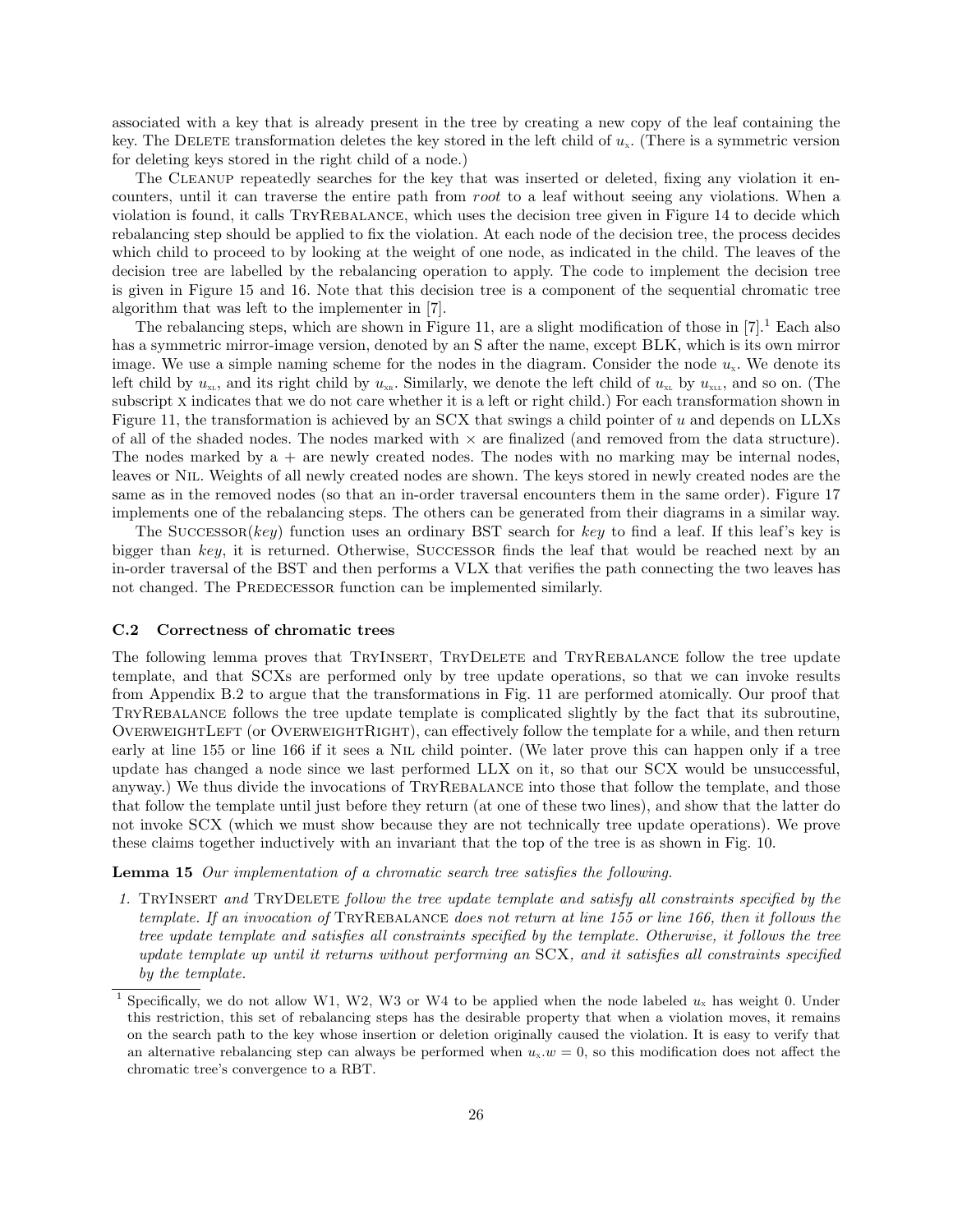

Fig. 11. Transformations for chromatic search trees. Each transformation also has a mirror image. <sup>27</sup>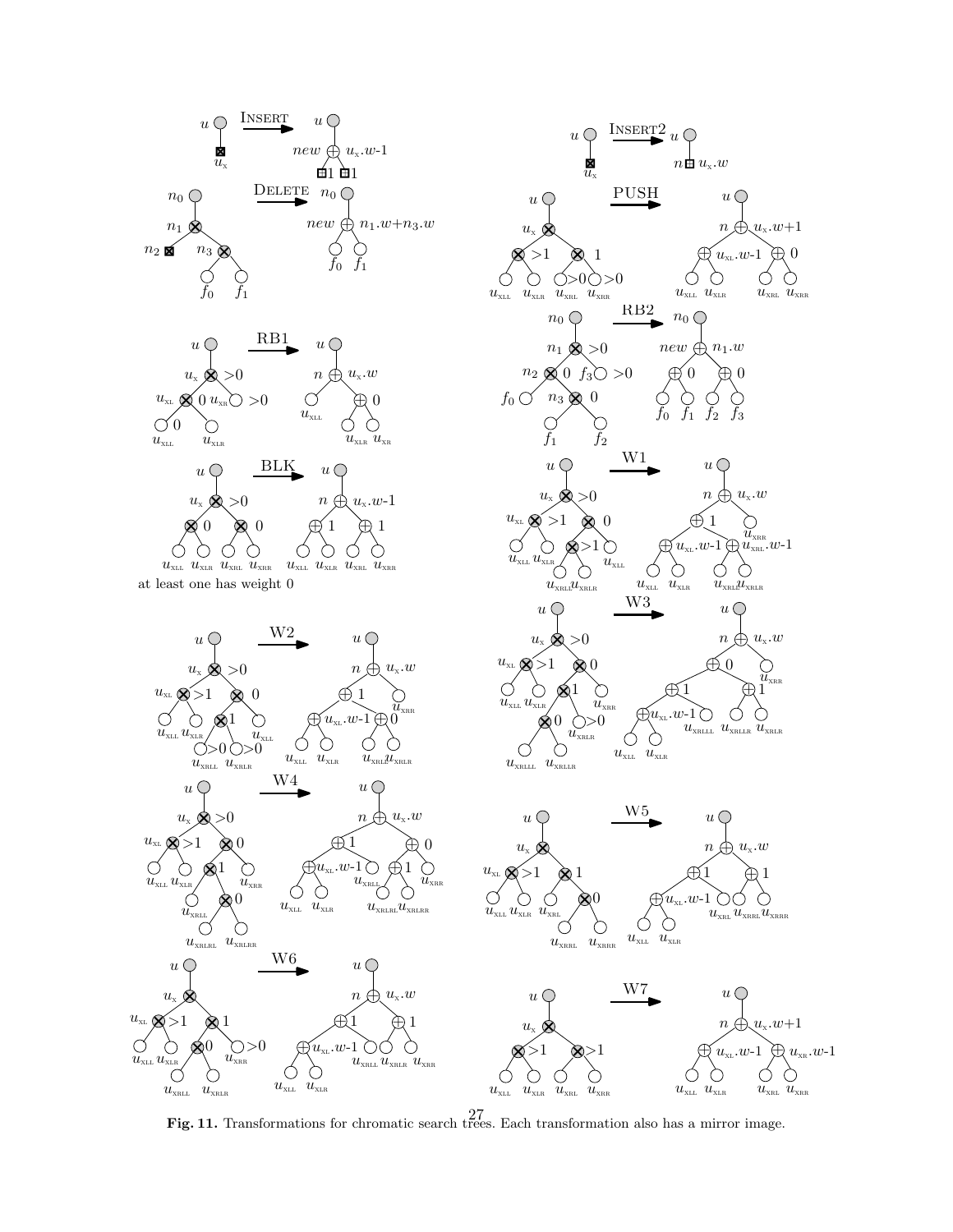|                     | type Node-record<br>$\triangleright$ User-defined fields<br>left, right<br>$\triangleright$ child pointers (mutable)                |  |  |  |  |
|---------------------|-------------------------------------------------------------------------------------------------------------------------------------|--|--|--|--|
|                     |                                                                                                                                     |  |  |  |  |
|                     |                                                                                                                                     |  |  |  |  |
|                     | $\rhd$ key, value, weight (immutable)<br>k, v, w                                                                                    |  |  |  |  |
|                     | $\triangleright$ Fields used by LLX/SCX algorithm                                                                                   |  |  |  |  |
|                     | $\triangleright$ pointer to SCX-record<br>info                                                                                      |  |  |  |  |
|                     | $\triangleright$ Boolean<br>marked                                                                                                  |  |  |  |  |
|                     |                                                                                                                                     |  |  |  |  |
| $\,1\,$             | GET(key)<br>$\triangleright$ Returns the value associated with key, or $\bot$ if no value is associated with key                    |  |  |  |  |
| $\overline{2}$      | do a standard BST search for $key$ using reads, ending at a leaf $l$                                                                |  |  |  |  |
| 3<br>$\overline{4}$ | if $l.k = key$ then return $l.v$                                                                                                    |  |  |  |  |
| 5                   | else return $\bot$                                                                                                                  |  |  |  |  |
|                     |                                                                                                                                     |  |  |  |  |
| 6                   | INSERT(key, value)                                                                                                                  |  |  |  |  |
| $\overline{7}$      | $\triangleright$ Associates value with key in the dictionary and returns the old associated value, or $\perp$ if none existed       |  |  |  |  |
| 8                   | do                                                                                                                                  |  |  |  |  |
| 9                   | <b>do</b> a standard BST search for key using reads, ending at a leaf $l$ with parent $p$                                           |  |  |  |  |
| 10                  | $result := \text{TRYINSERT}(p, l, key, value)$                                                                                      |  |  |  |  |
| 11                  | while $result = \text{FAIL}$                                                                                                        |  |  |  |  |
| 12                  | $\langle createdViolation, value \rangle := result$                                                                                 |  |  |  |  |
| 13                  | if createdViolation then CLEANUP(key)                                                                                               |  |  |  |  |
| 14                  | return value                                                                                                                        |  |  |  |  |
| $1\,5$              | TRYINSERT(p, l, key, value)                                                                                                         |  |  |  |  |
| 16                  | $\triangleright$ Returns $\langle \text{TRUE}, \perp \rangle$ if key was not in the dictionary and inserting it caused a violation, |  |  |  |  |
|                     | $\langle$ FALSE, $\perp$ if key was not in the dictionary and inserting it did not cause a violation,                               |  |  |  |  |
|                     | (FALSE, oldValue) if $\langle key, oldValue \rangle$ was in the dictionary, and FAIL if we should try again                         |  |  |  |  |
| 17                  | if $(result := LLX(p)) \in \{FAL, FINALIZED\}$ then return FAIL else $\langle p_L, p_R \rangle := result$                           |  |  |  |  |
| 18                  | if $p_L = l$ then $ptr := \&p.left$                                                                                                 |  |  |  |  |
| 19                  | else if $p_R = l$ then $ptr := \& pr right$                                                                                         |  |  |  |  |
| 20                  | else return FAIL                                                                                                                    |  |  |  |  |
| $2\sqrt{1}$         | if $LLX(l) \in \{FAIL, FINALIZED\}$ then return FAIL                                                                                |  |  |  |  |
| $^{\rm 22}$         | $newLeaf :=$ pointer to a new Node-record (NIL, NIL, key, value, 1)                                                                 |  |  |  |  |
| $^{\rm 23}$         | if $l.k = key$ then                                                                                                                 |  |  |  |  |
| 24                  | $oldValue := l.v$                                                                                                                   |  |  |  |  |
| 25                  | $new := newLeaf$                                                                                                                    |  |  |  |  |
| 26                  | else                                                                                                                                |  |  |  |  |
| 27                  | $oldValue := \bot$                                                                                                                  |  |  |  |  |
| 28                  | <b>if</b> l is a sentinel node then new Veight := 1 else new Veight := $l.w-1$                                                      |  |  |  |  |
| 29                  | <b>if</b> $key < l.k$ then $new :=$ pointer to a new Node-record (new Leaf, l, l, k, N <sub>IL</sub> , new Weight)                  |  |  |  |  |
| 30                  | else $new :=$ pointer to a new Node-record $\langle l, newLeaf, key, \text{NIL}, newWeight \rangle$                                 |  |  |  |  |
| $3\sqrt{1}$         | if $SCX(\langle p, l \rangle, \langle l \rangle, ptr, new)$ then                                                                    |  |  |  |  |
| 32                  | return $\langle (new.w = p.w = 0), oldValue \rangle$                                                                                |  |  |  |  |
| 33                  | else return FAIL                                                                                                                    |  |  |  |  |
|                     |                                                                                                                                     |  |  |  |  |

Fig. 12. Data structure, and pseudocode for GET, INSERT and TRYINSERT (which follows the tree update template).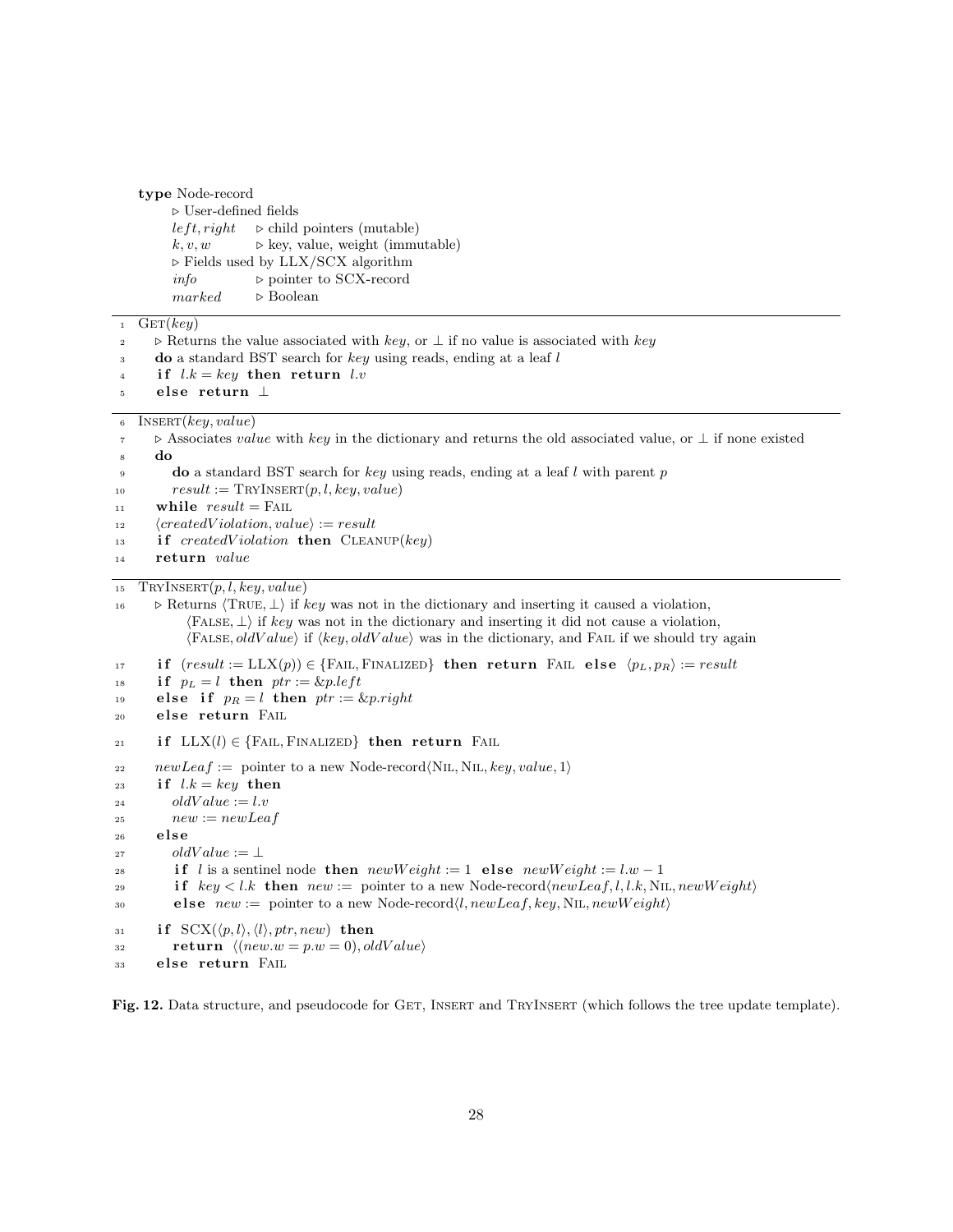34 DELETE $(key)$ 

- $\text{35}$  b Deletes key and returns its associated value, or returns ⊥ if key was not in the dictionary
- <sup>36</sup> do
- $37$  do a standard BST search for key using reads, ending at a leaf l with parent p and grandparent gp
- 38  $result := \text{TrYDELETE}(gp, p, l, key)$
- $39$  while  $result = \text{FAIL}$
- 40  $\langle createdViolation, value \rangle := result$
- 41 if  $createdViolation$  then  $CLEANUP(key)$
- <sup>42</sup> return value

```
43 TRYDELETE(qp, p, l, key)
```
 $\downarrow$ 44 . Returns (TRUE, value) if (key, value) was in the dictionary and deleting key caused a violation, (FALSE, value) if (key, value) was in the dictionary and deleting key did not cause a violation,  $\text{FALEE}, \perp$  if key was not in the dictionary, and FAIL if we should try again

```
45 if l.k \neq key then return \langleFALSE, ⊥\rangle
```

```
46 if (result := LLX(gp)) \in \{F \text{All}, F \text{INALIZED}\} then return FAIL else \langle gp_L, gp_R \rangle := result
```

```
47 if gp_L = p then ptr := \&gp.left48 else if gp_R = p then ptr := \& gp.right
```

```
49 else return FAIL
```

```
50 if (result := LLX(p)) \in \{FAIL, FINALIZED} then return FAIL else \langle p_L, p_R \rangle := result
```

```
51 if p_L = l then s := p_R
```

```
52 else if p_R = l then s := p_L
```

```
53 else return FAIL
```

```
54 if LLX(l) \in \{FAIL, FINALIZED\} then return FAIL
```

```
55 if LLX(s) \in \{FAIL, FINALIZED\} then return FAIL
```

```
56 if p is a sentinel node then newWeight := 1 else newWeight := p.w + s.w
```

```
57 if SCX(\langle gp, p, l \rangle, \langle p, l \rangle, ptr, new copy of s with weight newW eight) then
```

```
58 return \langle (newWeight > 1), l.v \rangle
```

```
59 else return FAIL
```

```
60 SUCCESSOR(key)
```

```
61 . Deturns the successor of key and its associated value (or \langle \perp, \perp \rangle if there is no such successor)
l := root63 loop until l is a leaf
64 if LLX(l) \in \{FAIL, FINALIZED\} then retry SUCCESSOR(key) from scratch
65 if key < l.key then
66 lastLeft := l67 l := l.left68 V := \langle lastLeft \rangle69 else
l := l.right71 add l to end of V
72 if lastLeft = root then return \langle \perp, \perp \rangle . Dictionary is empty
73 else if key < l.k then return \langle l.k, l.v \rangle\mathbb{R}^4 else . Example 1 else . Find next leaf after l in in-order traversal
_{75} succ := lastLeft.right76 loop until succ is a leaf
\mathbf{if} \text{ LLX}(succ) \in \{\text{FALL, FINALIZED}\} then retry Successor(key) from scratch
78 add succ to end of V
59 succ := succ.left
80 if succ-key = \infty then result := \langle \perp, \perp \rangle else result := \langle succ.k, succ.v \rangle81 if V L X(V) then return result
82 else retry \text{SUCCESSOR}(key) from scratch
```
Fig. 13. Code for DELETE, TRYDELETE (which follows the tree update template), and SUCCESSOR.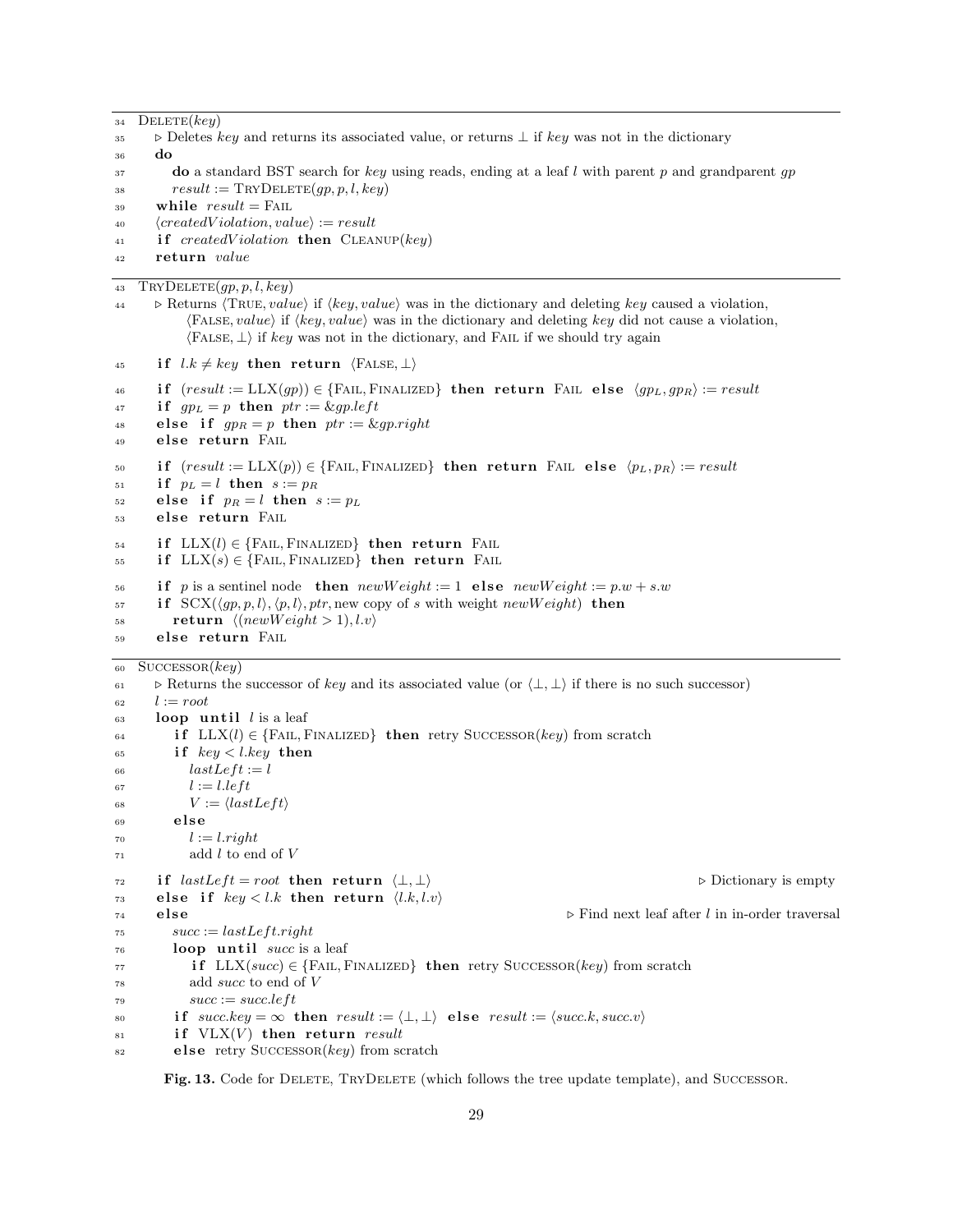

Fig. 14. Decision tree used by the algorithm to determine which rebalancing operation to apply when a violation is encountered at a node (highlighted in black). The corresponding diagram to cover right violations can be obtained by: horizontally flipping each miniature tree diagram, changing each rebalancing step  $Dox(\cdot)$  to its symmetric version  $DOX(s(\cdot))$ , and changing each symmetric rebalancing step  $DOX(s(\cdot))$  back to its original version  $DOX(\cdot)$ .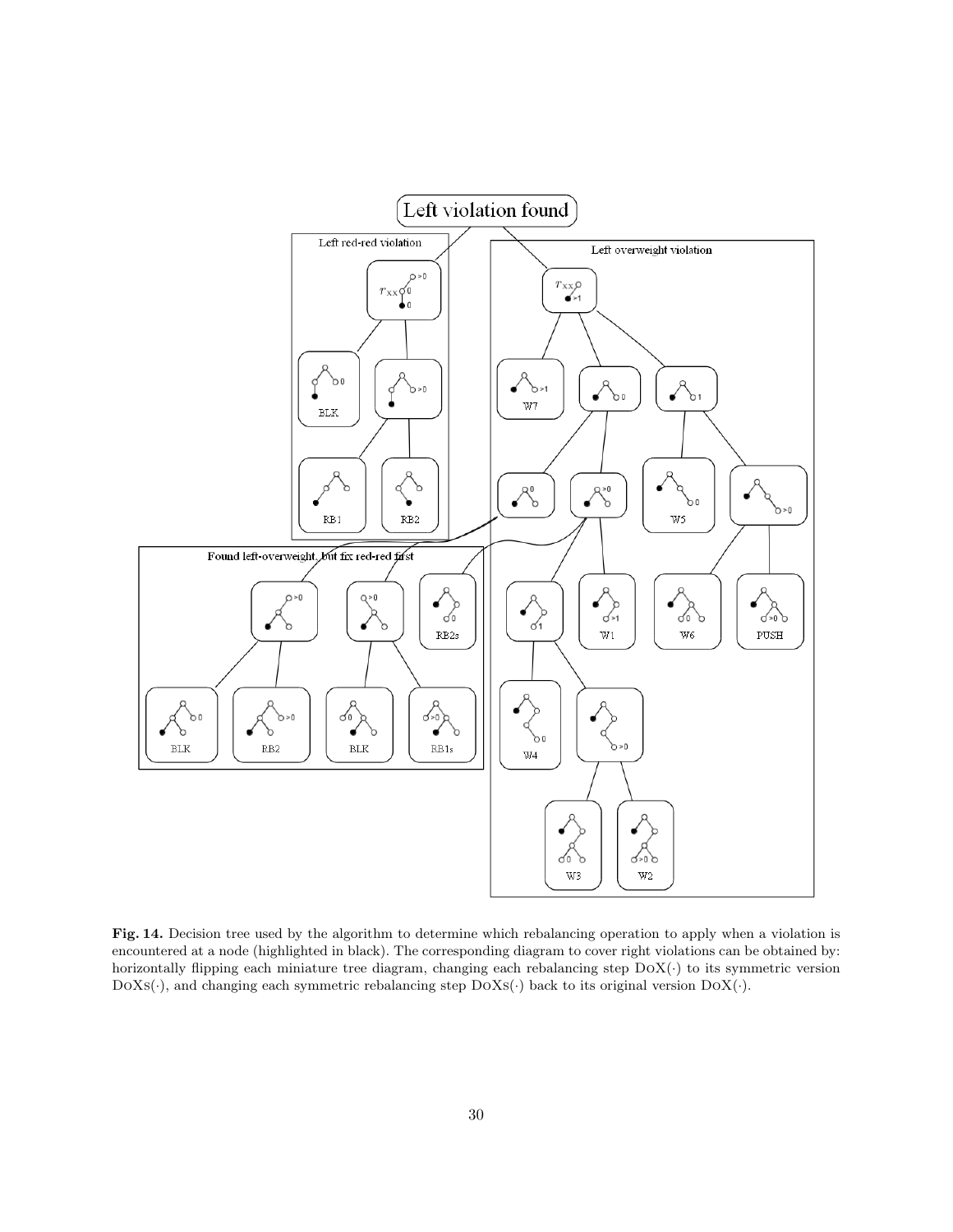83 CLEANUP $(key)$  $84 \rightarrow$  Ensures the violation created by an INSERT or DELETE of key gets eliminated <sup>85</sup> while True 86 ggp := NIL;  $gp := \text{NIL}$ ;  $p := \text{NIL}$ ;  $l := root$  .  $\triangleright$  Save four last nodes traversed <sup>87</sup> while True 88 if l is a leaf then return  $\triangleright$  Arrived at leaf without finding a violation 89 if  $key < l.key$  then  $\{ggp := gp; gp := p; p := l; l := l.left\}$ 90 else  ${ggp := gp; gp := p; p := l; l := l.right}$ 91 if  $l.w > 1$  or  $(p.w = 0 \text{ and } l.w = 0)$  then  $\triangleright$  Found a violation 92 TRYREBALANCE $(ggp, gp, p, l)$   $\triangleright$  Try to fix it 93 exit loop . Go back to root and traverse again 94 TRYREBALANCE $(ggp, gp, p, l)$ 95 > Precondition:  $l.w > 1$  or  $l.w = p.w = 0 \neq gp.w$ 96  $r := qqp$ 97 if  $(result := LLX(r)) \in \{FAIL, FINALIZED\}$  then return else  $\langle r_L, r_R \rangle := result$ 99  $r_x := qp$ 100 if  $r_x \notin \{r_{\text{\tiny L}}, r_{\text{\tiny R}}\}$  then return 101 if  $(result := LLX(r_{x})) \in \{FAIL, FINALIZED\}$  then return else  $\langle r_{x_L}, r_{x_R} \rangle := result$ 103  $r_{xx} := p$ 104 if  $r_{xx} \notin \{r_{xx}, r_{xx}\}\)$  then return 105 if  $(result := LLX(r_{xx})) \in \{FAIL, FINALIZED\}$  then return else  $\langle r_{xx}, r_{xxx} \rangle := result$  $107$  if  $l.w > 1$  then  $\triangleright$  Overweight violation at l 108 if  $l = r_{xx}$  then  $\triangleright$  Left overweight violation (l is a left child) 109 **if**  $(result := LLX(r_{xx}) \in \{FAL, FINALIZED\}$  then return 110  $\text{O}}\text{VERWEIGHTLEFT}(\text{all } r \text{ variables})$ 111 else if  $l = r_{x}$  then  $\triangleright$  Right overweight violation (l is a right child) 112 **if**  $(result := LLX(r_{xxR})) \in \{FAIL, FINALIZED\}$  then return  $113$  OVERWEIGHTRIGHT(all r variables) 114 **e l s e**  $\downarrow$  **e l s e**  $\downarrow$  **e**  $\downarrow$  **e**  $\downarrow$  **e**  $\downarrow$  **e**  $\downarrow$  **e**  $\downarrow$  **e**  $\downarrow$  **e**  $\downarrow$  **e**  $\downarrow$  **e**  $\downarrow$  **e**  $\downarrow$  **e**  $\downarrow$  **e**  $\downarrow$  **e**  $\downarrow$  **e**  $\downarrow$  **e**  $\downarrow$  **e**  $\downarrow$  **e**  $\downarrow$  **e**  $\downarrow$  **e** 115 if  $r_{xx} = r_{xx}$  then  $\triangleright$  Left red-red violation (p is a left child) 116 **if**  $r_{xR}.w = 0$  **then** 117 **if**  $(result := LLX(r_{\text{XR}}) \in \{FALL, FINALIZED\}$  then return else  $\langle r_{\text{XRL}}, r_{\text{XRR}} \rangle := result$ 118 DOBLK $(\langle r, r_x, r_{xx}, r_{xx}\rangle, \text{ all } r \text{ variables})$ 119 else if  $l = r_{\text{xxL}}$  then return  $\text{DoRB1}(\langle r, r_x, r_{xx} \rangle)$ , all r variables) 120 else if  $l = r_{\text{xxR}}$  then 121 **if**  $(result := LLX(r_{xxx})) \in \{FAIL, FINALIZED\}$  then return  $122 \qquad \qquad \text{DORB2}(\langle r, r_{\text{x}}, r_{\text{xx}}, r_{\text{xxx}} \rangle, \text{ all } r \text{ variables})$ 123 e l s e  $r_{xx} = r_{xx}$   $\triangleright$  Right red-red violation (p is a right child) 124 if  $r_{\text{\tiny{XL}}} \cdot w = 0$  then 125 **if**  $(result := LLX(r_{\text{XL}}) \in \{FALL, FINALIZED\}$  then return else  $\langle r_{\text{XLL}}, r_{\text{XLR}} \rangle := result$ 126 DOBLK $(\langle r, r_{\rm x}, r_{\rm xL}, r_{\rm xx}\rangle)$ , all r variables) 127 else if  $l = r_{xxx}$  then return  $\text{DoRB1s}(\langle r, r_x, r_{xx} \rangle)$ , all r variables) 128 else if  $l = r_{xx}$  then 129 **if**  $(result := LLX(r_{xxL})) \in \{FAIL, FINALIZED\}$  then return 130 DORB2s( $\langle r, r_{\rm x}, r_{\rm xx}, r_{\rm xxL}}\rangle$ , all r variables)

Fig. 15. Pseudocode for TryRebalance (which follows the tree update template) and Cleanup.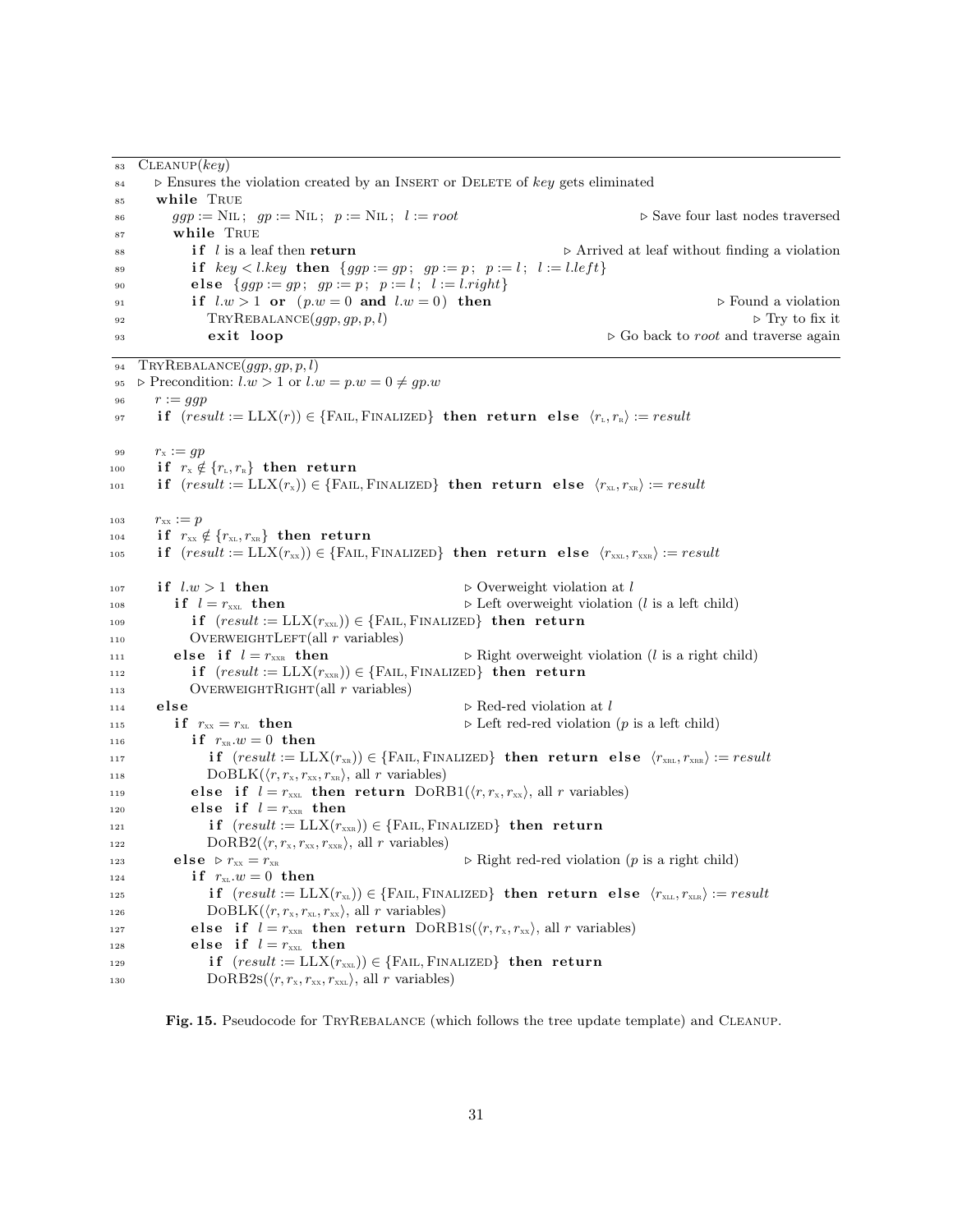| 131        | OVERWEIGHTLEFT $(r, r_{\rm x}, r_{\rm xx}, r_{\rm xx}, r_{\rm L}, r_{\rm R}, r_{\rm XL}, r_{\rm xx}, r_{\rm xxR}, r_{\rm xxR})$                                                          |
|------------|------------------------------------------------------------------------------------------------------------------------------------------------------------------------------------------|
| 132        | if $r_{\text{xxR}}.w=0$ then                                                                                                                                                             |
| 133        | if $r_{xx}.w=0$ then                                                                                                                                                                     |
| 134        | if $r_{xx} = r_{xx}$ then                                                                                                                                                                |
| 135        | if $r_{xx} w = 0$ then                                                                                                                                                                   |
| 136        | if $(result := LLX(r_{xx})) \in \{FAIL, FINALIZED\}$ then return else $\langle r_{x_{RL}}, r_{x_{RR}} \rangle := result$                                                                 |
| 137        | $DOBLK(\langle r, r_{x}, r_{xx}, r_{xx}\rangle)$ , all r variables)                                                                                                                      |
| 138        | else $\triangleright r_{\scriptscriptstyle \text{XR}}.w > 0$                                                                                                                             |
| 139        | if $(result := LLX(r_{xx}) \in \{FAIL, FINALIZED\}$ then return else $\langle r_{xxn}, r_{xxn}\rangle := result$                                                                         |
| 140        | $DORB2({\langle}r, r_{x}, r_{xx}, r_{xxR}}),$ all r variables)                                                                                                                           |
| 141        | else $\triangleright r_{xx} = r_{xx}$                                                                                                                                                    |
| 142        | if $r_{\text{\tiny{NL}}} \cdot w = 0$ then                                                                                                                                               |
| 143        | if $(result := LLX(r_{xL})) \in \{FALL, FINALIZED\}$ then return else $\langle r_{xLL}, r_{xLR} \rangle := result$                                                                       |
| 144        | $DOBLK(\langle r, r_{x}, r_{xx}, r_{xx}\rangle)$ , all r variables)                                                                                                                      |
| 145        | else DORB1s( $\langle r, r_{x}, r_{xx} \rangle$ , all r variables)                                                                                                                       |
| 146        | else $\triangleright r_{xx}.w > 0$                                                                                                                                                       |
| 147        | if $(result := LLX(r_{xxx})) \in \{FAIL, FINALIZED\}$ then return else $\langle r_{xx\mu}, r_{xx\mu}\rangle := result$                                                                   |
| 148        | if $(result := LLX(r_{\text{xxAL}})) \in \{ \text{FAIL}, \text{FINALIZED} \}$ then return                                                                                                |
| 149        | if $r_{\text{xx}_{\text{RL}}} \cdot w > 1$ then $\text{DOW1}(\langle r_{\text{x}}, r_{\text{xx}}, r_{\text{xx}_{\text{L}}}, r_{\text{xx}_{\text{RL}}}\rangle$ , result, all r variables) |
| 150        | else if $r_{\text{xxra}}.w=0$ then                                                                                                                                                       |
| 151        | $\langle r_{\text{\tiny{XXRLL}}}, r_{\text{\tiny{XXRLR}}}\rangle := result$                                                                                                              |
| 152        | $\text{DoRB2s}(\langle r_{x}, r_{xx}, r_{xxx}, r_{xxxx}\rangle)$ , all r variables)                                                                                                      |
| 153        | else $\triangleright r_{\text{xxRL}}.w = 1$                                                                                                                                              |
| 154        | $\langle r_{\text{\tiny{XXRLL}}}, r_{\text{\tiny{XXRLR}}}\rangle := result$                                                                                                              |
| 155        | if $r_{xxxx} = \text{NIL}$ then return<br>$\triangleright$ a node we performed LLX on was modified                                                                                       |
| 156        | if $r_{\text{xxrln}}.w=0$ then                                                                                                                                                           |
| 157        | if $(res := LLX(r_{x,x\text{R},R})) \in \{FALL, FINALIZED\}$ then return else $\langle r_{x,x\text{R},LR}, r_{x,x\text{R},RR}\rangle := res$                                             |
| 158        | $\text{DOW4}(\langle r_{\rm x}, r_{\rm xx}, r_{\rm xxL}, r_{\rm xxR}, r_{\rm xxRL}, r_{\rm xxRLR}}\rangle)$ , all r variables)                                                           |
| 159        | else $\triangleright r_{\text{xxrl},w}>0$                                                                                                                                                |
| 160        | if $r_{\text{xxRL}}.w=0$ then                                                                                                                                                            |
| 161        | if $(res := LLX(r_{xxRLL})) \in \{FALL, FINALIZED\}$ then return else $\langle r_{xxRLLL}, r_{xxRLLR} \rangle := res$                                                                    |
| 162        | $\text{DOW3}(\langle r_{\rm x}, r_{\rm xx}, r_{\rm xxL}, r_{\rm xxR}, r_{\rm xxRL}, r_{\rm xxRLL}}\rangle)$ , all r variables)                                                           |
| 163        | else DoW2( $\langle r_{x}, r_{xx}, r_{xxL}, r_{xxR}, r_{xxR}\rangle$ , all r variables)                                                                                                  |
| 164        | else if $r_{xxx}.w=1$ then                                                                                                                                                               |
| 165        | if $(result := LLX(r_{xxx})) \in \{FAIL, FINALIZED\}$ then return else $\langle r_{xx\text{RL}}, r_{xx\text{RR}} \rangle := result$                                                      |
| 166        | if $r_{xxxx} = \text{NIL}$ then return<br>$\triangleright$ a node we performed LLX on was modified                                                                                       |
| 167        | if $r_{xxxx}.w=0$ then                                                                                                                                                                   |
| 168        | if $(result := LLX(r_{xxRR})) \in \{FALL, FINALIZED\}$ then return else $\langle r_{xxRRL}, r_{xxRRR} \rangle := result$                                                                 |
| 169        | $\text{DOW5}(\langle r_{\rm x}, r_{\rm xx}, r_{\rm xxL}, r_{\rm xxR}, r_{\rm xxRR}\rangle)$ , all r variables)                                                                           |
| 170        | else if $r_{xxxx}.w=0$ then                                                                                                                                                              |
|            | if $(result := LLX(r_{xxRL})) \in \{FAIL, FINALIZED\}$ then return else $\langle r_{xxRLL}, r_{xxRLR}\rangle := result$                                                                  |
| 171        | $\text{DoW6}(\langle r_{\rm x}, r_{\rm xx}, r_{\rm xxL}, r_{\rm xxR}, r_{\rm xxRL}}\rangle)$ , all r variables)                                                                          |
| 172<br>173 | else DOPUSH( $\langle r_x, r_{xx}, r_{xx} \rangle$ , all r variables)                                                                                                                    |
|            | else                                                                                                                                                                                     |
| 174        | if $(result := LLX(r_{xxx})) \in \{FAIL, FINALIZED\}$ then return else $\langle r_{xxxx} , r_{xxxx} \rangle := result$                                                                   |
| 175<br>176 | $\text{DOW7}(\langle r_{\rm x}, r_{\rm xx}, r_{\rm xxL}, r_{\rm xxR}}\rangle)$ , all r variables)                                                                                        |
|            |                                                                                                                                                                                          |

177 OVERWEIGHT $\text{RIGHT}(r, r_x, r_{xx}, r_{xx}, r_{r_x}, r_{x_x}, r_{x_x}, r_{xx}, r_{xx})$ 

 D Obtained from OVERWEIGHTLEFT by flipping each R in the subscript of an r variable to an L (and vice versa), and by flipping each rebalancing step  $DoX(\cdot)$  to its symmetric version  $DoXs(\cdot)$  (and vice versa).

Fig. 16. Pseudocode for OVERWEIGHTLEFT.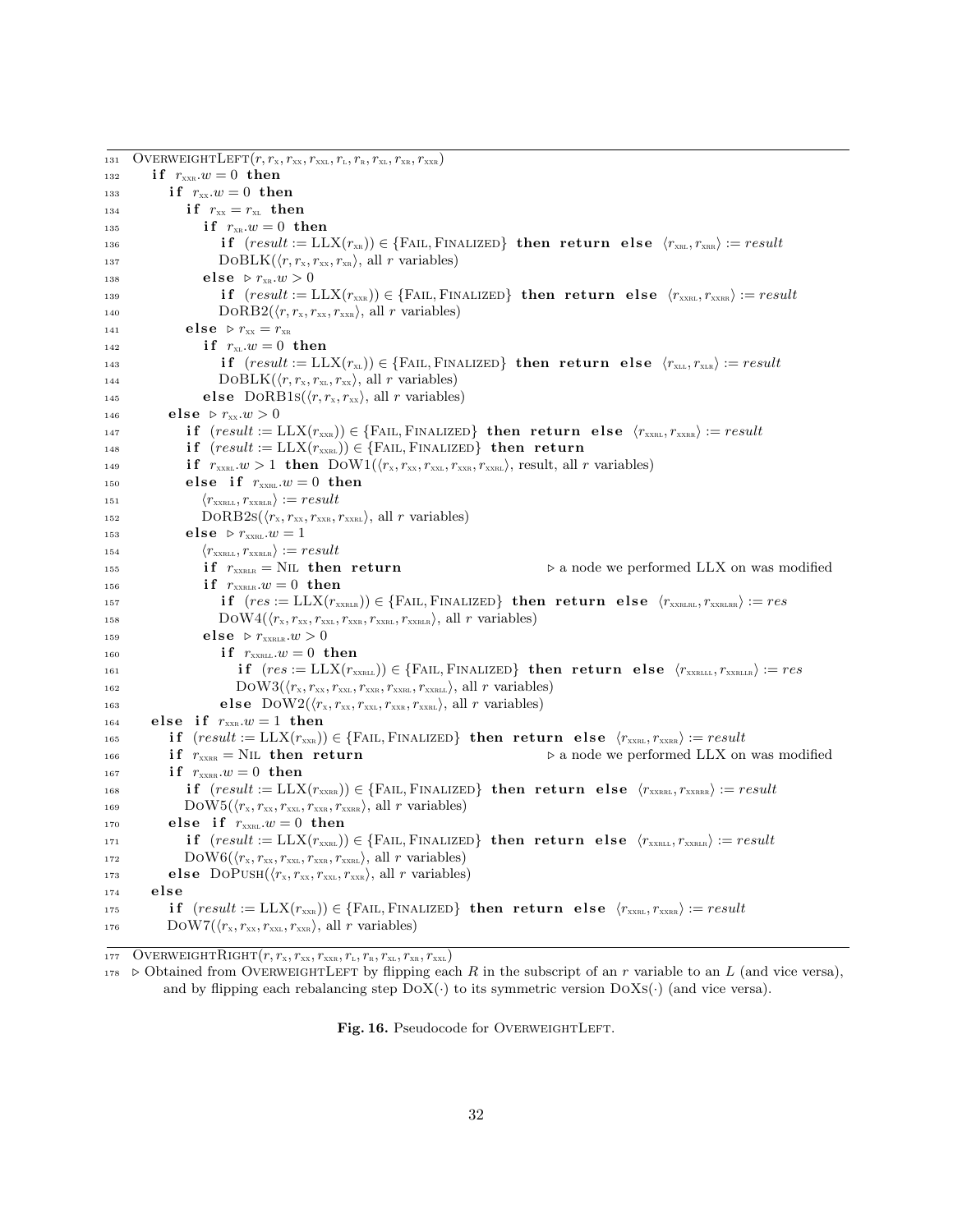

Fig. 17. Implementing rebalancing step RB2. Other rebalancing steps are handled similarly using the diagrams shown in Figure 11.

## 2. The tree rooted at root always looks like Fig.  $10(a)$  if it is empty, and Fig. 10(b) otherwise.

Proof. We proceed by induction on the sequence of steps in the execution.

Claim 1 follows almost immediately from inspection of the code. The only non-trivial part of the proof is showing that these algorithms never invoke  $LLX(r)$  where  $r = NIL$ , and the only step that can affect this sub-claim is an invocation of LLX. Suppose the inductive hypothesis holds just before an invocation LLX $(r)$ . For INSERT1, INSERT2 and DELETE,  $r \neq$  NIL follows from inspection of the code, inductive Claim 2, and the fact that every key inserted or deleted from the dictionary is less than  $\infty$  (so every key inserted or deleted minimally has a parent and a grandparent). For rebalancing steps,  $r \neq \text{NL}$  follows from inspection of the code and the decision tree in Fig. 14, using a few facts about the data structure. TryRebalance performs LLXs on its arguments  $ggp, gp, p, l$ , and then on a sequence of nodes reachable from l, as it follows the decision tree. From Fig. 10(b), it is easy to see that any node with weight  $w \neq 1$  minimally has a parent, grandparent, and great-grandparent. Thus, the arguments to TryRebalance are all non-Nil. By inspection of the transformations in Fig. 11, each leaf has weight  $w > 1$ , every node has zero or two children, and the child pointers of a leaf do not change. This is enough to argue that all LLXs performed by TRYREBALANCE, and nearly all LLXs performed by OVERWEIGHTLEFT and OVERWEIGHTRIGHT, are passed non-NIL arguments. Without loss of generality, we restrict our attention to LLXs performed by OVERWEIGHTLEFT. The argument for OVERWEIGHTRIGHT is symmetric. The only LLXs that require different reasoning are performed at lines 157, 161, 168 and 171. For lines 157 and 168, the claim follows immediately from lines 155 and line 166, respectively. Consider line 161. If  $r_{x,xuL} = NIL$  then, since every node has zero or two children, and the child pointers of a leaf do not change,  $r_{\text{xxRL}}$  is a leaf, so  $r_{\text{xxRLR}} = \text{NIL}$ . Therefore, OVERWEIGHTLEFT will return before it reaches line 161. By the same argument,  $r_{\text{xxrL}} \neq \text{NIL}$  when line 171 is performed. Thus,  $r \neq \text{NIL}$  no matter where the LLX occurs in the code.

We now prove Claim 2. The only step that can modify the tree is an SCX. Suppose the inductive hypothesis holds just before an invocation  $S$  of SCX. By inductive Claim 1, the algorithm that performed  $S$ followed the tree update template up until it performed  $S$ . Therefore, Theorem 10 implies that  $S$  atomically performs one of the transformations in Fig. 11. By inspection of these transformations, when the tree is empty, INSERT1 at the left child of root changes the tree from looking like Fig.  $10(a)$  to looking like Fig.  $10(b)$  and, otherwise, does not affect the claim. When the tree has only one node with  $key \neq \infty$ , DELETE at the leftmost grandchild of root changes the tree back to looking like Fig.  $10(a)$  and, otherwise, does not affect the claim. Clearly, Insert2 does not affect the claim. Without loss of generality, let S be a left rebalancing step. Each rebalancing step in {BLK, RB1, RB2} applies only if  $u_{xx}.w = 0$ , and every other rebalancing step applies only if  $u_{x_i} \ll v > 1$ . Therefore, S must change a child pointer of a descendent of the left child of root (by the inductive hypothesis). Since the child pointer changed by S was traversed while a process was searching for a key that it inserted or deleted, and  $\infty$  is greater than any such key, S can replace only nodes with key  $\lt \infty$ .

Using the same reasoning as in the proof of Lemma 15.1, it is easy to verify that, each time the chromatic tree algorithm accesses a field of  $r, r \neq \text{NIL}$ .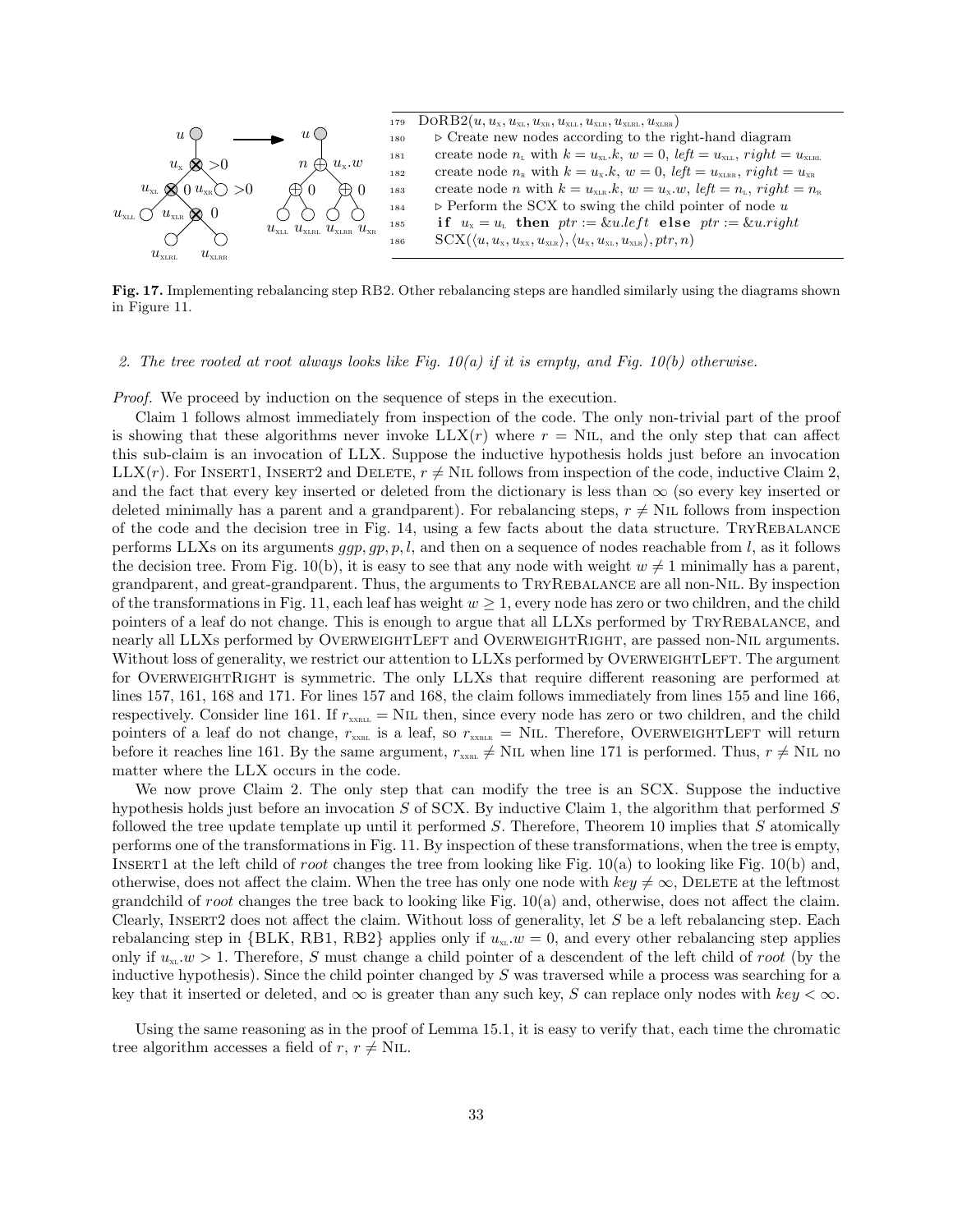**Definition 16** The **search path to** key **starting at** a node r is the path that an ordinary BST search starting at r would follow. If  $r = root$ , then we simply call this the search path to key.

Note that this search is well-defined even if the data structure is not a BST. Moreover, the search path starting at a node is well-defined, even if the node has been removed from the tree. In any case, we simply look at the path that an ordinary BST search would follow, if it were performed on the data structure.

The following few lemmas establish that the tree remains a BST at all times and that searches are linearizable. They are proved in a way similar to [15], although the proofs here must deal with the additional complication of rebalancing operations occuring while a search traverses the tree.

**Lemma 17** If a node v is in the data structure in some configuration  $C$  and v was on the search path for key k in some earlier configuration  $C'$ , then v is on the search path for k in  $C$ .

Proof. Since  $v$  is in the data structure in both  $C'$  and  $C$ , it must be in the data structure at all times between  $C'$  and  $C$  by Lemma 11. Consider any successful SCX  $S$  that occurs between  $C'$  and  $C$ . We show that it preserves the property that  $v$  is on the search path for k. Suppose that the SCX changes a child pointer of a node u from old to new. If v is not a descendant of old immediately before  $S$ , then this change cannot remove v from the search path for k. So, suppose v is a descendant of old immediately prior to S.

Since S does not remove v from the data structure, v must be a descendant of a node f in the fringe set F of S (see Figure 1 and Figure 2). Moreover, f must be on the search path for k before S. It is easy to check by inspection of each possible tree modification in Figure 11 that if the node  $f \in F$  is on the search path for k from u prior to the modification, then it is still on the search path for k from u after the modification. So f and v are still on the search path for  $k$  after S.

Since a search only reads child pointers, and the tree may change as the search traverses the tree, we must show that it still ends up at the correct leaf. In other words, we must show that the search is linearizable even if it traverses some nodes that are no longer in the tree.

**Lemma 18** If an ordinary BST search for key k starting from the root reaches a node v, then there was some earlier configuration during the search when  $v$  was on the search path for  $k$ .

Proof. We prove this by induction on the number of nodes visited so far by the search.

**Base case:** root is always on the search path for  $k$ .

**Inductive step:** Suppose that some node v that is visited by the search was on the search path for  $k$ in some configuration C between the beginning of the search and the time that the search reached v. Let  $v'$ be the next node visited by the search after v. We prove that there is a configuration  $C'$  between  $C$  and the time the search reaches v' when v' is on the search path for k. Without loss of generality, assume  $k < v. key$ . (The argument when  $k \geq v \cdot key$  is symmetric.) Then, when the search reaches  $v'$ ,  $v'$  is the left child of v. We consider two cases.

**Case 1** When the search reaches  $v'$ ,  $v$  is in the data structure: Let  $C'$  be the configuration immediately before the search reads v' from v.left. Then, by Lemma 17, v is still on the search path for k in  $C'$ . Since  $k < v \tkey, v' = v \tleftarrow t$  is also on the search path for k in C'.

**Case 2** When the search reaches v', v is not in the data structure: If  $v' = v.left$  at C, then v' is in the data structure at C. Otherwise,  $v.left$  is changed to  $v'$  some time after C, and when that change occurs,  $v$ has not been finalized, and therefore  $v'$  is in the data structure after that change (by Constraint 3). Either way,  $v'$  is in the data structure some time at or after  $C$ .

Let  $C'$  be the last configuration at or after C when v is in the data structure. By Lemma 17, v is on the search path for  $k$  in  $C'$ . Since the only steps that can modify child pointers are successful SCXs, the next step after  $C'$  must be a successful SCX  $S$ . Since all updates to the tree satisfy Constraint 3,  $v$  must be in the R-sequence of S. Thus,  $v$  is finalized by S and its left child pointer never changes again after  $C'$ . So, in C', v.left = v'. Since v is on the search path for k in C' and  $k < v.key$ , v.left = v' is also on the search path for  $k$  in  $C'$ .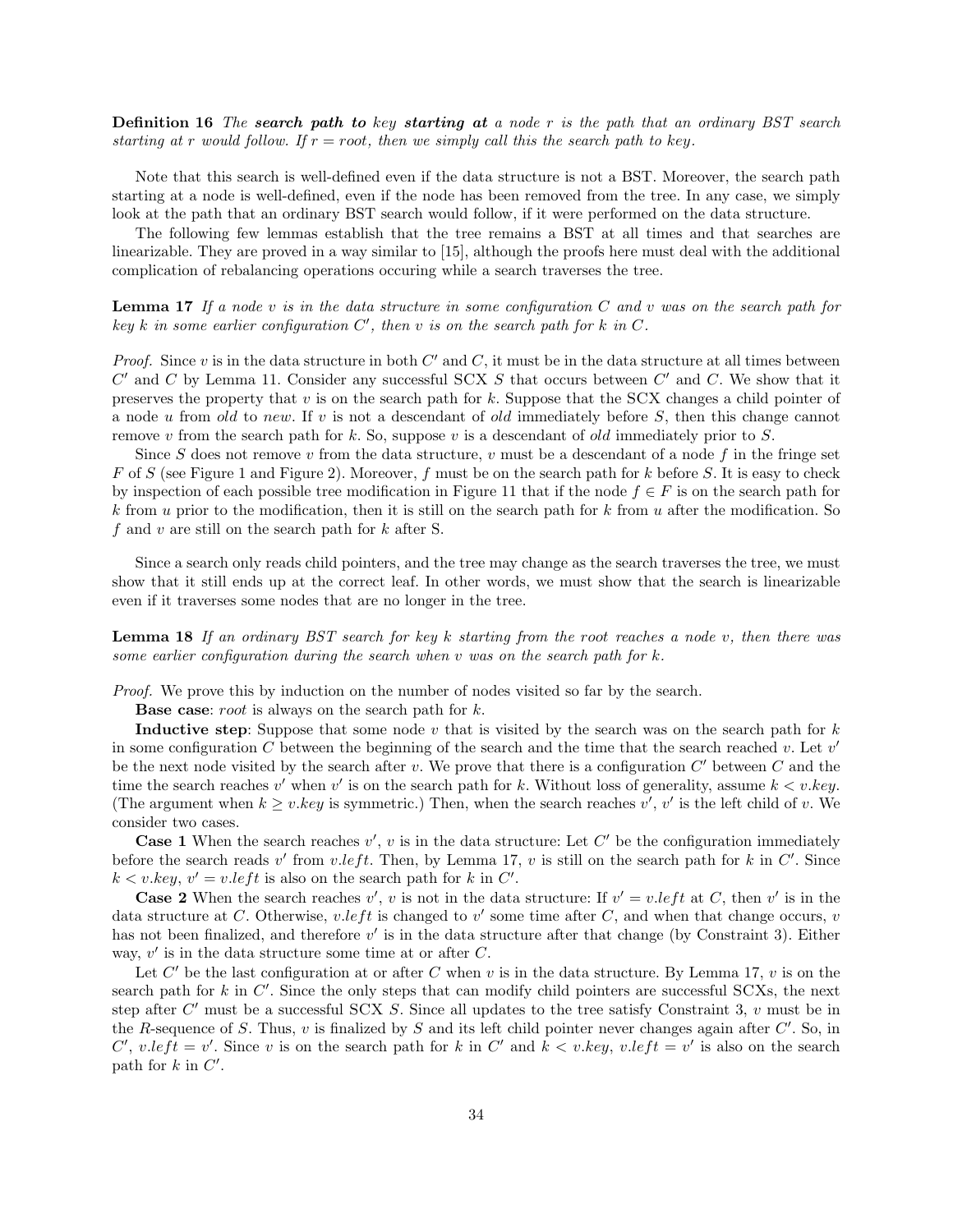#### Lemma 19 At all times, the tree rooted at the left child of root is a BST.

Proof. Initially, the left child of root is a leaf node, which is a BST.

Keys of nodes are immutable, and the only operation that can change child pointers are successful SCXs, so we prove that every successful SCX preserves the invariant. Each SCX atomically implements one of the changes shown in Figure 11.

The only SCX that can change a child of the root is INSERT1 (when the tree contains no keys) and DELETE (when the tree contains exactly one key). By inspection, both of these changes preserve the invariant.

So, for the remainder of the proof consider an SCX that changes a child pointer of some descendant of the left child of the root. By inspection, the invariant is preserved by each rebalancing step, DELETE and INSERT2.

It remains to consider an SCX that performs INSERT1 to insert a new key  $k$ . Let  $u$  be the node whose child pointer is changed by the insertion. The node u was reached by a search for k, so u was on the search path for k at some earlier time, by Lemma 18. Since u cannot have been finalized prior to the SCX that changes its child pointer, it is still in the data structure, by Constraint 3. Thus, by Lemma 17, u is still on the search path for k when the SCX occurs. Hence, the SCX preserves the BST property.

We define the linearization points for chromatic tree operations as follows.

- $-$  GET(key) is linearized at the time during the operation when the leaf reached was on the search path for key. (This time exists, by Lemma 18.)
- An Insert is linearized at its successful execution of SCX inside TryInsert (if such an SCX exists).
- $-$  A DELETE that returns  $\perp$  is linearized at the time the leaf reached during the last execution of line 37 was on the search path for *key*. (This time exists, by Lemma 18.)
- $-$  A DELETE that does not return  $\perp$  is linearized at its successful execution of SCX inside TRYDELETE (if such an SCX exists).
- $-$  A SUCCESSOR query that returns at line 72 is linearized when it performs  $LLX(root)$ .
- $-$  A SUCCESSOR query that returns at line 73 at the time during the operation that  $l$  was on the search path for key. (This time exists, by Lemma 18.)
- A Successor query that returns at line 81 is linearized when it performs its successful VLX.

It is easy to verify that every operation that terminates is assigned a linearization point during the operation.

Theorem 20 The chromatic search tree is a linearizable implementation of an ordered dictionary with the operations GET, INSERT, DELETE, SUCCESSOR.

Proof. Theorem 10 asserts that the SCXs implement atomic changes to the tree as shown in Figure 11. By inspection of these transformations, the set of keys and associated values stored in leaves are not altered by any rebalancing steps. Moreover, the transformations performed by each linearized INSERT and DELETE maintain the invariant that the set of keys and associated values stored in leaves of the tree is exactly the set that should be in the dictionary.

When a  $GET(key)$  is linearized, the search path for key ends at the leaf found by the traversal of the tree. If that leaf contains key, GET returns the associated value, which is correct. If that leaf does not contain key, then, by Lemma 19, it is nowhere else in the tree, so GET is correct to return  $\perp$ .

If SUCCESSOR(key) returns  $\langle \perp, \perp \rangle$  at line 72, then at its linearization point, the left child of the root is a leaf. By Lemma 15.2, the dictionary is empty.

If SUCCESSOR(key) returns  $\langle l.k, l.v \rangle$  at line 72, then at its linearization point, l is the leaf on the search path for key. So, l contains either key or its predecessor or successor at the linearization point. Since key  $\lt l.k$ , l is key's successor.

Finally, suppose SUCCESSOR(key) returns  $\langle succ.k, succ.v \rangle$  at line 81. Then l was on the search path for key at some time during the search. Since l is among the nodes validated by the VLX, it is not finalized, so it is still on the search path for key at the linearization point, by Lemma 17. Since key  $\geq l.k$ , the successor of key is the next leaf after l in an in-order traversal of the tree. Leaf l is the rightmost leaf in the subtree rooted at the left child of *lastLeft* and the key returned is the leftmost leaf in the subtree rooted at the right child of *lastLeft*. The paths from *lastLeft* to these two leaves are not finalized and therefore are in the tree. Thus, the correct result is returned.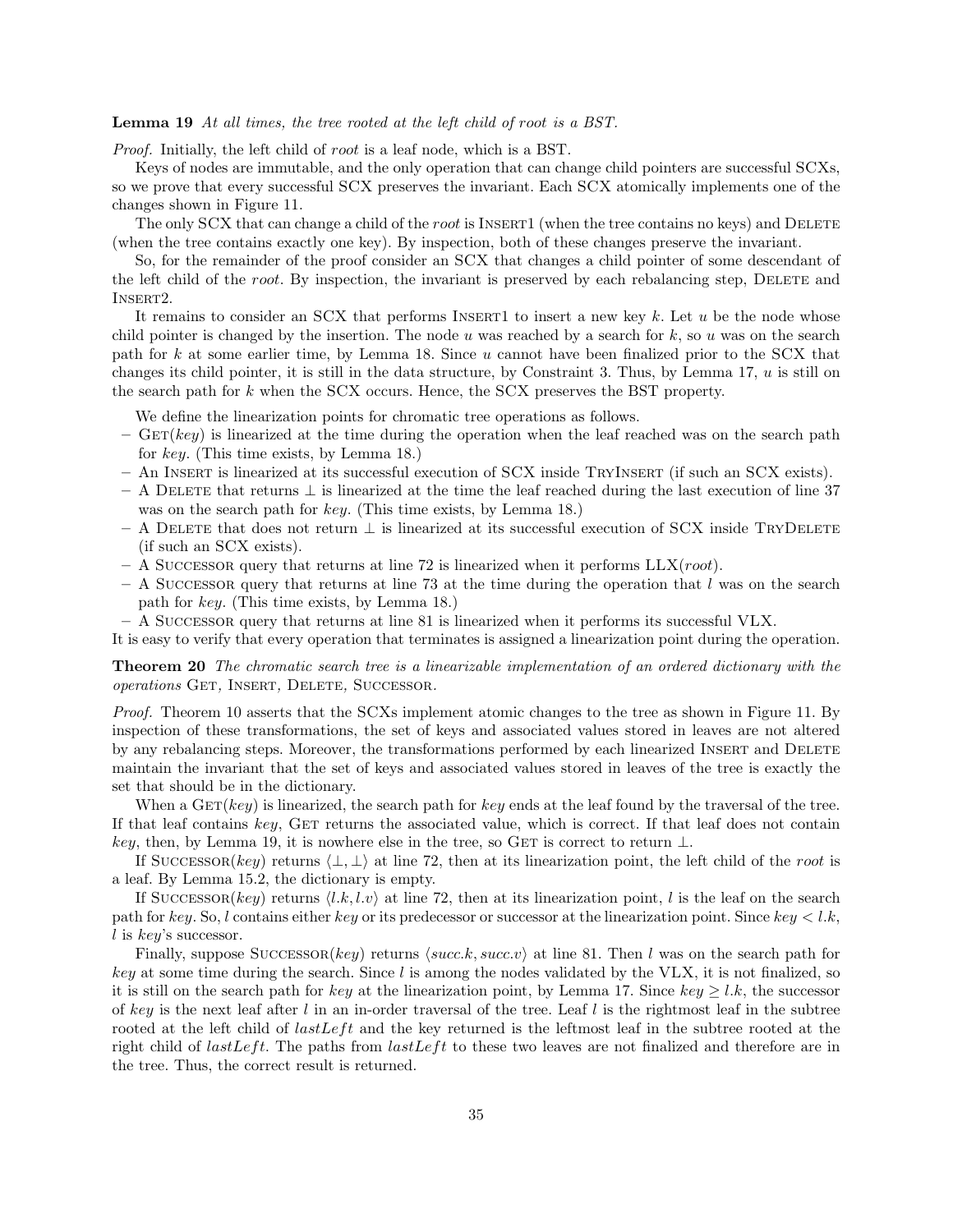#### C.3 Progress

**Lemma 21** If  $T_{\text{RY}}$ REBALANCE is invoked infinitely often, then it follows the tree update template infinitely often.

*Proof.* We first prove that each invocation  $I'$  of TRYREBALANCE that returns at line 155 or line 166 is concurrent with a tree update operation that changes the tree during  $I'$ . Suppose not, to derive a contradiction. Then, since the tree is only changed by SCXs, which are only performed by tree update operations, there is some invocation I of TRYREBALANCE during which the tree does not change. Suppose I returns at line 155. Then, by inspection of OVERWEIGHTLEFT,  $r_{\text{xx}}$ ,  $w = 1$ , and  $r_{\text{xx}}$ <sub>rxxl</sub> = NIL, so  $r_{\text{xxx}}$  is a leaf. Furthermore, since the tree does not change during I,  $r_{xx}$  is the parent of  $r_{xx}$  and  $r_{xx}$ ,  $w = 0$ , and  $r_{xx}$  is the sibling of  $r_{xx}$ and  $r_{\text{xx}} \cdot w > 1$ . Therefore, the sum of weights on a path from root to a leaf in the sub-tree rooted at  $r_{\text{xx}}$  is different from root to a leaf in the sub-tree rooted at  $r_{xx}$ , so the tree is not a chromatic search tree, which is a contradiction. The proof when I returns at line 166 is similar.

We now prove the stated claim. To derive a contradiction, suppose TRYREBALANCE is invoked infinitely often, but only finitely many invocations of TRYREBALANCE follow the tree update template. Then, Lemma 15.1 implies that, after some time t, every invocation of TRYREBALANCE returns at line 155 or line 166. Let I be an invocation of TRYREBALANCE that returns at line 155 or line 166, and that starts after t. However, we have just argued that  $I$  must be concurrent with a tree update operation that changes the tree during I and, hence, returns at a line different from line 155 or line 166 (by inspection of the code), which is a contradiction.

### Theorem 22 The chromatic tree operations are non-blocking.

*Proof.* To derive a contradiction, suppose there is some time  $T$  after which some processes continue to take steps but none complete an operation. We consider two cases.

If the operations that take steps forever do not include INSERT or DELETE operations, then eventually no process performs any SCXs (since the queries GET, SUCCESSOR and PREDECESSOR do not perform SCXs). Thus, eventually all LLXs and VLXs succeed, and therefore all queries terminate, a contradiction.

If the operations that take steps forever include INSERT or DELETE operations, then they repeatedly invoke TRYINSERT, TRYDELETE OF TRYREBALANCE. By Lemma 15.1 and Lemma 21, infinitely many invocations of TryInsert, TryDelete or TryRebalance follow the tree update template. By Theorem 14, infinitely many of these calls will succeed. There is only one successful TRYINSERT or TRYDELETE performed by each process after T. So, there must be infinitely many successful calls to TryRebalance. Boyar, Fagerberg and Larsen proved [7] proved that after a bounded number of rebalancing steps, the tree becomes a RBT, and then no further rebalancing steps can be applied, a contradiction.

### C.4 Bounding the chromatic tree's height

We now show that the height of the chromatic search tree is  $O(\log n + c)$  where n is the number of keys stored in the tree and c is the number of incomplete INSERT and DELETE operations. Each INSERT or DELETE can create one new violation. We prove that no Insert or Delete terminates until the violation it created is destroyed. Thus, the number of violations in the tree at any time is bounded by  $c$ , and the required bound follows.

**Definition 23** Let x be a node that is in the data structure. We say that  $x.w - 1$  overweight violations occur at x if  $x.w > 1$ . We say that a red-red violation occurs at x if x and its parent in the data structure both have weight 0.

The following lemma says that red-red violations can never be created at a node, except when the node is first added to the data structure.

**Lemma 24** Let v be a node with weight 0. Suppose that when v is added to the data structure, its (unique) parent has non-zero weight. Then v is never the child of a node with weight 0.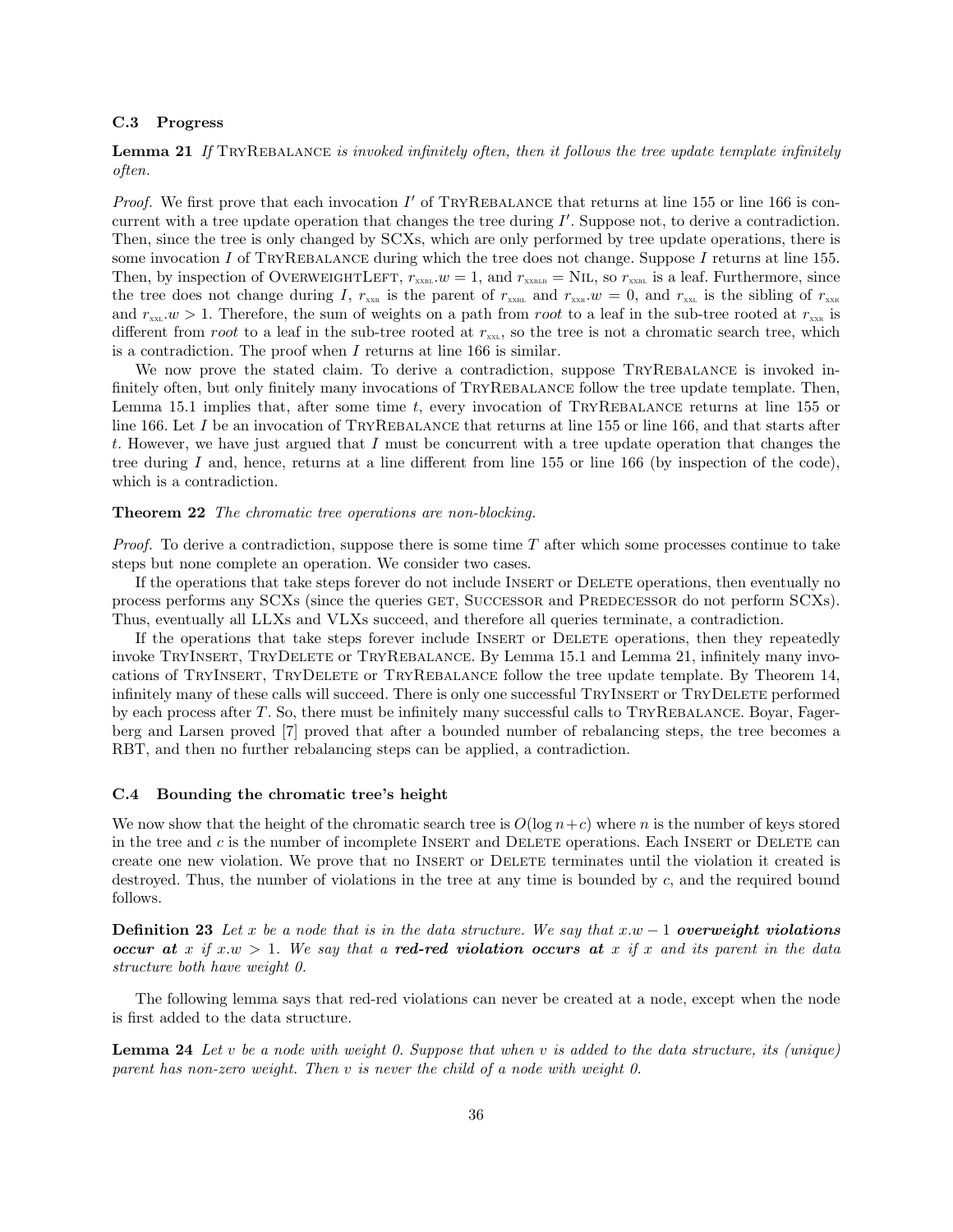Proof. Node weights are immutable. It is easy to check by inspection of each transformation in Figure 11 that if  $v$  is not a newly created node and it acquires a new parent in the transformation with weight 0, then v had a parent of weight 0 prior to the transformation.

**Definition 25** A process P is in a cleanup phase for k if it is executing an INSERT(k) or a DELETE(k) and it has performed a successful  $SCX$  inside a TRYINSERT or TRYDELETE that returns createdV iolation  $=$ TRUE. If P is between line 86 and 93, location(P) and parent(P) are the values of P's local variables l and p; otherwise location(P) is the root node and parent(P) is NIL.

We use the following invariant to show that each violation in the data structure has a pending update operation that is responsible for removing it before terminating: either that process is on the way towards the violation, or it will find another violation and restart from the top of the tree, heading towards the violation.

**Lemma 26** In every configuration, there exists an injective mapping  $\rho$  from violations to processes such that, for every violation  $x$ ,

- $-$  (A) process  $\rho(x)$  is in a cleanup phase for some key  $k_x$  and
- (B) x is on the search path from root for  $k_x$  and
- (C) either

(C1) the search path for  $k_x$  from location( $\rho(x)$ ) contains the violation x, or

(C2)  $location(\rho(x)) \cdot w = 0$  and  $parent(\rho(x)) \cdot w = 0$ , or

(C3) in the prefix of the search path for  $k_x$  from location( $\rho(x)$ ) up to and including the first non-finalized node (or the entire search path if all nodes are finalized), there is a node with weight greater than 1 or two nodes in a row with weight 0.

Proof. In the initial configuration, there are no violations, so the invariant is trivially satisfied. We show that any step S by any process P preserves the invariant. We assume there is a function  $\rho$  satisfying the claim for the configuration C immediately before S and show that there is a function  $\rho'$  satisfying the claim for the configuration  $C'$  immediately after  $S$ . The only step that can cause a process to leave its cleanup phase is the termination of an INSERT or DELETE that is in its cleanup phase. The only steps that can change  $location(P)$  and parent  $(P)$  are P's execution of line 93 or the read of the child pointer on line 89 or 90. (We think of all of the updates to local variables in the braces on those lines as happening atomically with the read of the child pointer.) The only steps that can change child pointers or finalize nodes are successful SCXs. No other steps S can cause the invariant to become false.

**Case 1** S is the termination of an INSERT or DELETE that is in its cleanup phase: We choose  $\rho' = \rho$ . S happens when the test in line 88 is true, meaning that  $location(P)$  is a leaf. Leaves always have weight greater than 0. The weight of the leaf cannot be greater than 1, because then the process would have exited the loop in the previous iteration after the test at line 91 returned true (since weights of nodes never change). Thus,  $location(P)$  is a leaf with weight 1. So, P cannot be  $\rho(x)$  for any violation x, so S cannot make the invariant become false.

**Case 2** S is an execution of line 93: We choose  $\rho' = \rho$ . Step S changes *location*(P) to root. If  $P \neq \rho(x)$ for any violation x, then this step cannot affect the truth of the invariant. Now suppose  $P = \rho(x_0)$  for some violation  $x_0$ . The truth of properties (A) and (B) are not affected by a change in *location*(P) and property (C) is not affected for any violation  $x \neq x_0$ . Since  $\rho$  satisfies property (B) for violation  $x_0$  before S, it will satisfy property (C1) for  $x_0$  after S.

**Case 3** S is a read of the left child pointer on line 89: We choose  $\rho' = \rho$ . Step S changes *location*(P) from some node v to node  $v<sub>L</sub>$ , which is v's left child when S is performed. If  $P \neq \rho(x)$  for any violation x, then this step cannot affect the truth of the invariant. So, suppose  $P = \rho(x_0)$  for some violation  $x_0$ . By (A), P is in a cleanup phase for  $k_{x_0}$ . The truth of (A) and (B) are not affected by a change in *location*(P) and property (C) is not affected for any violation  $x \neq x_0$ . So it remains to prove that (C) is true for violation  $x_0$ in  $C'$ .

First, we prove  $v.w \leq 1$ , and hence there is never an overweight violation at v. If v is the root, then  $v.w = 1$ . Otherwise, S does not occur during the first iteration of CLEANUP's inner loop. In the previous iteration,  $v.w \leq 1$  at line 91 (otherwise, the loop would have terminated).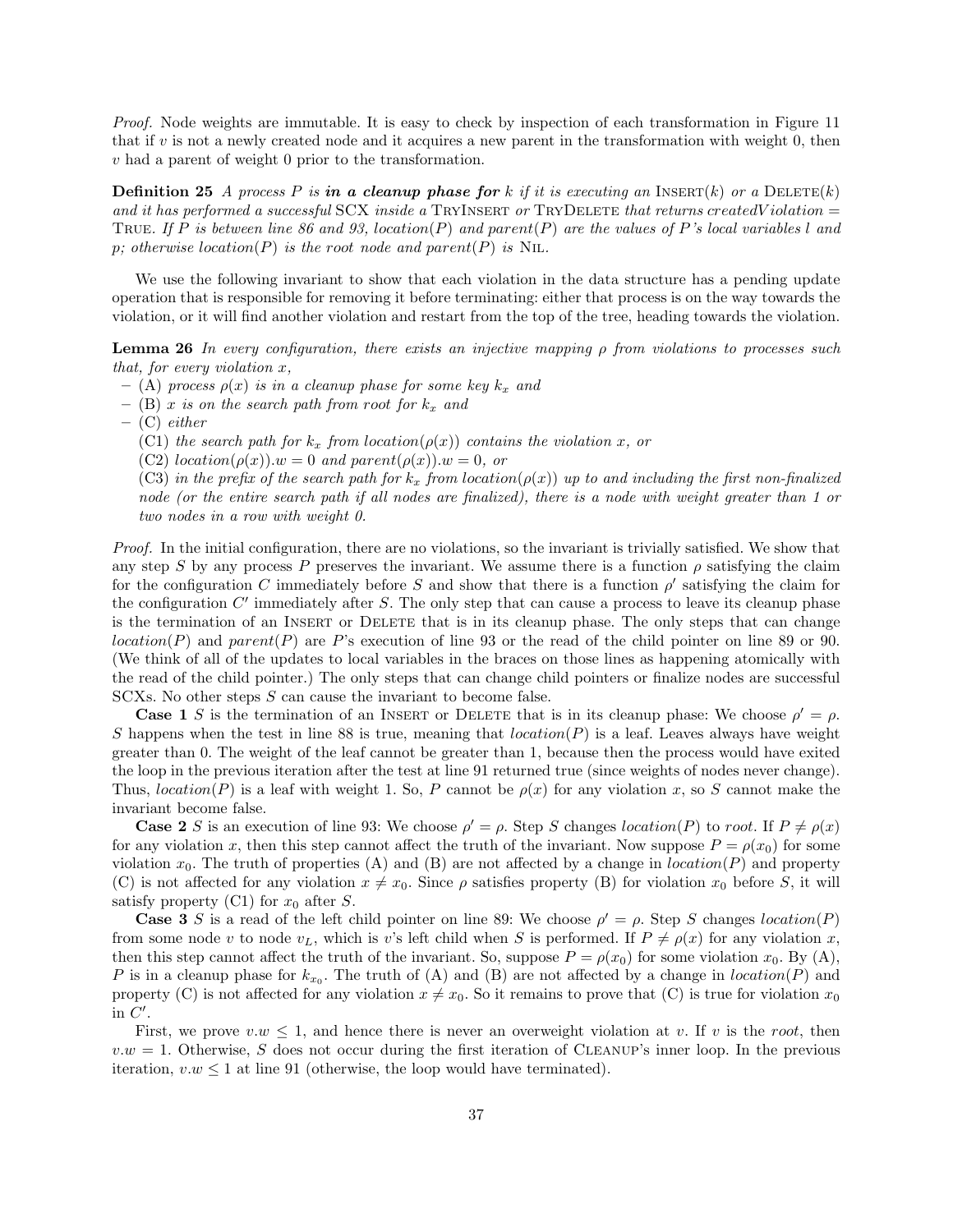Next, we prove that there is no red-red violation at v when  $S$  occurs. If v is the root or is not in the data structure when  $S$  occurs, then there cannot be a red-red violation at  $v$  when  $S$  occurs, by definition. Otherwise, node  $v$  was read as the child of some other node  $u$  in the previous iteration of CLEANUP's inner loop and line 91 found that  $u.w \neq 0$  or  $v.w \neq 0$  (otherwise the loop would have terminated). So, at some time before S (and when v was in the data structure), there was no red-red violation at v. By Lemma 24, there is no red-red violation at  $v$  when  $S$  is performed.

Next, we prove that  $(C2)$  cannot be true for  $x_0$  in configuration C. If S is in the first iteration of CLEANUP's inner loop, then  $location(P) = root$ , which has weight 1. If S is not in the first iteration of CLEANUP's inner loop, then the previous iteration found  $parent(P) \cdot w \neq 0$  or  $location(P) \cdot w \neq 0$  (otherwise the loop would have terminated).

So we consider two cases, depending on whether  $(C1)$  or  $(C3)$  is true in configuration C.

**Case 3a** (C1) is true in configuration C: Thus, when S is performed, the violation  $x_0$  is on the search path for  $k_{x_0}$  from v, but it is not at v (as argued above). S reads the *left* child of v, so  $k_{x_0} < v.k$  (since the key of node v never changes). So,  $x_0$  must be on the search path for  $k_{x_0}$  from  $v_L$ . This means (C1) is satisfied for  $x_0$  in configuration  $C'$ .

**Case 3b** (C3) is true in configuration C: We argued above that  $v.w \le 1$ , so the prefix must contain two nodes in a row with weight 0. If they are the first two nodes, v and  $v<sub>L</sub>$ , then (C2) is true after S. Otherwise,  $(C3)$  is still true after S.

Case 4 S is a read of the right child pointer on line 90: The argument is symmetric to Case 3.

**Case 5** S is a successful SCX: We must define the mapping  $\rho'$  for each violation x in configuration C'. By Lemma 24 and the fact that node weights are immutable, no transformation in Figure 11 can create a new violation at a node that was already in the data structure in configuration  $C$ . So, if x is at a node that was in the data structure in configuration C, x was a violation in configuration C, and  $\rho(x)$  is well-defined. In this case, we let  $\rho'(x) = \rho(x)$ .

If x is at a node that was added to the data structure by S, then we must define  $\rho(x)$  on a case-by-case basis for all transformations described in Figure 11. (The symmetric operations are handled symmetrically.)

If x is a red-red violation at a newly added node, we define  $\rho'(x)$  according to the following table.

|                                              | Transformation Red-red violations x created by $S \rho'(x)$ |                                                                                                                 |
|----------------------------------------------|-------------------------------------------------------------|-----------------------------------------------------------------------------------------------------------------|
| RB1                                          | none created                                                |                                                                                                                 |
| RB2                                          | none created                                                |                                                                                                                 |
| <b>BLK</b>                                   | at <i>n</i> (if $u_x.w = 1$ and $u.w = 0$ )                 | $\varphi(\text{red-red violation at one of } u_{\text{xLL}}, u_{\text{xLR}}, u_{\text{xRR}}, u_{\text{xRR}})^2$ |
| PUSH                                         | none created                                                |                                                                                                                 |
| $ W1, W2, W3, W4 $ none created <sup>3</sup> |                                                             |                                                                                                                 |
| W5                                           | at <i>n</i> (if $u_x.w = u.w = 0$ )                         | $\rho$ (red-red violation at $u_x$ )                                                                            |
| W6                                           | at <i>n</i> (if $u_x.w = u.w = 0$ )                         | $\rho$ (red-red violation at $u_x$ )                                                                            |
| W7                                           | none created                                                |                                                                                                                 |
| INSERT1                                      | at <i>n</i> (if $u_x.w = 1$ and $u.w = 0$ )                 | process performing the INSERT                                                                                   |
| <b>INSERT2</b>                               | none created                                                |                                                                                                                 |
| <b>DELETE</b>                                | at <i>n</i> (if $u_x.w = u_{xx}.w = u.w = 0$ )              | $\rho$ (red-red violation at $u_x$ )                                                                            |
|                                              |                                                             |                                                                                                                 |

For each newly added node that has k overweight violations after  $S$ ,  $\rho'$  maps them to the k distinct processes  $\{\rho(q): q \in Q\}$ , where Q is given by the following table.

<sup>&</sup>lt;sup>1</sup> By inspection of the decision tree in Figure 14, BLK is only applied if one of  $u_{\text{x}}$ ,  $u_{\text{x}}$ ,  $u_{\text{x}}$ ,  $u_{\text{x}}$ , has weight 0, and therefore a red-red violation, in configuration  $C$ , and this red-red violation is eliminated by the transformation.

<sup>&</sup>lt;sup>2</sup> By inspection of the decision tree in Figure 14, W1, W2, W3 and W4 are applied only if  $u_x.w > 0$ .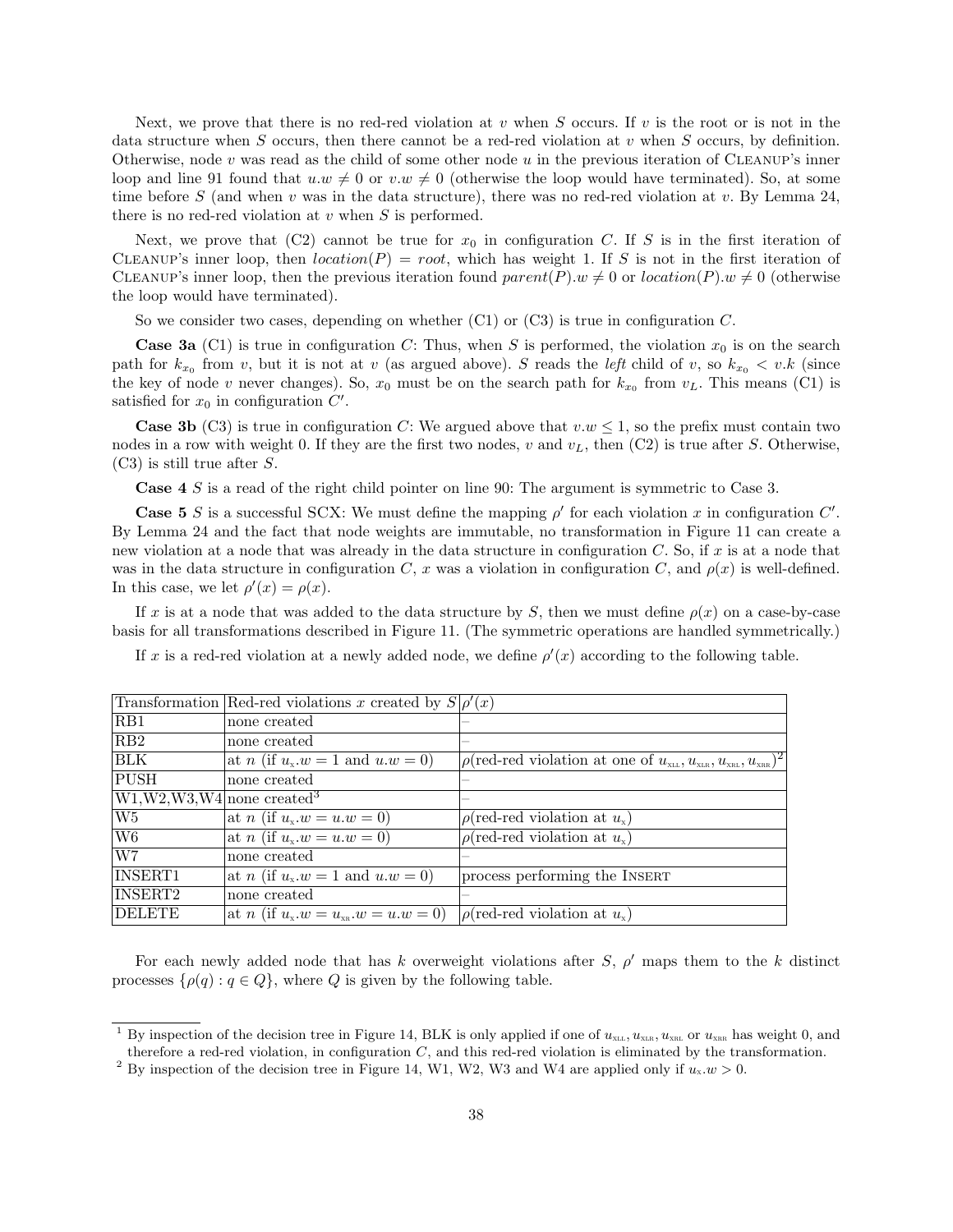| Transformation | Overweight violations created by $S$                                                |                                                              | Set $Q$ of overweight violations before $S$                                                                                           |
|----------------|-------------------------------------------------------------------------------------|--------------------------------------------------------------|---------------------------------------------------------------------------------------------------------------------------------------|
| RB1            | $u_{x}.w-1$ at n                                                                    | $(\text{if } u_x.w > 1)$                                     | $u_{\rm v} . w - 1$ at $u_{\rm v}$                                                                                                    |
| RB2            | $u_{x}.w-1$ at n                                                                    | $(\text{if } u_x.w > 1)$                                     | $u_{\rm x}.w-1$ at $u_{\rm x}$                                                                                                        |
| <b>BLK</b>     | $u_x.w - 2$ at n                                                                    | $(\text{if } u_x.w > 2)$                                     | $u_x.w - 2$ of the $u_x.w - 1$ at $u_x$                                                                                               |
| <b>PUSH</b>    | $u_{\rm v} \cdot w$ at n                                                            | $(\text{if } u_x.w > 0)$                                     | $u_{\rm x}.w-1$ at $u_{\rm x}$ , and 1 at $u_{\rm xx}$                                                                                |
| <b>PUSH</b>    | $u_{\rm xx}.w-2$ at $n_{\rm L}$                                                     | (if $u_{\rm xL}.w > 2$ )                                     | $u_{\rm\scriptscriptstyle NL}.w-2$ of the $u_{\rm\scriptscriptstyle NL}.w-1$ at $u_{\rm\scriptscriptstyle NL}$                        |
| W1             | $u_x.w - 1$ at n                                                                    | $(\text{if } u_x.w > 1)$                                     | $u_{\rm v} \cdot w - 1$ at $u_{\rm v}$                                                                                                |
| W1             | $u_{\rm NL}.w-2$ at $n_{\rm LL}$                                                    | (if $u_{\rm xL}.w > 2$ )                                     | $u_{xx}.w-2$ of the $u_{xx}.w-1$ at $u_{xx}$                                                                                          |
| W1             | $u_{\scriptscriptstyle\rm XRL}.w-2$ at $n_{\scriptscriptstyle\rm LR}$               | (if $u_{\scriptscriptstyle\text{XRL}}.w>2$ )                 | $u_{\scriptscriptstyle\rm XRL}.w-2$ of the $u_{\scriptscriptstyle\rm XRL}.w-1$ at $u_{\scriptscriptstyle\rm XL}$                      |
| W <sub>2</sub> | $u_x.w-1$ at n                                                                      | $(\text{if } u_x.w > 1)$                                     | $u_{\rm v} \cdot w - 1$ at $u_{\rm v}$                                                                                                |
| W <sub>2</sub> | $u_{\scriptscriptstyle{\text{NL}}}$ . $w-2$ at $n_{\scriptscriptstyle{\text{LL}}}$  | (if $u_{\rm xL}.w > 2$ )                                     | $u_{xx}.w-2$ of the $u_{xx}.w-1$ at $u_{xx}$                                                                                          |
| W3             | $u_{\rm v} \cdot w - 1$ at n                                                        | $(\text{if } u_x.w>1)$                                       | $u_{\rm x}.w-1$ at $u_{\rm x}$                                                                                                        |
| W <sub>3</sub> | $u_{\scriptscriptstyle{\text{NL}}}$ . $w-2$ at $n_{\scriptscriptstyle{\text{LLL}}}$ | (if $u_{\rm xL}.w > 2$ )                                     | $u_{xx}.w-2$ of the $u_{xx}.w-1$ at $u_{xx}$                                                                                          |
| W <sub>4</sub> | $u_x.w-1$ at n                                                                      | (if $u_{r} \cdot w > 1$ )                                    | $u_x.w - 1$ at $u_x$                                                                                                                  |
| W4             | $u_{\rm NL}.w-2$ at $n_{\rm LL}$                                                    | (if $u_{\rm xL}.w > 2$ )                                     | $u_{xx}.w-2$ of the $u_{xx}.w-1$ at $u_{xx}$                                                                                          |
| W <sub>5</sub> | $u_x.w-1$ at n                                                                      | $(\text{if } u_x.w > 1)$                                     | $u_{\rm v} \cdot w - 1$ at $u_{\rm v}$                                                                                                |
| W <sub>5</sub> | $u_{\rm NL}.w-2$ at $n_{\rm LL}$                                                    | (if $u_{\rm xL}.w > 2$ )                                     | $u_{xx}.w-2$ of the $u_{xx}.w-1$ at $u_{xx}$                                                                                          |
| W <sub>6</sub> | $u_x.w-1$ at n                                                                      | $(\text{if } u_x.w > 1)$                                     | $u_{\rm v} \cdot w - 1$ at $u_{\rm v}$                                                                                                |
| W <sub>6</sub> | $u_{\scriptscriptstyle{\text{NL}}}$ . $w-2$ at $n_{\scriptscriptstyle{\text{LL}}}$  | (if $u_{\rm xL}.w > 2$ )                                     | $u_{xx}.w-2$ of the $u_{xx}.w-1$ at $u_{xx}$                                                                                          |
| W7             | $u_{\rm v} \cdot w$ at n                                                            | $(\text{if } u_x.w > 0)$                                     | $u_{\rm x}.w-1$ at $u_{\rm x}$ , and 1 at $u_{\rm xx}$                                                                                |
| W7             | $u_{\rm w}$ . $w-2$ at $n_{\rm w}$                                                  | (if $u_{\rm xL}.w > 2$ )                                     | $u_{\scriptscriptstyle{\text{NL}}} . w - 2$ of the $u_{\scriptscriptstyle{\text{NL}}} . w - 1$ at $u_{\scriptscriptstyle{\text{NL}}}$ |
| W7             | $u_{\scriptscriptstyle \text{XR}}.w-2$ at $n_{\scriptscriptstyle \text{R}}$         | (if $u_{\rm xx} . w > 2$ )                                   | $u_{xx}$ . $w-2$ of the $u_{xx}$ . $w-1$ at $u_{xx}$                                                                                  |
| INSERT1        | $u_x.w - 2$ at n                                                                    | (if $u_x.w>2$ )                                              | $u_x.w - 2$ of the $u_x.w - 1$ at $u_x$                                                                                               |
| INSERT2        | $u_{r} \cdot w - 1$ at n                                                            | $(\text{if } u_x.w > 1)$                                     | $ u_{\rm x}.w-1\>$ at $u_{\rm x}$                                                                                                     |
| DELETE         |                                                                                     | $u_{x}.w + u_{xR}.w - 1$ at n (if $u_{x}.w + u_{xR}.w > 1$ ) | $\left(\max(0, u_x. w - 1)\right)$ at $u_x$ and                                                                                       |
|                |                                                                                     |                                                              | $\max(0, u_{xx}.w - 1)$ at $u_{xx}^4$                                                                                                 |

The function  $\rho'$  is injective, since  $\rho'$  maps each violation created by S to a distinct process that  $\rho$ assigned to a violation that has been removed by S, with only two exceptions: for red-red violations caused by INSERT1 and one overweight violation caused by DELETE,  $\rho'$  maps the red-red violation to the process that has just begun its cleanup phase (and therefore was not assigned any violation by  $\rho$ ).

Let x be any violation in the tree in configuration C'. We show that  $\rho'$  satisfies properties (A), (B) and (C) for  $x$  in configuration  $C'$ .

**Property** (A): Every process in the image of  $\rho'$  was either in the image of  $\rho$  or a process that just entered its cleanup phase at step S, so every process in the image of  $\rho'$  is in its cleanup phase.

Property (B) and (C): We consider several subcases.

Subcase 5a Suppose S is an INSERT1's SCX, and x is the red-red violation created by S. Then,  $P$ is in its cleanup phase for the inserted key, which is one of the children of the node containing the red-red violation x. Since the tree is a BST, x is on the search path for this key, so  $(B)$  holds.

In this subcase,  $location(\rho'(x)) = root$  since  $P = \rho'(x)$  has just entered its cleanup phase. So property (B) implies property (C1).

Subcase 5b Suppose S is a DELETE's SCX, and x is the overweight violation assigned to P by  $\rho'$ . Then, P is in a cleanup phase for the deleted key, which was in one of the children of  $u_x$  before S. Therefore, x (at the root of the newly inserted subtree) is on the search path for this key, so  $(B)$  holds.

As in the previous subcase,  $location(\rho'(x)) = root$  since  $P = \rho'(x)$  has just entered its cleanup phase. So property (B) implies property (C1).

Subcase 5c If x is at a node that was added to the data structure by S (and is not covered by the above two cases), then  $\rho'(x)$  is  $\rho(y)$  for some violation y that has been removed from the tree by S, as described in the above two tables. Let k be the key such that process  $\rho(y) = \rho'(x)$  is in the cleanup phase for k. By

<sup>&</sup>lt;sup>4</sup> In this case, the number of violations in Q is one too small if both  $u_x.w$  and  $u_{xx}w$  are greater than 0, so the remaining violation is assigned to the process that performed the DELETE's SCX.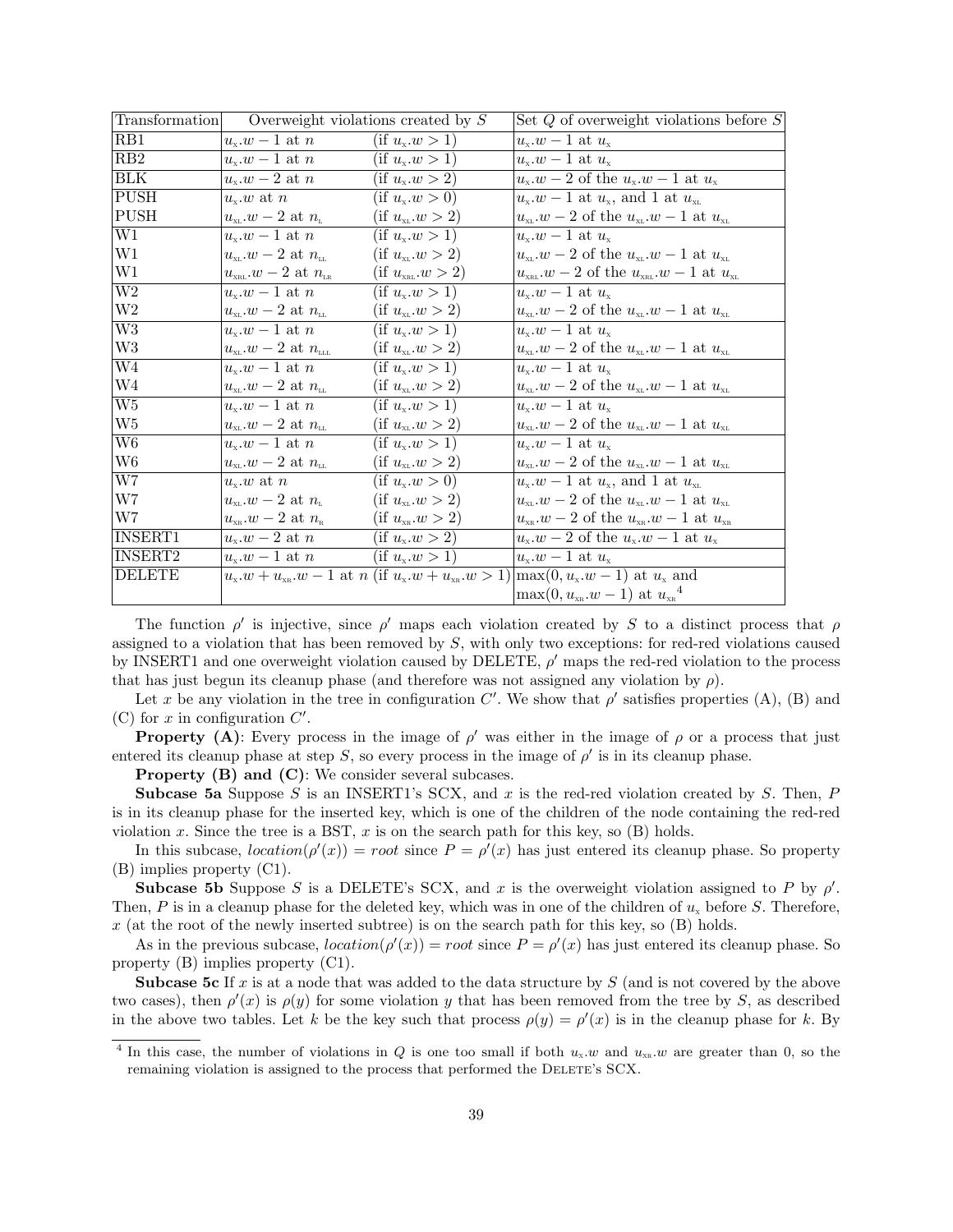property  $(B)$ , y was on the search path for k before S. It is easy to check by inspection of the tables and Figure 11 that any search path that went through  $y$ 's node in configuration C goes through x's node in configuration  $C'$ . (We designed the tables to have this property.) Thus, since y was on the search path for  $k$ in configuration  $C, x$  is on the search path for k in configuration  $C'$ , satisfying property (B).

If (C2) is true for violation y in configuration C, then (C2) is true for x in configuration C' (since S does not affect location() or parent() and  $\rho(y) = \rho'(x)$ . If (C3) is true for violation y in configuration C, then  $(C3)$  is true for x in configuration C' (since any node that is finalized remains finalized forever, and its child pointers do not change).

So, for the remainder of the proof of subcase 5c, suppose  $(C1)$  is true for y in configuration C. Let  $l = location(\rho(y))$  in configuration C. Then y is on the search path for k from l in configuration C.

First, suppose  $S$  removes  $l$  from the data structure.

- If y is a red-red violation at node l in configuration  $C$ , then the red-red violation was already there when process  $\rho(y)$  read l as the child of some other node (by Lemma 24) and (C2) is true for x in configuration  $C'.$
- If y is an overweight violation at node l in configuration C, then it makes (C3) true for x in configuration  $C'.$
- Otherwise, since both l and its descendant, the parent of the node that contains y, are removed by  $S$ , the entire path between these two nodes is removed from the data structure by S. So, all nodes along this path are finalized by S because Constraint 3 is satisfied. Thus, the violation y makes  $(C3)$  true for x in configuration  $C'$ .

Now, suppose S does not remove l from the data structure. In configuration  $C$ , the search path from l for k contains y. It is easy to check by inspection of the tables defining  $\rho'$  and Figure 11 that any search path from l that went through y's node in configuration C goes through x's node in configuration  $C'$ . So, (C1) is true in configuration  $C'$ .

**Subcase 5d** If x is at a node that was in the data structure in configuration C, then  $\rho'(x) = \rho(x)$ . Let k be the key such that this process is in the cleanup phase for k. Since x was on the search path for  $k$ in configuration C and S did not remove x from the data structure, x is still on the search path for  $k$  in configuration  $C'$  (by inspection of Figure 11). This establishes property  $(B)$ .

If  $(C2)$  or  $(C3)$  is true for x in configuration C, then it is also true for x in configuration C', for the same reason as in Subcase 5c.

So, suppose (C1) is true for x in configuration C. Let  $l = location(\rho(x))$  in configuration C. Then, (C1) says that x is on the search path for k from l in configuration C. If S does not change any of the child pointers on this path between l and x, then x is still on the search path from  $location(\rho'(x)) = l$  in configuration C', so property (C1) holds for x in  $C'$ . So, suppose S does change the child pointer of some node on this path from old to new. Then the search path from l for k in configuration C goes through old to some node f in the Fringe set  $F$  of  $S$  and then onward to the node containing violation  $x$ . By inspection of the transformations in Figure 11, the search path for k from l in configuration  $C'$  goes through new to the same node f, and then onward to the node containing the violation x. Thus, property (C1) is true for x in configuration  $C'$ .

Corollary 27 The number of violations in the data structure is bounded by the number of incomplete INSERT and DELETE operations.

In the following discussion, we are discussing "pure" chromatic trees, without the dummy nodes with key  $\infty$  that appear at the top of our tree. The sum of weights on a path from the root to a leaf of a chromatic tree is called the path weight of that leaf. The height of a node v, denoted  $h(v)$  is the maximum number of nodes on a path from v to a leaf descendant of v. We also define the *weighted height* of a node v as follows.

$$
wh(v) = \begin{cases} v.w & \text{if } v \text{ is a leaf} \\ \max(wh(v.left), wh(v.right)) + v.w \text{ otherwise} \end{cases}
$$

Lemma 28 Consider a chromatic tree rooted at root that contains n nodes and c violations. Suppose T is any red black tree rooted at root<sub>T</sub> that results from performing a sequence of rebalancing steps on the tree rooted at root to eliminate all violations. Then, the following claims hold.